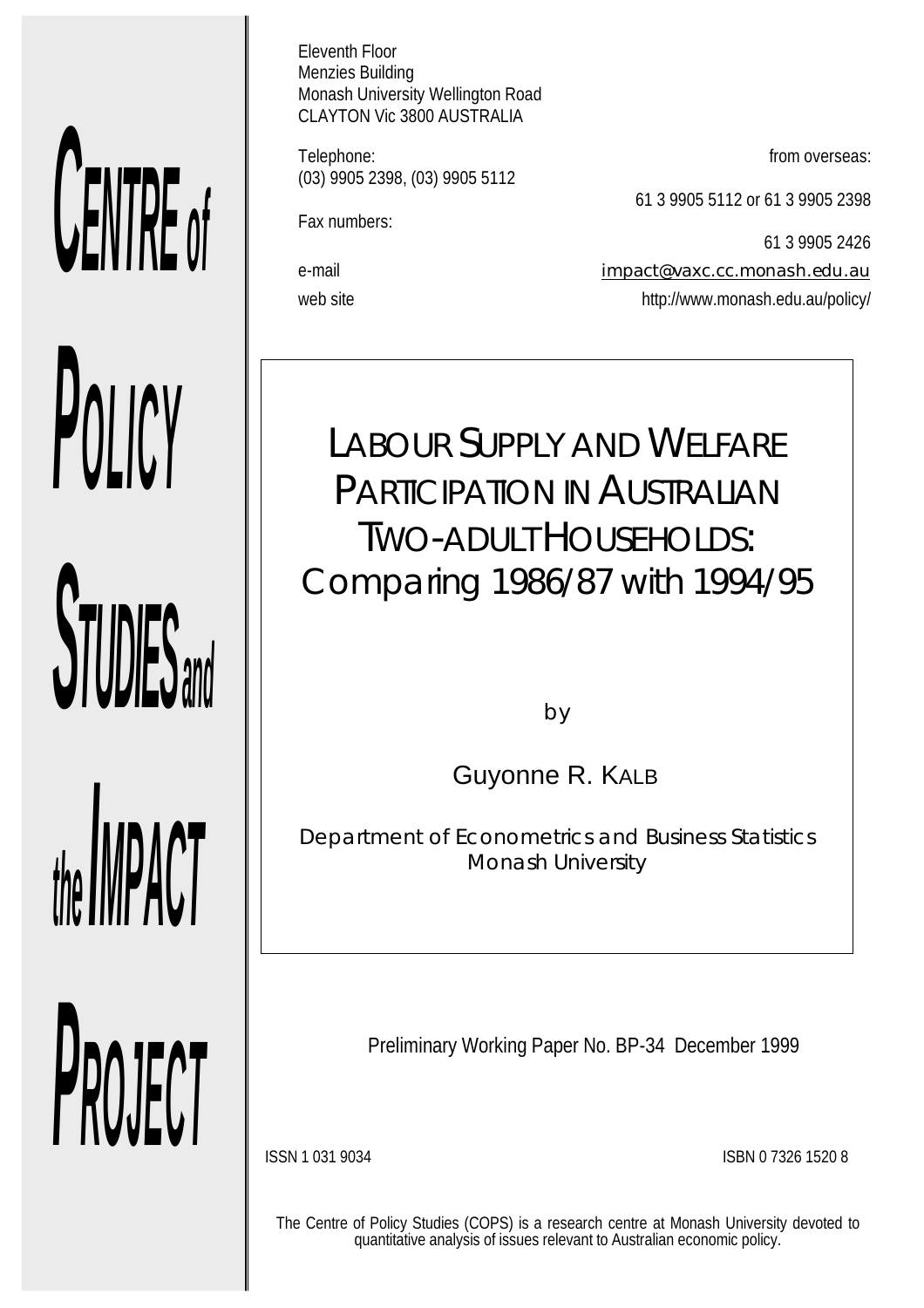# *Abstract*

We estimate a simultaneous discrete choice model for welfare participation and labour supply of two-adult households in Australia using the Income and Housing Costs Survey of 1994/1995. Welfare participation is assumed to have a positive indirect effect (through income) and a negative direct effect on utility. This approach allows for non-participation of eligible people. The results are compared with those from an earlier study using the 1986/1987 Income Distribution Survey. The differences are discussed in the context of policy changes affecting welfare payments and of behavioural changes as they emerge from the models.

The results indicate that there is evidence of a significant disutility associated with welfare participation in both years. We also find that a change in the benefit withdrawal rate or the maximum benefit level does not seem to have a large effect on the labour supply of either adult.

*JEL* classification: J22, I38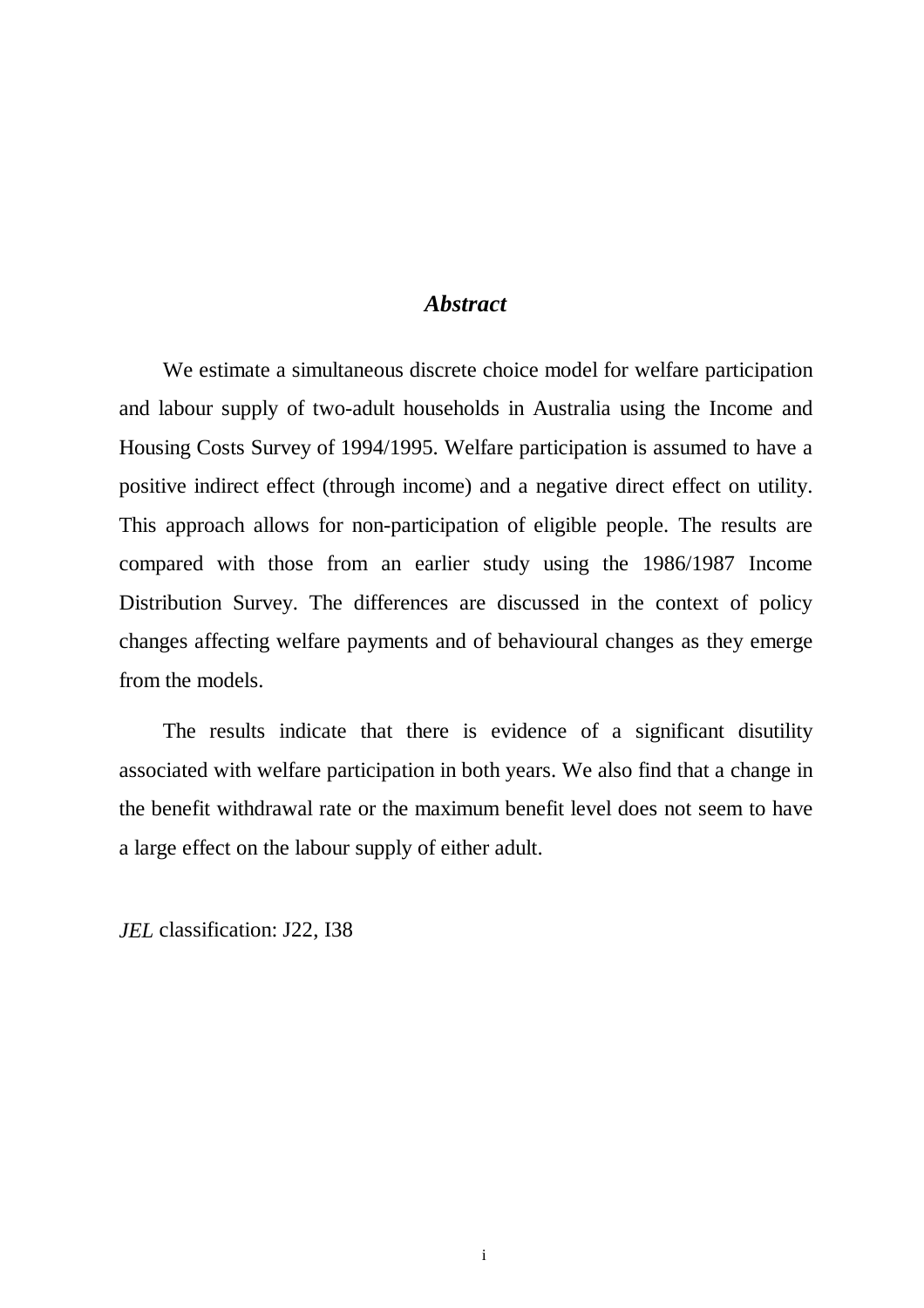# *CONTENTS*

|           | <b>ABSTRACT</b>   |                                                                                                                                          | $\mathbf{i}$   |
|-----------|-------------------|------------------------------------------------------------------------------------------------------------------------------------------|----------------|
|           | Introduction      |                                                                                                                                          | $\mathbf{1}$   |
| Ι.        |                   | The Economic Model                                                                                                                       | 1              |
| П.        | The Data          |                                                                                                                                          | 3              |
|           |                   | II.1 Selection Criteria for Inclusion in the Analyses                                                                                    | $\overline{4}$ |
|           |                   | II.2 Variables used in the Analyses                                                                                                      | 6              |
| Ш.        |                   | <b>Econometric Specification</b>                                                                                                         | 12             |
|           |                   | III.1 Specification of a Labour Supply and Welfare<br>Participation Model                                                                | 12             |
|           |                   | III.2 Unobserved Wages                                                                                                                   | 17             |
|           |                   | IV. Results from the Estimation of the Labour Supply Model                                                                               | 18             |
|           |                   | IV.1. Discussion of the Results                                                                                                          | 18             |
|           |                   | IV.2. Uncompensated Wage Elasticities                                                                                                    | 24             |
|           |                   | IV.3. Policy Simulations                                                                                                                 | 28             |
| V.        |                   | <b>Conclusion and Further Work</b>                                                                                                       | 31             |
|           |                   | Appendix A: Tax and Benefit Rules 1986/87 and 1994/95                                                                                    | 34             |
|           |                   | Appendix B: Tables of the Participation and Wage Equations                                                                               | 37             |
|           |                   | Table B.1: A Probit Model of the Labour Force Participation<br>of Men and Women (1986/87)                                                | 37             |
|           |                   | Table B.2: A Probit Model of the Labour Force Participation                                                                              |                |
|           |                   | of Men and Women (1994/95)                                                                                                               | 38             |
|           |                   | Table B.3: Estimated Wage Equation for Males and Females (1986/87)<br>Table B.4: Estimated Wage Equation for Males and Females (1994/95) | 39<br>40       |
|           |                   |                                                                                                                                          |                |
|           | <b>REFERENCES</b> |                                                                                                                                          | 41             |
|           |                   | <b>LIST OF TABLES</b>                                                                                                                    |                |
| Table 1:  |                   | <b>Summary Statistics</b>                                                                                                                | $\overline{7}$ |
| Table 2:  |                   | Estimated Parameters of the Labour Supply Model                                                                                          | 19             |
| Table 3:  |                   | Utility Levels (Excluding the Stigma' Effect) for Some                                                                                   |                |
| Table 4:  |                   | <b>Typical Households</b><br>Labour Supply and Welfare Participation Elasticities                                                        | 22             |
|           |                   | in 1986/87                                                                                                                               | 25             |
| Table 5:  |                   | Labour Supply and WelfareParticipation Elasticities                                                                                      |                |
|           |                   | in 1994/95                                                                                                                               | 26             |
| Table 6:  |                   | Actual and Simulated Labour Supply of Men and<br>Women in our Data Set                                                                   | 29             |
| Table 7:  |                   | Actual and Simulated Labour Supply of Men and                                                                                            |                |
|           |                   | Women in our Data Set                                                                                                                    | 32             |
|           |                   | <b>LIST OF FIGURES</b>                                                                                                                   |                |
|           |                   | Figure 1a: Labour Supply of Males and Females (1986/87)                                                                                  | 5              |
|           |                   | Figure 1b: Labour Supply of Males and Females (1994/95)                                                                                  | $\overline{5}$ |
| Figure 2: |                   | Net Household Income when Hours of Person 2 are                                                                                          |                |
|           |                   | Fixed And Wage Rates are \$16.00 for Person 1<br>and \$7.00 for Person 2 in 1986-87                                                      | 13             |
|           |                   |                                                                                                                                          |                |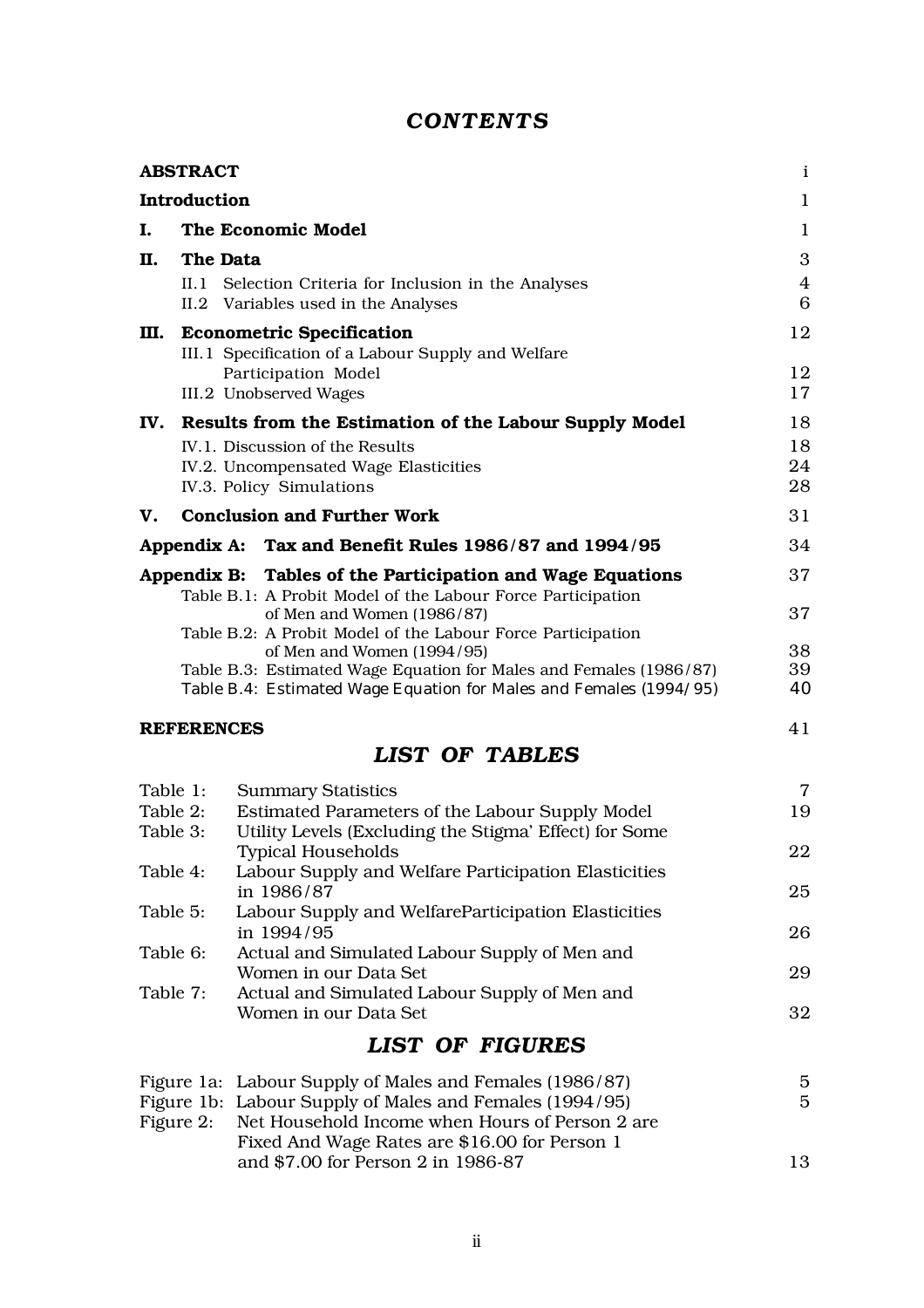# *LABOUR SUPPLY AND WELFARE PARTICIPATION IN AUSTRALIAN TWO-ADULT HOUSEHOLDS: COMPARING 1986/87 WITH 1994/95*

by Guyonne KALB\*

*Department of Econometrics and Business Statistics, Monash University*

### **INTRODUCTION**

Many papers have been written on the effects of different types of government benefit payments on labour supply. Few, however, include a possible negative side effect of receiving benefits<sup>1</sup>. One reason for this possible negative effect might be that welfare recipients feel some embarrassment because of the social stigma involved in their accepting public assistance. This might discourage their welfare participation. Another reason for a negative effect might be transactional costs associated with the receipt of welfare payments. To my knowledge, all papers which included a disutility from welfare participation have analysed US data, except for Bingley and Walker (1997) who used UK data. As the US welfare system is quite different from those of other developed countries, it might be interesting to analyse data from other countries. In this paper we update a model estimated with Australian data from 1986-87 (Kalb, 1998). Instead of the 1986-87 data, 1994/95 data is used to estimate a model for labour supply and welfare participation. The results from the updated model will be compared with the previous results.

Compared to the US, Australia has a relatively generous welfare system in that everyone with inadequate income is eligible for some kind of welfare benefits. In the US, there are insurance type provisions for previous employees which usually have limited duration. In addition, there is Aid to Families with Dependent Children in the US for which only families with dependent children are eligible. Other people might be eligible for General Assistance. However, this scheme is more discretionary in nature. In the US, part of the benefits consist of Foodstamps, which normally have to be used in public. One would expect such benefits to be associated with a larger stigma effect than other more anonymous welfare payments.

Australia has no unemployment insurance, but only unemployment assistance, which is independent of previous work experience and earnings and provides benefits at a low level for an unlimited duration. Naturally, looking and being available for work is one of the prerequisites of being eligible for unemployed people. The basic structure of unemployment benefits has remained unchanged in Australia from 1986/87 to 1994/95. The most important change in unemployment benefit rules has

I would like to thank Paul Kofman and Alan Powell for their comments. All remaining errors are, however, my responsibility.

<sup>1</sup> Examples of exceptions are Moffitt (1983), Ashenfelter (1983), Fraker and Moffitt (1988), Woittiez, Lindeboom and Theeuwes (1994), Charette and Meng (1994), Hagstrom (1996), Hoynes (1996), and Bingley and Walker (1997).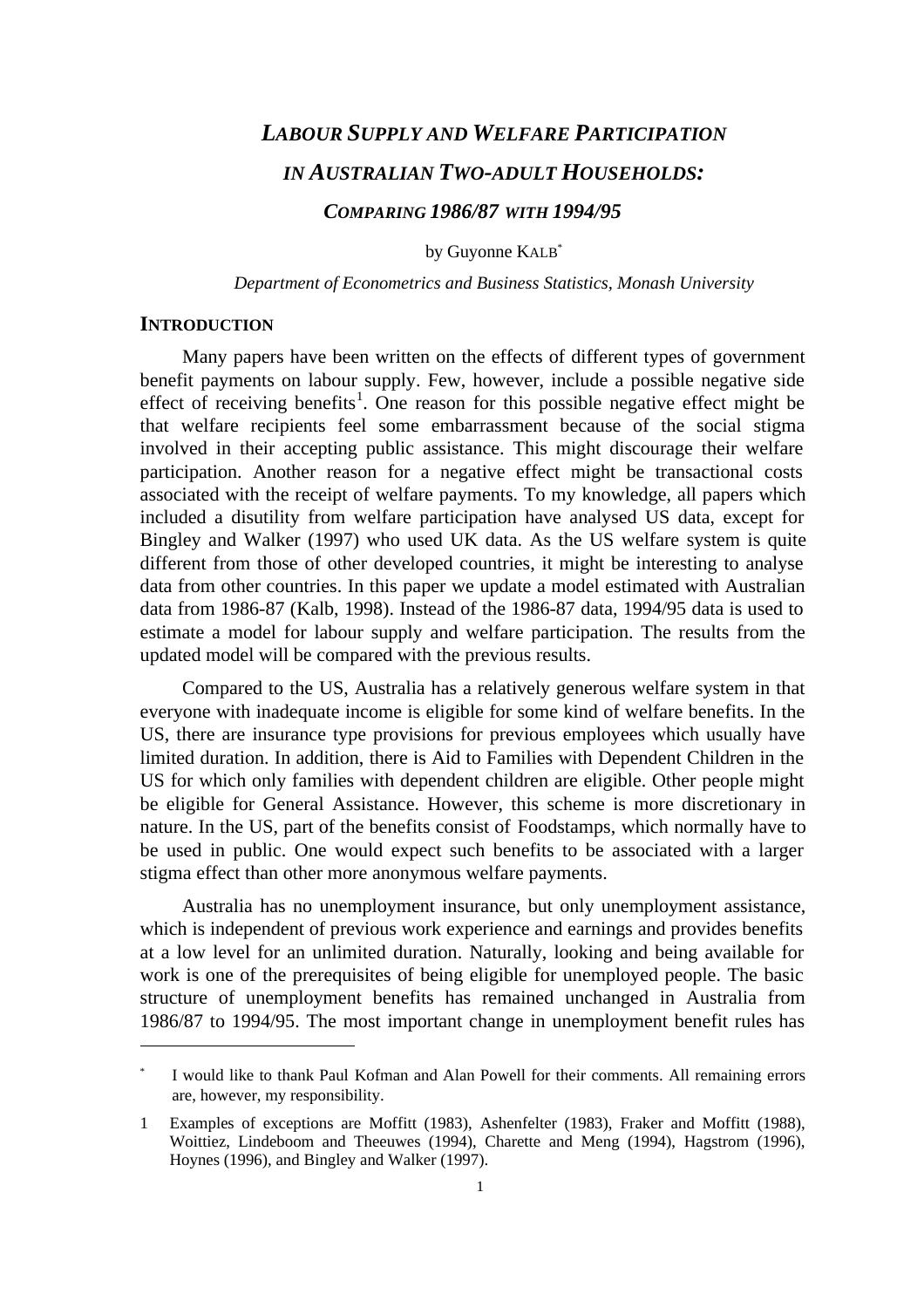been that people can have more free income from earnings in 1994/95 than in 1986/87. This free income from earnings is measured per person and cannot be transferred to a spouse, which should make it more worthwhile for both partners in a couple to look for work while receiving an unemployment benefit.

The purpose here is to estimate a simultaneous model of labour supply and welfare participation which allows a direct effect from welfare participation on the utility level, using recent Australian data. If the negative effect of welfare participation is too large, eligible households may decide not to participate in welfare. In order to adequately assess the effect of welfare payments on labour supply, inclusion of potential negative effects caused by participation in welfare is important. The results from a previous Australian study indicated that there was a significant negative effect of welfare participation on the utility level of households.

The emphasis of the basic framework is on the separation of income into different categories and on a correct representation of net income at all levels of gross income, taking taxes and benefit reduction into account. This results in a highly nonlinear and non-convex budget constraint. Estimation of a continuous labour supply model for two persons, using this budget constraint, would be too complicated, so labour supply is discretized. The approach here is different from those of other papers on models of welfare participation and labour supply. Following Van Soest (1995) we use the multinomial logit rather than a probit type specification in the discrete choice model. This allows us to choose a relatively large number of labour supply points for both adults in the household.

Finally, the effect that welfare payments have on labour supply or labour force participation is a research topic that has attracted ample attention in the overseas literature, but so far there has been relatively little research on labour supply in Australia. Notwithstanding the fact that in many ways Australia may be similar to the US or the UK, there are also several differences in the way welfare is set up and regarded, as well as in the composition of the population, which warrant a separate study. Thus, a motivation for this study is that a model based on recent Australian data, in which the effect of unemployment benefits on labour supply can be adequately assessed, is of interest in itself. The existence of such a model will allow simulations to be carried out, so the effect of policy changes – for example an introduction of a tax credit (similar to the earned income tax credit in the US) – on labour supply and welfare participation can be assessed.

Section I briefly discusses the economic model. Section II describes the data. Section III contains the econometric details. The results are discussed in Section IV. First the estimated parameters are discussed and compared to the results from 1986, where special attention is given to the disutility or stigma parameter. Then wage elasticities for some typical households and the simulated effects of an increase in the benefit level and a decrease in the maximum benefit withdrawal rate are presented. Finally, in Section V some conclusions are presented.

### **I. THE ECONOMIC MODEL**

By setting up the model in the familiar neoclassical way, starting from utility maximization under a budget constraint, a logical and consistent framework can be built to analyse labour supply (see for example Deaton and Muellbauer, 1980, or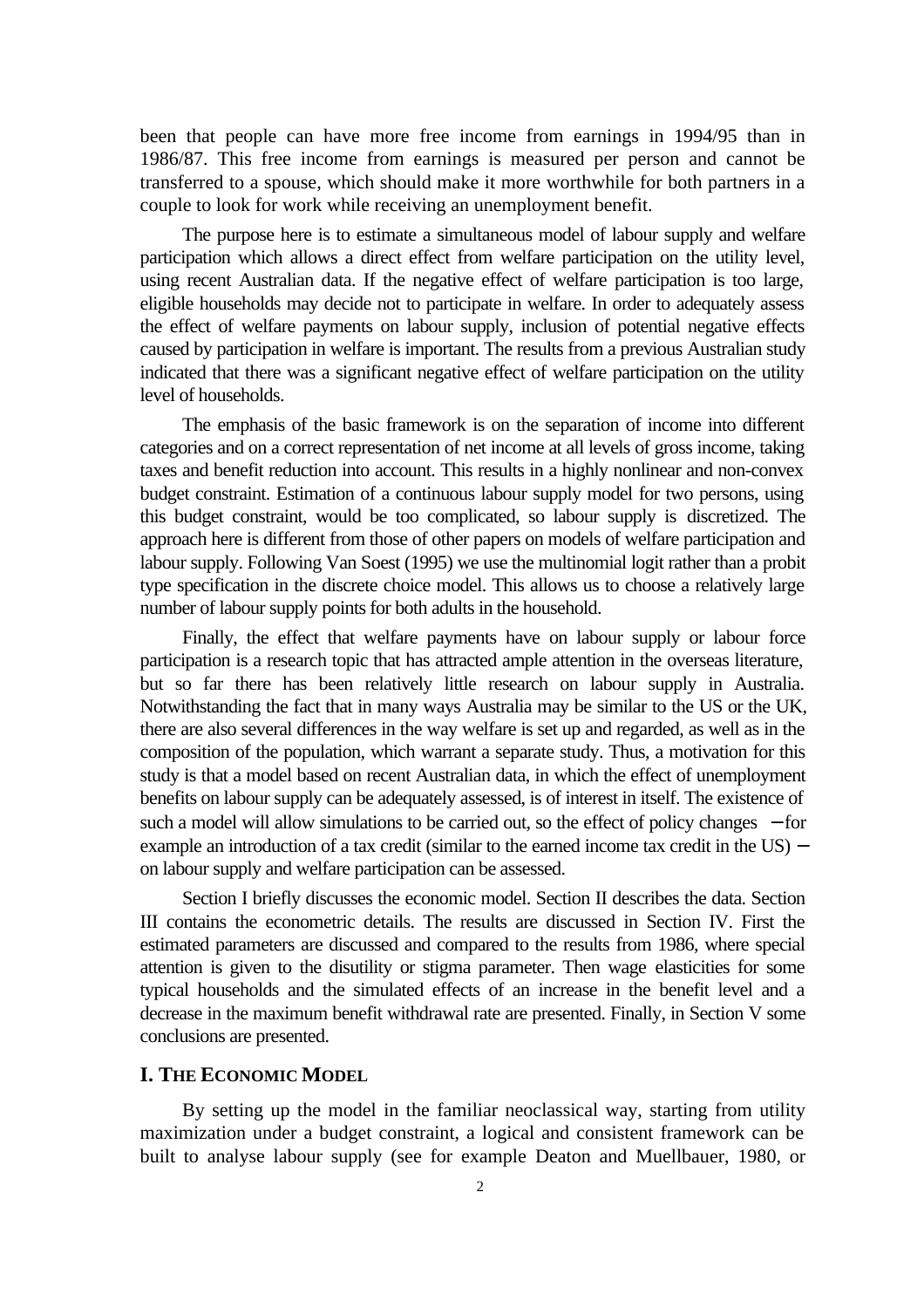Killingsworth, 1983). We are interested in a two-adult household (with or without dependent children), where the adults choose their labour supply and the household's participation in welfare to optimize its utility. A simple utility maximizing modelcould look as follows:

(1) 
$$
\max U(x, \text{lhh}_1, \text{lhh}_2, d_W)
$$
  
\nsubject to:  
\n $T = \text{lhh}_1 + h_1$   
\n $T = \text{lhh}_2 + h_2$   
\n $x = \int_0^{h_1} g_1(t_1, h_2) dt_1 + \int_0^{h_2} g_2(h_1, t_2) dt_2 + n(y_1) + n(y_2) + n(B(hc))d_W^*$ 

Or if the three restrictions are taken together, the budget constraint may be written:

(2)  
\n
$$
x + \int_{T-\text{lhh}_1}^{T} g_1(t_1, T-\text{lhh}_2) dt_1 + \int_{T-\text{lhh}_2}^{T} g_2(T-\text{lhh}_1, t_2) dt_2 =
$$
\n
$$
\int_{0}^{T} g_1(t_1, T) dt_1 + \int_{0}^{T} g_2(T, t_2) dt_2 + n(y_1) + n(y_2) + n(B(\text{hc})) d^*_{W}
$$

where:

U( ) is the utility function of a two-adult household,

lhh<sub>1</sub> and lhh<sub>2</sub> indicate the aggregate of leisure time and home production time per week of persons 1 and 2 respectively,

x indicates net income per week,

 $d_{\rm W}$  indicates whether a household participates in welfare,

T is the total available time for each person in the household,

 $h_1$  and  $h_2$  are the hours of work of persons 1 and 2,

 $g_1($ , ) and  $g_2($ , ) are the marginal wages of persons 1 and 2,

 $y_1$  and  $y_2$  are the non-labour incomes of persons 1 and 2,

B(hc) is the amount of benefit a household is eligible for given household composition hc,

n( ) is the amount of income after the deduction of taxes,

 $d^*_{\mathbf{W}}$  is a binary dummy indicating the inclination of the household to participate in welfare if eligible.

The combination of leisure, income and welfare participation that delivers the highest utility to the household is regarded as the optimal choice. It is expected that utility increases with an increase in leisure and income and that it decreases with an increase in welfare participation. The disutility caused by welfare participation can be explained either by the existence of a stigma associated with welfare participation or by administrative and/or other costs of applying for welfare. This disutility might completely or partly offset the utility associated with the extra income, depending on the amount of extra income.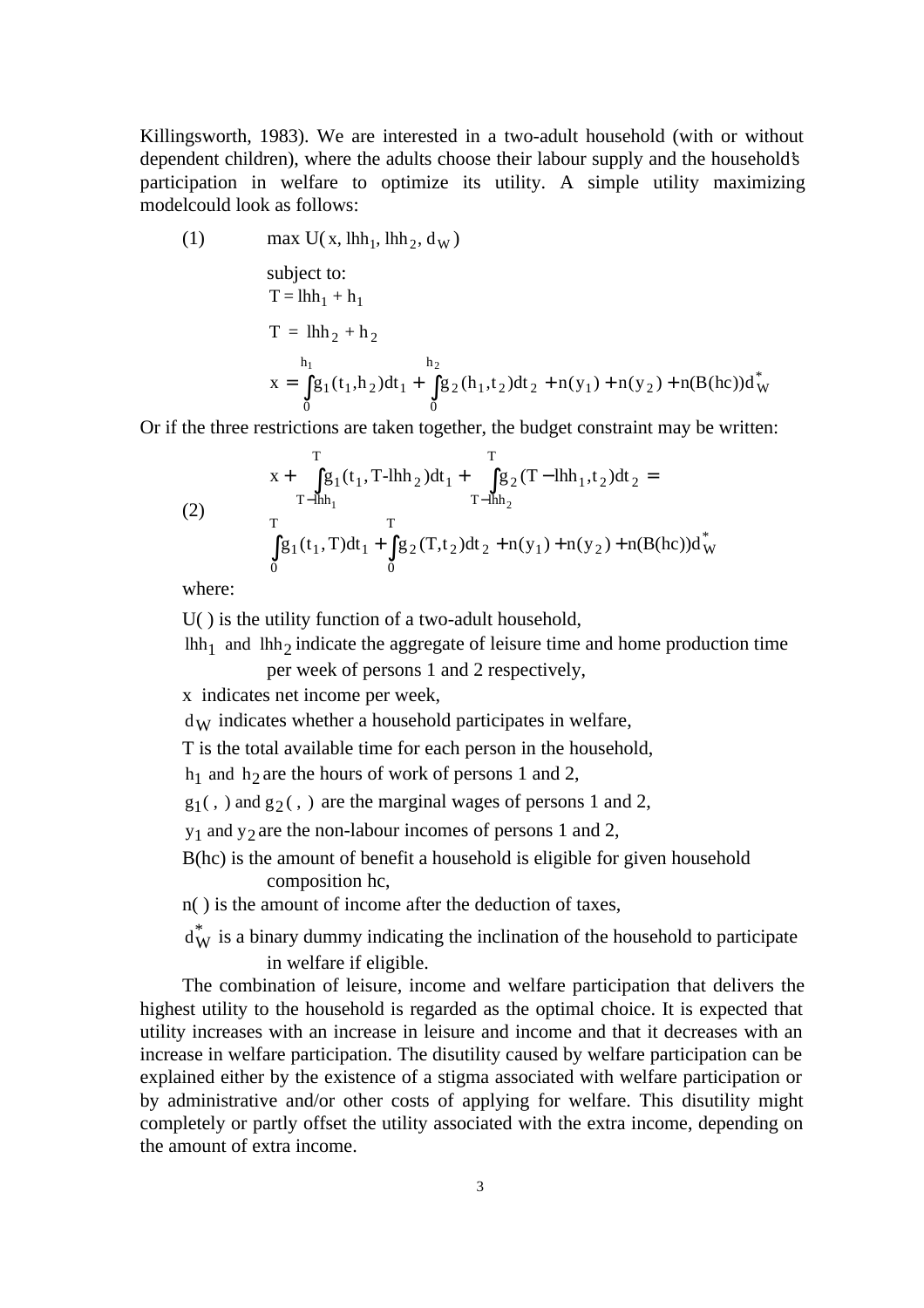With regard to the assumption of free choice underlying this economic model, it should be noted that, in practice, voluntary non-workers often cannot be distinguished from involuntary non-workers. Neither is it known whether the observed labour supply is the optimal labour supply or, alternatively, whether people are restricted in their choice of number of hours worked by demand side factors. It would be interesting to analyse desired hours of work instead of actual hours of work or to allow for the restrictions in actual hours caused by the demand for labour. Bingley and Walker (1997), for example, incorporate involuntary unemployment as one of the 'choices' in their model. For the moment, actual hours are used here and it is assumed that they are equal to the desired hours of work.

### **II. THE DATA**

The Income Distribution Survey 1986 and the Survey of Income and Housing Costs 1994-95, both released by the Australian Bureau of Statistics (ABS), have been used for the analysis. Both data sets have detailed income information for each person separately and for the household as a whole. This allows the budget constraint to keep its full complexity: a point of major importance given the main aim of our study. Some problems were encountered with the 1986 data, complicating the estimation procedure. Full details of the problem can be found in Kalb (1998); therefore it will not be discussed further here.

### **II.1. Selection Criteria for Inclusion in the Analyses**

In this section, the selection criteria are discussed. The same selection criteria have been used for both years. They are the following:

- Only households that contain one income unit and consist of a head and a partner with or without dependants are included. For this group, it seems reasonable to adopt the assumption that the household takes joint decisions and maximizes a single utility function according to a common vision of the household's welfare.
- People of an age to be eligible for government paid age pensions are excluded. They are expected to behave differently from younger people.
- For the same reason of substantial differences, the self-employed and full-time students are also excluded.
- All people temporarily or permanently unable to work because of illness or disability are excluded from the analysis.
- People receiving a (military) service pension are not included, since these pensions are paid instead of age pension or in cases of disability.
- People who care for family members including a handicapped child and receive benefits for doing so, as well as people receiving a group of benefits not named anywhere else, are also excluded from the analysis.
- Finally, a few households detected in the data set of 1986 seemed not to be twoadult households (where resources are shared between the two adults).

After the above selection process, data sets of 2349 and 1964 households are left for analysis of 1986 and 1994 respectively.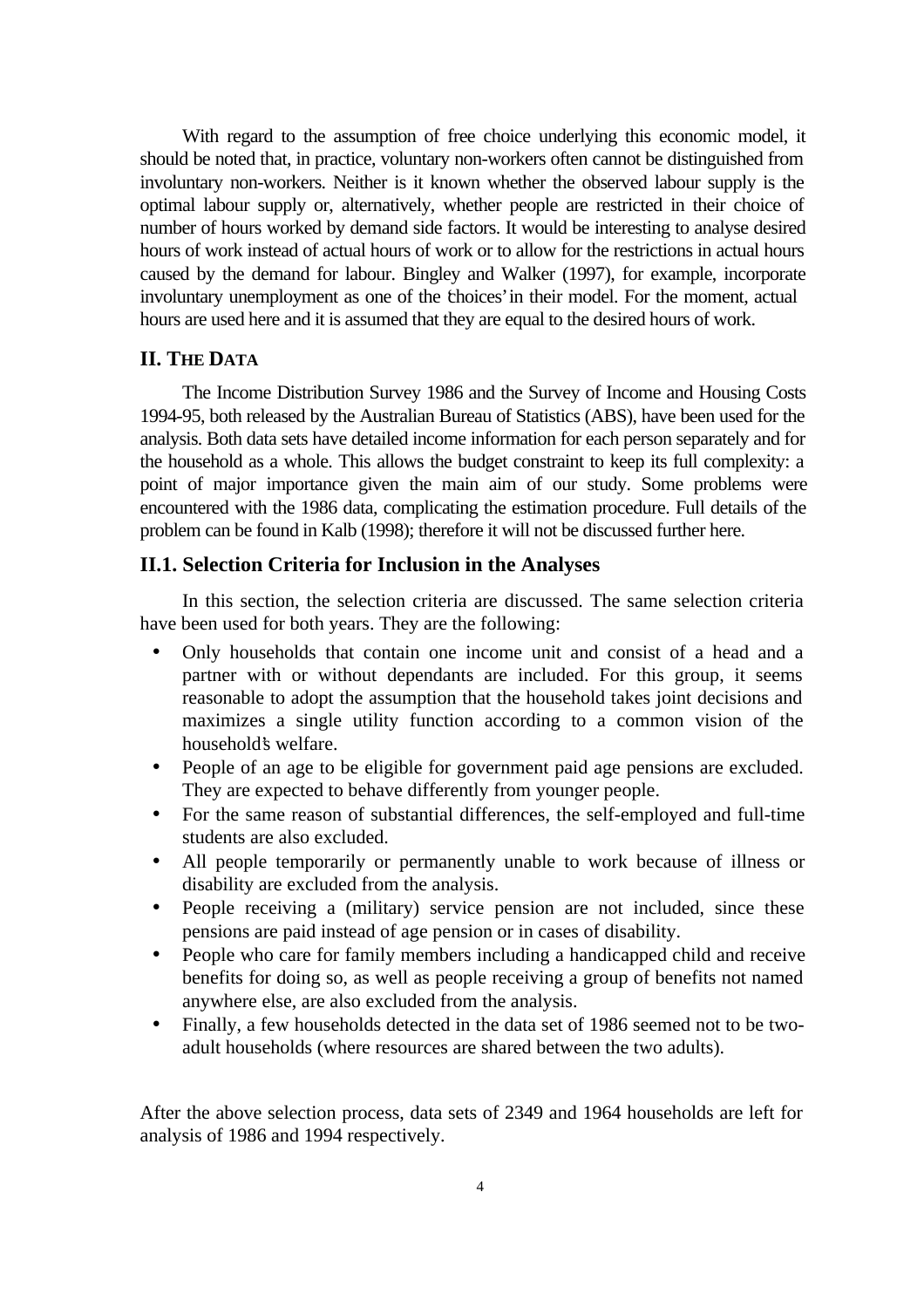

**Figure 1a: Labour Supply of Males and Females (1986-87)**

**Figure 1b: Labour Supply of Males and Females (1994/95)**



Figures 1a and 1b give an overview of the sample frequency distribution of (categorized) male and female working hours in the selected samples. The difference between men and women is obvious and as expected. Relatively more women work part time and more men work full time (especially over 45 hours per week) in both samples. Overall, in 1994 both men and women seem to work longer hours; especially the category over 49 hours per week has increased. In addition, women are much more likely to be working in 1994 than they were in 1986. For men, there seems to have been a slight increase in the proportion of non-workers over that period. This may have been caused by the slightly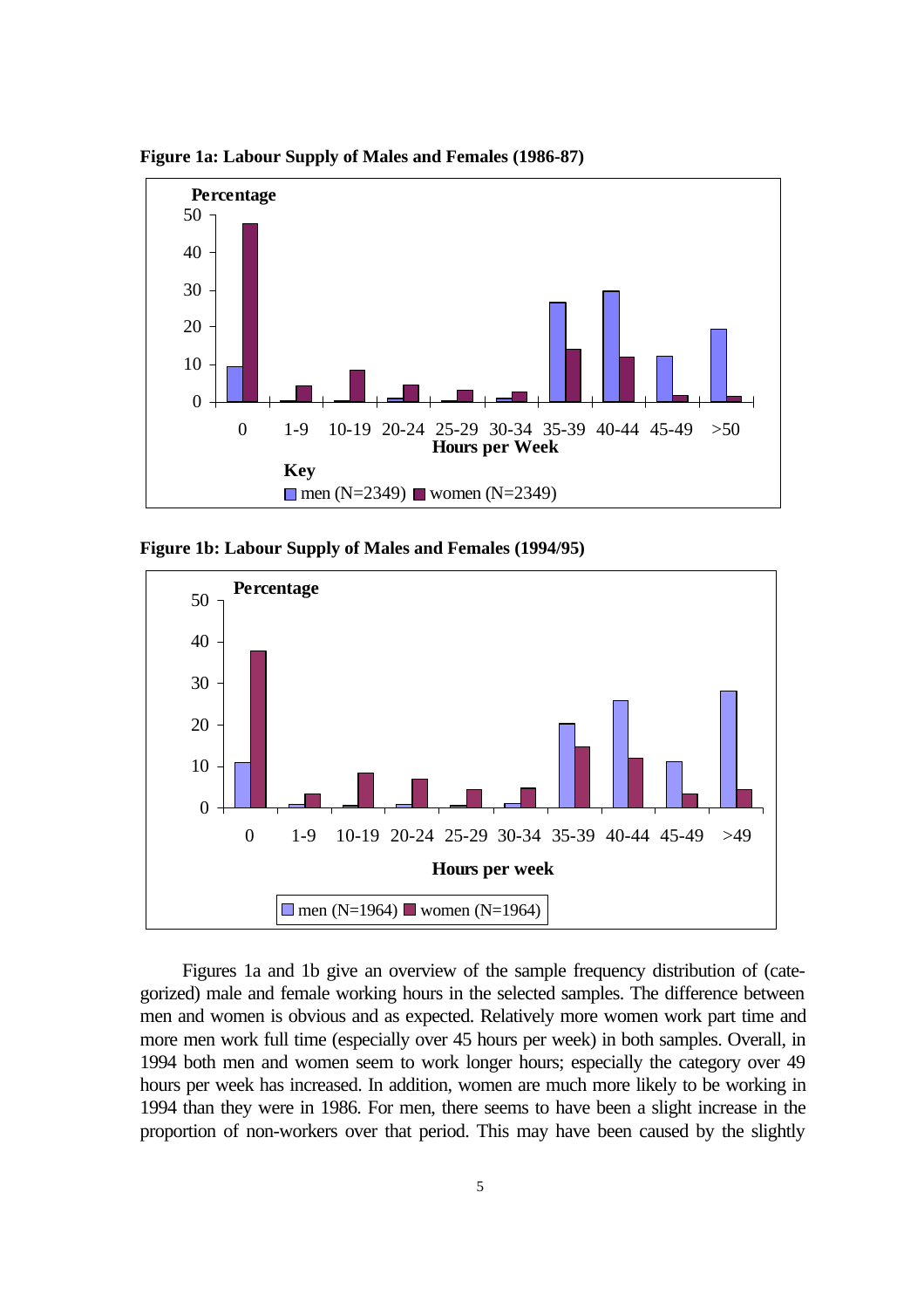higher unemployment rates in 1994 as compared to 1986 (around 9 per cent and 8.3 per cent respectively (ABS, 1987; ABS, 1995)).

Missing values or outliers (which may be measurement errors) result in the deletion of a few additional households in subsequent analyses. First, some values for wage income seem unrealistically small when compared to the corresponding hours worked. In Australia there is no Federal or state minimum wage covering all employees. Each award has its own minimum wage. Therefore, across states, occupations and industries, minimum wage levels vary. In addition, not all workers are covered by an award. The lowest value found in  $1986^2$ , was the minimum weekly wage rate for adults in Federal awards for Brisbane of \$164.30 per week (see *Queensland Yearbook 1988*, ABS, 1989b). Assuming the standard hours per week to be 40 (which might be a slight overestimate), this translates into a minimum hourly wage rate of \$4.11 per hour. Therefore in the estimation of the wage equation all persons earning less than \$4 per hour are excluded (the same selection is used to estimate the wage equation and the labour supply equation in both years). Second, all households that had a weekly income of less than \$100 and \$150 respectively are also excluded. When this happens, some observations may be wrongly excluded as it is possible that some households may live off their savings temporarily. In the final labour supply analysis 2280 cases remain for 1986 and 1914 cases remain for 1994.

### **II.2. Variables used in the Analyses**

Table 1 gives summary statistics of the variables, which are used in the analysis. The background characteristics used to specify preferences in the utility function are listed here.

*Age* is known in categorized form of five-year intervals only for 1986. In 1994, people's age is exactly known for those under 25 and those over 54 years of age, while the ages between 25 and 54 are known in five-year intervals. Whenever the age is not exactly known, the midpoint values of each category are used. Younger and older persons are expected to have a higher preference for leisure.

*Education* is divided into the following categories for the 1986 model:

- never been to school or left school before the age of 14
- did not finish secondary school, left school before the age of 16
- did not finish secondary school, left school at 16 years or older
- finished secondary school or obtained secondary qualification since leaving school
- obtained a trade certificate
- obtained other certificate or diploma
- obtained bachelor degree or higher qualification
- obtained other qualification

 $\overline{a}$ 

<sup>2</sup> Based on checking the 'Award Rates of Pa y Indexes' (ABS, 1988) and ABS Yearbooks.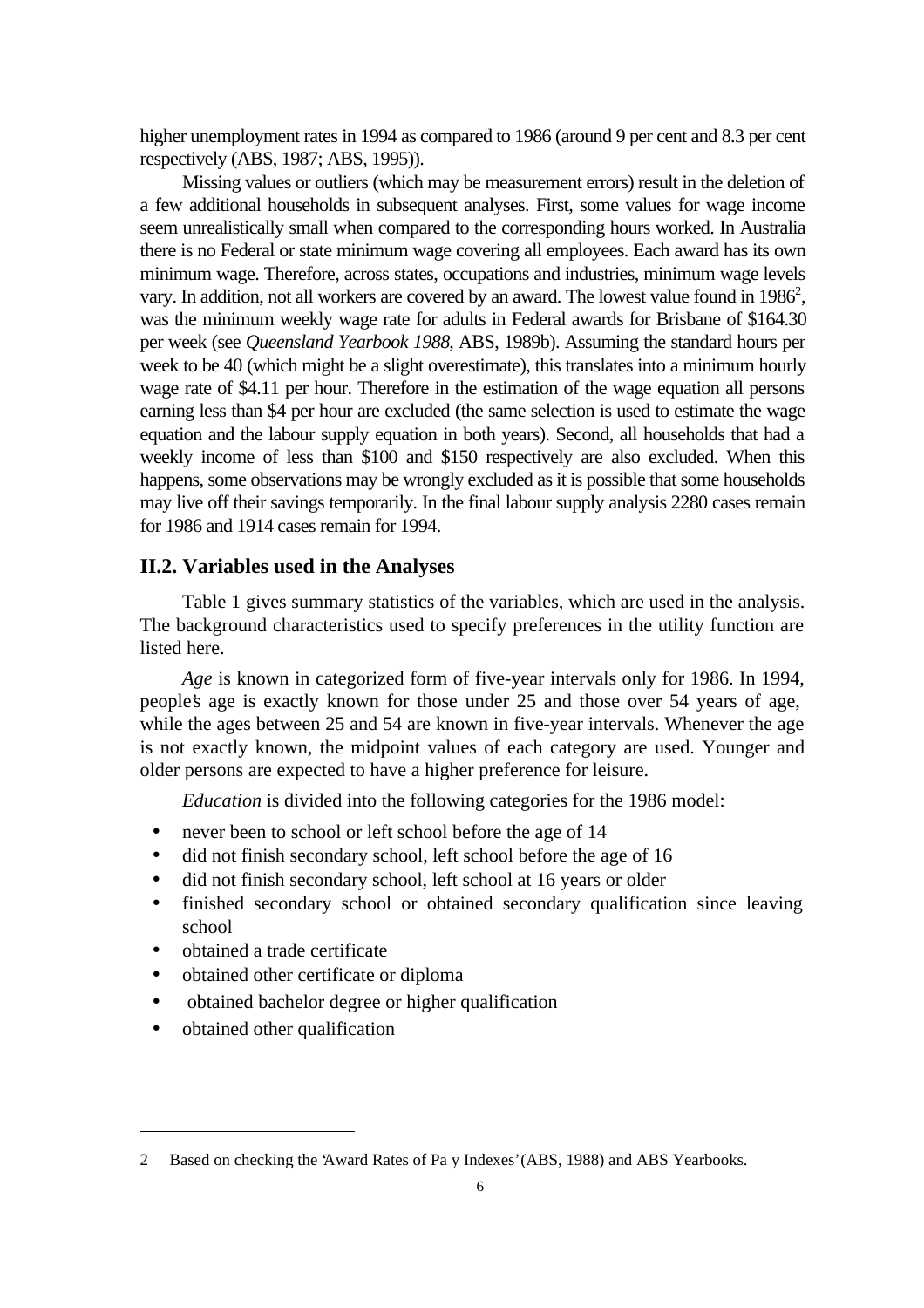|           |                                                        | For 1994/95   | For 1986-87   |
|-----------|--------------------------------------------------------|---------------|---------------|
|           |                                                        | $(N=1964)$    | $(N=2280)$    |
|           | <b>Variable</b>                                        | $\frac{0}{0}$ | $\frac{0}{0}$ |
|           | Hours worked by men                                    |               |               |
|           | $\mathbf{0}$                                           | 11.0          | 9.5           |
|           | $1-9$<br>$10-19$                                       | 0.8<br>0.5    | 0.3<br>0.3    |
|           | 20-24                                                  | 0.8           | 0.8           |
|           | 25-29                                                  | 0.6           | 0.2           |
|           | 30-34                                                  | 1.2           | 0.9           |
|           | 35-39<br>40-44                                         | 20.2<br>25.8  | 26.5<br>29.7  |
|           | 45-49                                                  | 11.2          | 12.3          |
|           | >49                                                    | 28.2          | 19.5          |
|           | Hours worked by women                                  |               |               |
|           | $\theta$                                               | 37.7          | 47.6          |
|           | $1-9$                                                  | 3.5           | 4.2           |
|           | $10-19$                                                | 8.5           | 8.5           |
|           | 20-24<br>$25-29$                                       | 6.9<br>4.5    | 4.7<br>2.9    |
|           | 30-34                                                  | 4.7           | 2.7           |
|           | 35-39                                                  | 14.6          | 14.1          |
|           | 40-44                                                  | 11.9          | 12.0          |
|           | 45-49<br>>49                                           | 3.4<br>4.3    | 1.7<br>1.6    |
|           | <b>State of residence</b>                              |               |               |
|           | <b>New South Wales</b>                                 | 21.4          | 24.1          |
|           | Victoria                                               | 21.8          | 20.2          |
|           | Queensland                                             | 18.1          | 16.8          |
| $\bullet$ | South Australia                                        | 10.9          | 12.8          |
|           | Western Australia                                      | 13.9          | 14.2          |
|           | Tasmania                                               | 7.0           | 7.5           |
|           |                                                        | 6.9           |               |
|           | Territories                                            |               | 4.5           |
|           | Residence in capital city                              | 59.9          |               |
|           | Participation in welfare                               | 6.2           | 5.0           |
|           | Eligibility for welfare                                |               | 6.7           |
|           | Ethnicity men                                          |               | 3.2           |
|           | Migrant men                                            | 28.3          |               |
|           | Recent migrant men                                     | 2.2           |               |
|           | Non-English speaking background men                    | 9.1           |               |
|           | Ethnicity women                                        |               | 3.9           |
|           | Migrant women                                          | 26.2          |               |
|           | Recent migrant women                                   | 3.1           |               |
|           | Non-English speaking background women                  | 9.7           |               |
|           | Men who worked more than 35 weeks in last year         |               | 90.4          |
|           | Men whose principal source of income came from work in | 89.0          |               |
|           | last year                                              |               |               |
|           | Women who worked more than 35 weeks in last year       |               | 47.3          |
|           | Women whose principal source of inc. came from work in | 65.0          |               |
|           | last year                                              |               |               |

# **Table 1: Summary Statistics**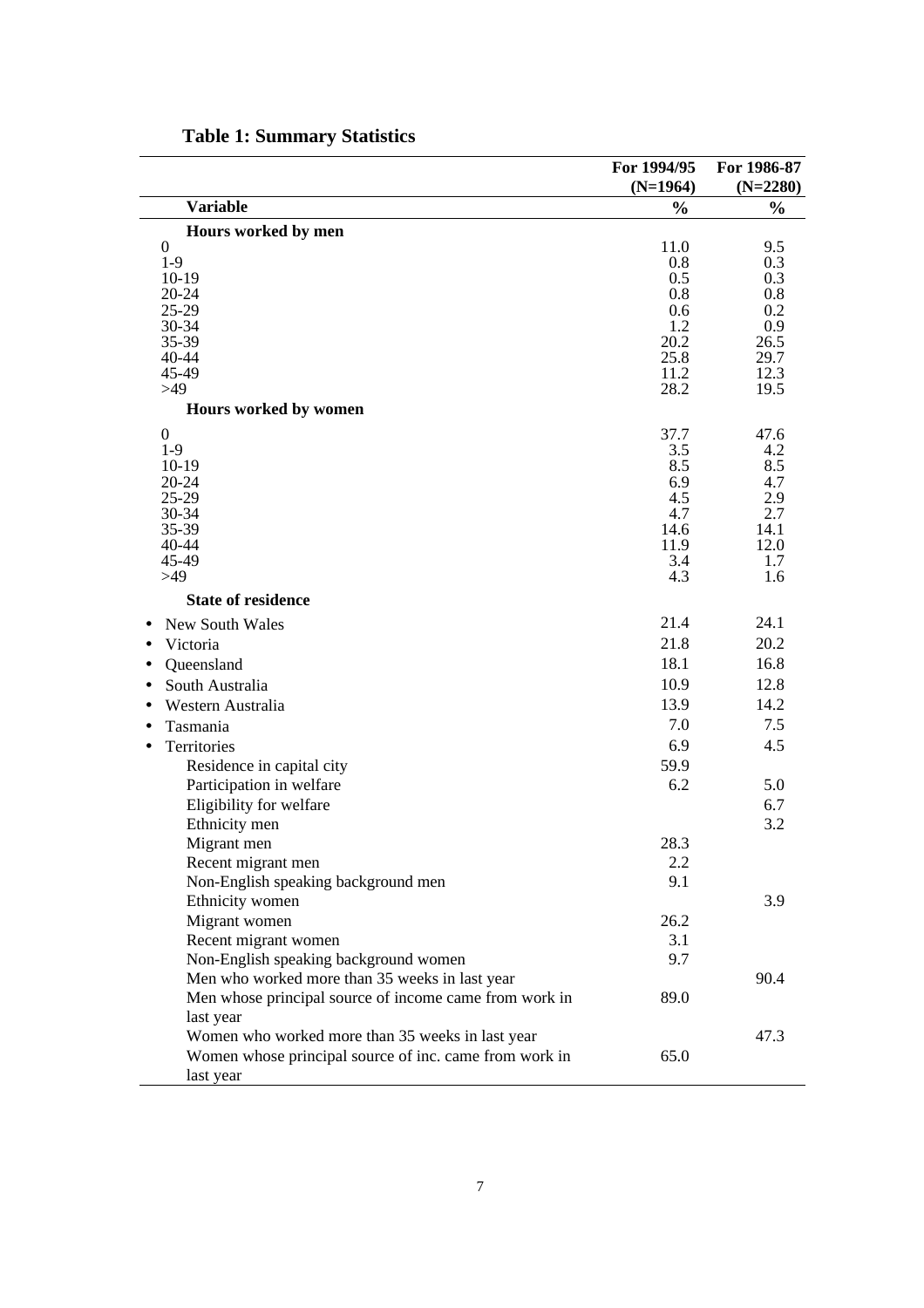# **Table 1 (continued)**

|                                                                | For 1994/95   | For 1986-87   |
|----------------------------------------------------------------|---------------|---------------|
|                                                                | $(N=1964)$    | $(N=2280)$    |
| <b>Variable</b>                                                | $\frac{0}{0}$ | $\frac{0}{0}$ |
| <b>Education of men (1986)</b>                                 |               |               |
| No school/ left before 14 years of age                         |               | 3.5           |
| Left school at age 14 or 15                                    |               | 18.0          |
| Left school older than 15                                      |               | 11.7          |
| Secondary school/qualification                                 |               | 11.8          |
| Trade certificate (no field)<br>٠                              |               | 2.5           |
| Trade certificate (technical)<br>$\bullet$                     |               | 23.2          |
| Trade certificate (miscellaneous)<br>$\bullet$                 |               | 4.1           |
| Other certificate/diploma (business, commerce)<br>٠            |               | 4.4           |
| Other certificate/diploma (education)<br>٠                     |               | 1.5           |
| Other certificate/diploma (medical)<br>٠                       |               | 0.8           |
| Other certificate/diploma (technology)<br>٠                    |               | 5.0           |
| Other certificate/diploma (social sciences, arts)<br>٠         |               | 0.4           |
| Bachelor or higher (business, commerce)<br>٠                   |               | 2.9           |
| Bachelor or higher (education)<br>٠                            |               | 2.0           |
| Bachelor or higher (medical)                                   |               | 0.5           |
| Bachelor or higher (technology)<br>٠                           |               | 5.1           |
| Bachelor or higher (social sciences, arts)<br>٠                |               | 1.7           |
| Other qualification<br>$\bullet$                               |               | 0.9           |
| <b>Education of men (1994)</b>                                 |               |               |
| No qualifications                                              | 42.9          |               |
| Basic vocational qualification                                 | 1.9           |               |
| Skilled vocational qualification<br>٠                          | 27.2          |               |
| Diploma<br>$\bullet$                                           | 10.7          |               |
| University degree                                              | 17.3          |               |
|                                                                |               |               |
| <b>Education of women(1986)</b>                                |               |               |
| No school/ left before 14 years of age<br>٠                    |               | 3.2           |
| Left school at age 14 or 15                                    |               | 31.8          |
| Left school older than 15                                      |               | 17.0          |
| Secondary school/qualification                                 |               | 11.4          |
| Trade certificate (no field)                                   |               | 0.9           |
| Trade certificate (technical)                                  |               | 0.1           |
| Trade certificate (miscellaneous)<br>$\bullet$                 |               | 2.9           |
| Other certificate/diploma (business, commerce)<br>$\bullet$    |               | 10.4          |
| Other certificate/diploma (education)<br>$\bullet$             |               | 4.9           |
| Other certificate/diploma (medical)<br>$\bullet$               |               | 7.0           |
| Other certificate/diploma (technology)<br>$\bullet$            |               | 0.6           |
| Other certificate/diploma (social sciences, arts)<br>$\bullet$ |               | 0.9           |
| Bachelor or higher (business, commerce)<br>$\bullet$           |               | 0.7           |
| Bachelor or higher (education)<br>$\bullet$                    |               | 3.0           |
| Bachelor or higher (medical)<br>$\bullet$                      |               | 0.4           |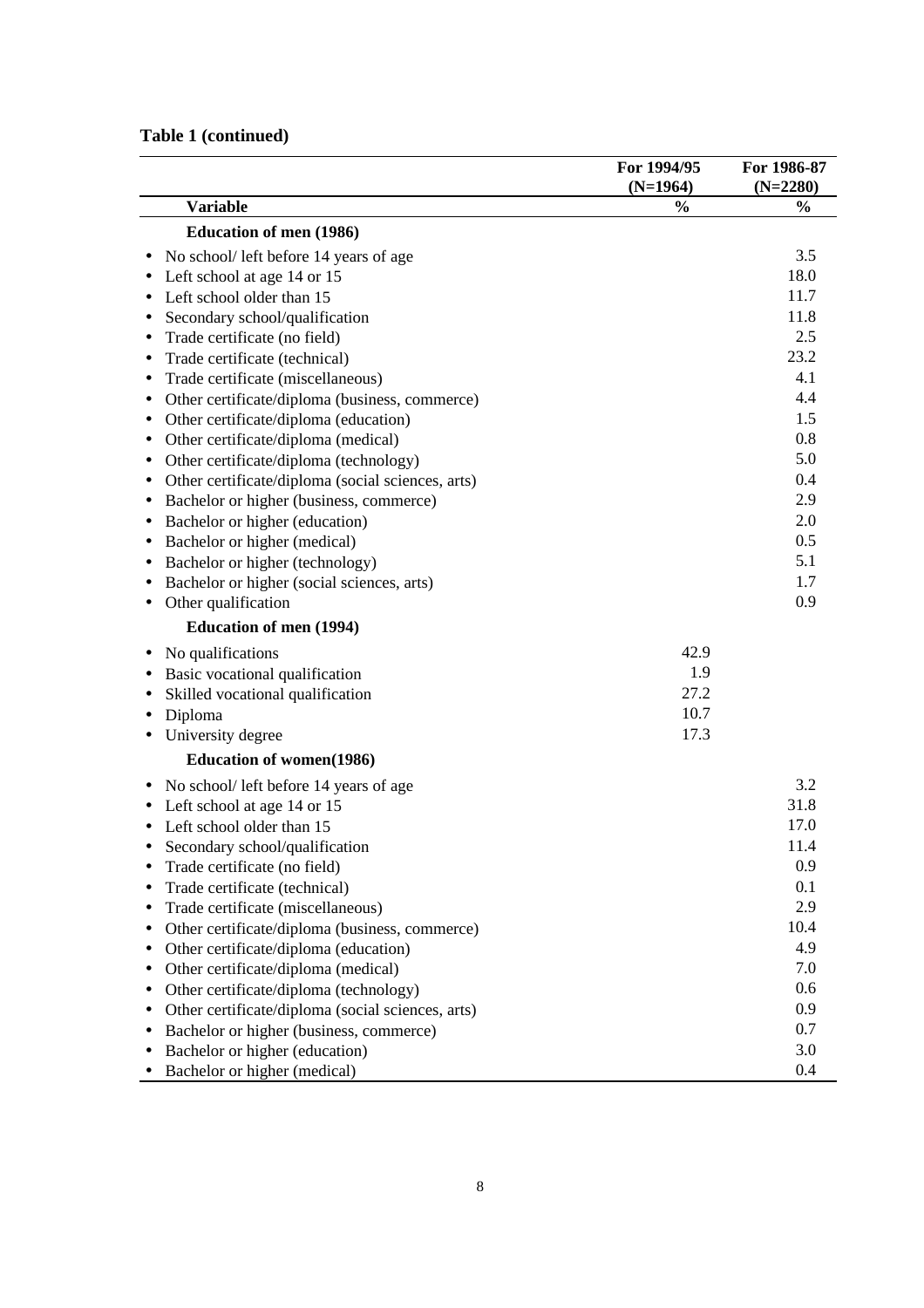### **Table 1 (continued)**

|                                                 | For 1994/95 (N=1964) | For 1986-87                      |
|-------------------------------------------------|----------------------|----------------------------------|
|                                                 |                      | $(N=2280)$                       |
| <b>Variable</b>                                 | $\frac{0}{0}$        | $\frac{1}{2}$                    |
| Bachelor or higher (technology)                 |                      | 1.1                              |
| Bachelor or higher (social sciences, arts)      |                      | 2.2                              |
| Other qualification                             |                      | 1.6                              |
| <b>Education of women (1994)</b>                |                      |                                  |
| No qualifications                               | 58.4                 |                                  |
| Basic vocational qualification                  | 6.5                  |                                  |
| Skilled vocational qualification                | 11.3                 |                                  |
| Diploma<br>٠                                    | 9.8                  |                                  |
| University degree                               | 14.1                 |                                  |
|                                                 | 8.9                  |                                  |
| Youngest child is 0                             | 26.5                 |                                  |
| Youngest child is between 1 and 5               | 18.0                 |                                  |
| Youngest child is between 6 and 11              | 6.4                  |                                  |
| Youngest child is between 12 and 14             |                      | <b>Mean (Standard Deviation)</b> |
| <b>Variable</b>                                 | 1994/95              | 1986-87                          |
| Number of children                              |                      |                                  |
|                                                 | 1.35                 | 1.37                             |
| Age of youngest dependent child below 15 (if    | (1.24)               | (1.25)                           |
| present)                                        |                      | 4.95                             |
| Unemployment benefits                           |                      | (4.33)                           |
|                                                 | 10.70                | 8.96                             |
| Mortgage debt                                   | (41.67)<br>33162.76  | (40.88)<br>14138.96              |
|                                                 | (45150.99)           | (19062.71)                       |
| Non-labour income of men                        | 22.57                | 22.20                            |
|                                                 | (118.17)             | (121.64)                         |
| Non-labour income of women                      | 14.69                | 12.36                            |
|                                                 | (143.85)             | (52.31)                          |
| Wage income of men                              | 652.42               | 451.79                           |
|                                                 | (572.92)             | (243.20)                         |
| Wage income of women                            | 280.37               | 147.92                           |
|                                                 | (319.20)             | (179.70)                         |
| All income of men                               | 694.85               | 478.69                           |
|                                                 | (571.25)             | (253.58)                         |
| All income of women                             | 316.40               | 170.71                           |
|                                                 | (359.15)             | (181.11)                         |
| Age of men                                      | 39.35                | 37.50                            |
|                                                 | (9.88)               | (10.10)                          |
| Age of women                                    | 36.77                | 34.90                            |
|                                                 | (9.38)               | (9.70)                           |
| Number of weeks worked last year by men         |                      | 47.36                            |
|                                                 |                      | (13.13)                          |
| Number of months worked during last 7 months by | 5.41                 |                                  |
| men                                             | (2.47)               |                                  |
| Number of weeks worked last year by women       |                      | 26.16                            |
|                                                 |                      | (23.72)                          |
| Number of months worked during last 7 months by | 3.91                 |                                  |
| women                                           | (3.10)               |                                  |
|                                                 |                      |                                  |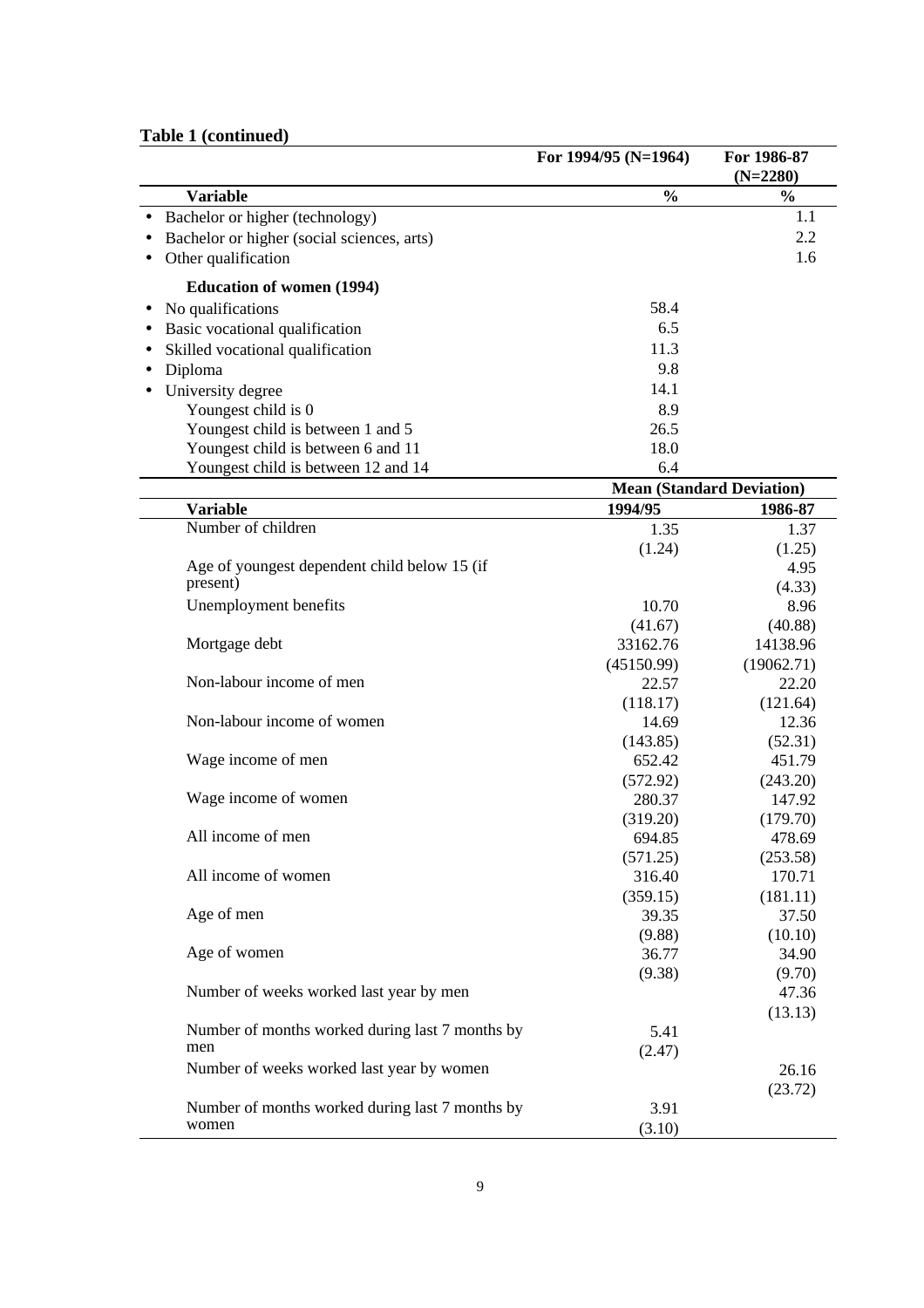In 1994, less detail is known, especially on the lower education levels. The available categories are:

- no qualifications
- basic vocational qualifications
- skilled vocational qualifications
- associate or undergraduate diploma
- higher or bachelor degree or postgraduate diploma

Education is expected to increase the preference for work, because time and money have been invested in human capital. Apart from the financial rewards, one would also expect a high-skill job to be more interesting than a low-skill job and hence more desirable.

The *number of dependent children* in each household is calculated by adding the number of dependent children from 0 to 20 years old (0 to 24 years old in 1994). This variable is expected to be especially important for the female adult in the households. Children are likely to increase the value of time at home, which is reflected in a higher preference for leisure in the model.

The survey records the *age of the youngest dependent child under 15 years of age* in the household. The effect of dependent children in the household is likely to be bigger when young children are present.

The *value of the outstanding mortgage* is likely to be simultaneously determined with labour supply and thus an endogenous variable itself. Our cross-sectional data does not allow us to specify a model that would take this into account. Therefore, it is modelled as having an effect on preferences. However, it should be realized that the decision to buy a house and take out a mortgage is probably influenced by labour supply now and the prospects of labour supply in the future.

Variables expected to be relevant to the wage rate are described below.

*Age* and *Age<sup>2</sup>*, because age reflects the experience people are likely to have had in the labour market. If the interest were in the separate effects of schooling and experience, this would not be an adequate specification (Mincer, 1974; Rosenzweig, 1976). However, here the goal is to predict a wage rate for the non-workers and the separate effects are not so important.

*Education,* which is expected to determine the wage level to a great extent.

The *field* in which the highest educational qualification is attained for those people who have qualifications beyond secondary school, is available for the 1986 data only. The categories used here are:

- *administrators, lawyers, business professionals:* a degree or diploma in administration (including secretarial work), business, commerce, law
- *professionals in education:* a degree or diploma in education or teacher training
- *medical professionals and para-professionals:* a degree or diploma in the medical field (including nursing and para-medics)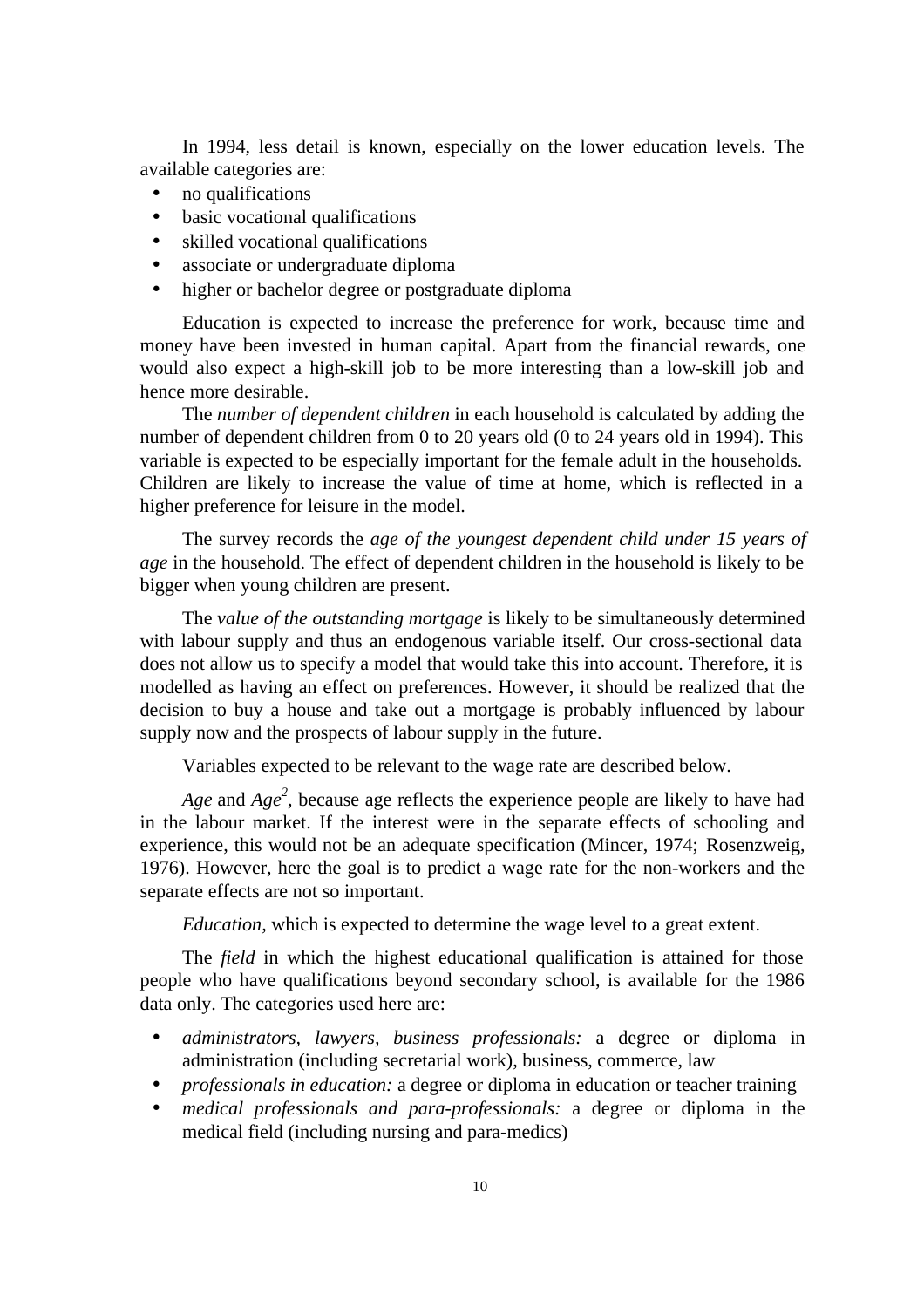- *technologists and technicians:* a degree or diploma in science, engineering, architecture, agriculture, forestry veterinary science, transport, communication or a certificate in metal, building, electrical, wood and furniture or mechanical and automotive
- *social scientists, social workers, graduates in the humanities:* a degree or diploma in social sciences, arts and humanities
- *miscellaneous:* a certificate in service, food and drink, printing and allied, or footwear, clothing and textiles.

A combined variable using information from the highest education level and from the field of qualification is used in the analysis of the 1986 data. Wages can differ widely over the different fields of education.

In 1986, a proxy for *ethnicity* is generated by creating a dummy variable that takes the value one for all people who arrived in Australia after 1980 from origins other than the United Kingdom. This variable is intended to identify recent immigrants who possibly have difficulties with the language and/or culture of Australia. These difficulties might have an adverse effect on the wage rate. In 1994, three dummy variables are used to identify firstly, migrants in general; secondly, recent migrants, that is those who arrived in 1991 or later; and thirdly, migrants from a non-English speaking background. The latter group is an approximation, since the possible countries of birth were not grouped by first language. We have excluded migrants originating from Europe and USSR (since a large group of immigrants comes from the UK) and from Northern America. We have decided not to exclude migrants from Oceania and Antarctica<sup>3</sup>, even though this category includes New Zealand.

In 1986, *recent work experience* is represented by a dummy variable, which takes the value of one if the person has been employed during more than 35 weeks in the previous year. In this way, people just starting a career or people with a break in their career can be identified. People with up-to-date skills and experience are likely to receive higher pay. In 1994, the employment duration in the previous year is unknown. To make an allowance for the difference between those who are likely to have worked in the previous year and those who are unlikely to have done so, we assign the value one to a dummy variable indicating that the principal source of income in the previous year was from wages and salaries or from one's own business (but zero otherwise). In addition, the number of months during which the respondent was employed in the seven months preceding the interview is included as an indicator of recent work experience.

*State of residence* indicates the state or territory. Unfortunately, the Northern Territory and the Australian Capital Territory are categorized as one group, which is a disadvantage for the estimation of the wage equation, as the job markets in these two regions differ considerably. For 1994, a variable indicating whether the household lives in or outside a capital city is also available.

Other important variables in the analysis are noted below.

<sup>3</sup> This is how the Australian Bureau of Statistics has defined the categories of immigrants.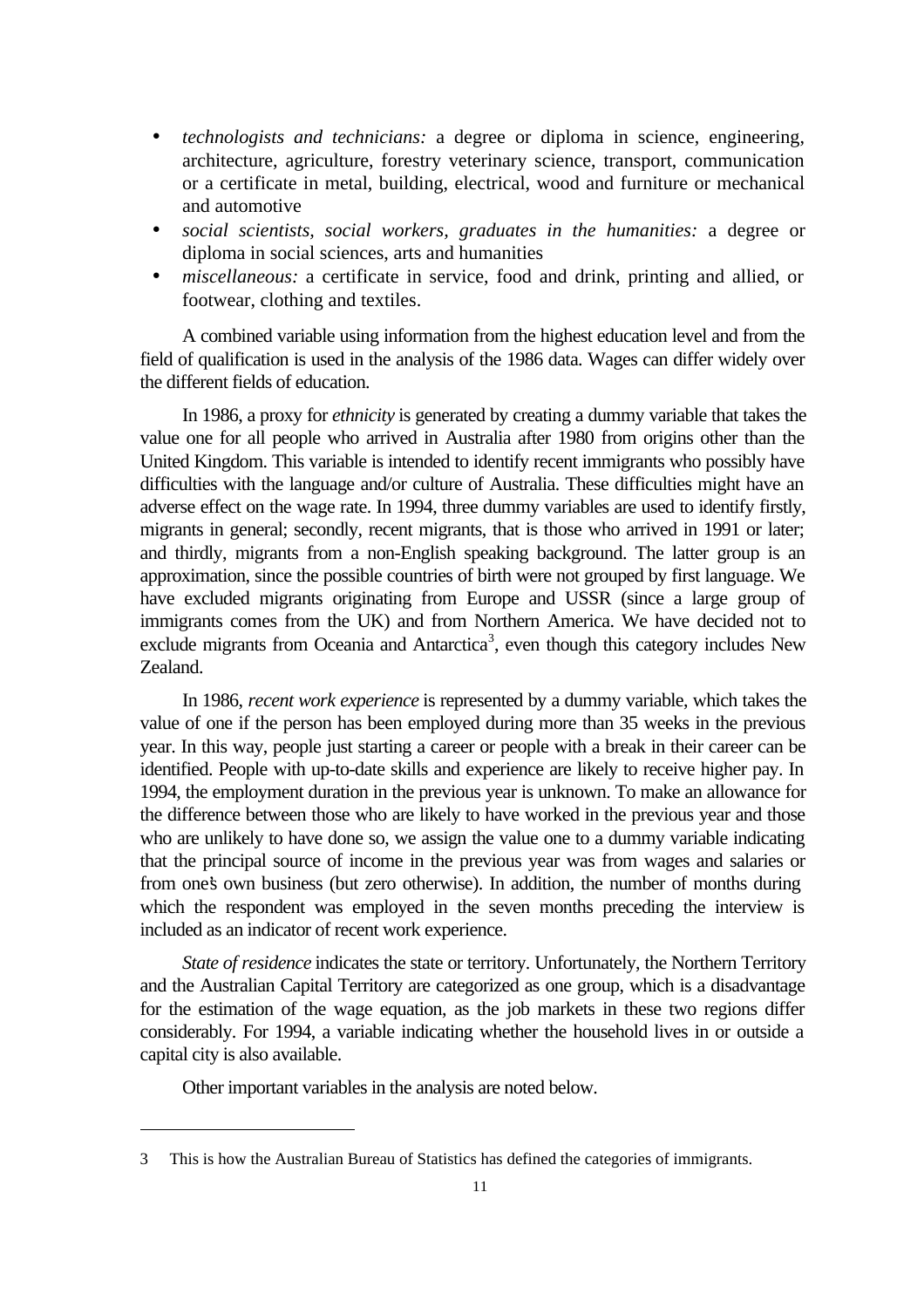*Non-labour income* (excluding the unemployment benefit) is constructed by adding all income from investments, rents and dividends to superannuation payments, compensation payments and other regular income (excluding income from the first homebuyer scheme in 1986).

The *wage rate* cannot be exactly determined in most cases. Only *weekly income from wage and salary* is known which has to be divided by the unknown exact number of hours worked' to get the wage rate in 1986. In 1994, the exact number of hours is observed up to 50 hours per week. For people working 50 or more hours a week we only know the maximum possible wage rate.

*Participation in welfare payments* is represented by a dummy variable, which is one when the household receives unemployment benefits.

The last variable is *eligibility for welfare payments*. This variable has been calculated using household composition and household income. This variable is an approximation as not *all* the details necessary to determine eligibility are available. However, the main determining variables are available to us. It appears that a few more families are eligible than those who have applied for the benefits.

### **III. ECONOMETRIC SPECIFICATION**

In Section I an economic model was introduced that serves as a starting point for specifying an econometric model. Computational restrictions and available data, however, limit the econometric models that might be successfully estimated. In the following sections, possible options are discussed.

### **III.1. Specification of a Labour Supply and Welfare Participation Model**

### **Dealing with a Nonlinear and Non-convex Budget Constraint**

Including taxes and benefits for two persons in the budget constraint produces a highly nonlinear constraint. Looking at the benefit and tax regimes of 1986-87 and 1994/95<sup>4</sup> leads us to expect many kinks in the budget constraint. Since we prefer to keep the representation of taxes and benefits as close to reality as possible, a complex budget constraint cannot be avoided. To illustrate the possible implications of the tax and benefit rates of 1986 for the shape of a budget constraint, Figure 2 takes a hypothetical household consisting of two adults and two children under 16 years, where Person 1 has a market wage of \$16.00 per hour and Person 2 has a market wage of \$7.00 per hour.

In Figure 2 the working hours of Person 2 are fixed and net income is calculated over the number of hours worked by Person 1. It can be seen that in the lower regions of income the marginal wage rate at a certain number of hours for Person 1 also depends on the number of hours supplied by Person 2. It is clear that the lines that represent the budget constraint are nonlinear. In the case where one only considers one potential worker at a time, the labour supply estimation can already be quite

 $\overline{a}$ 

<sup>4</sup> For an overview of the basic rules, see Appendix A.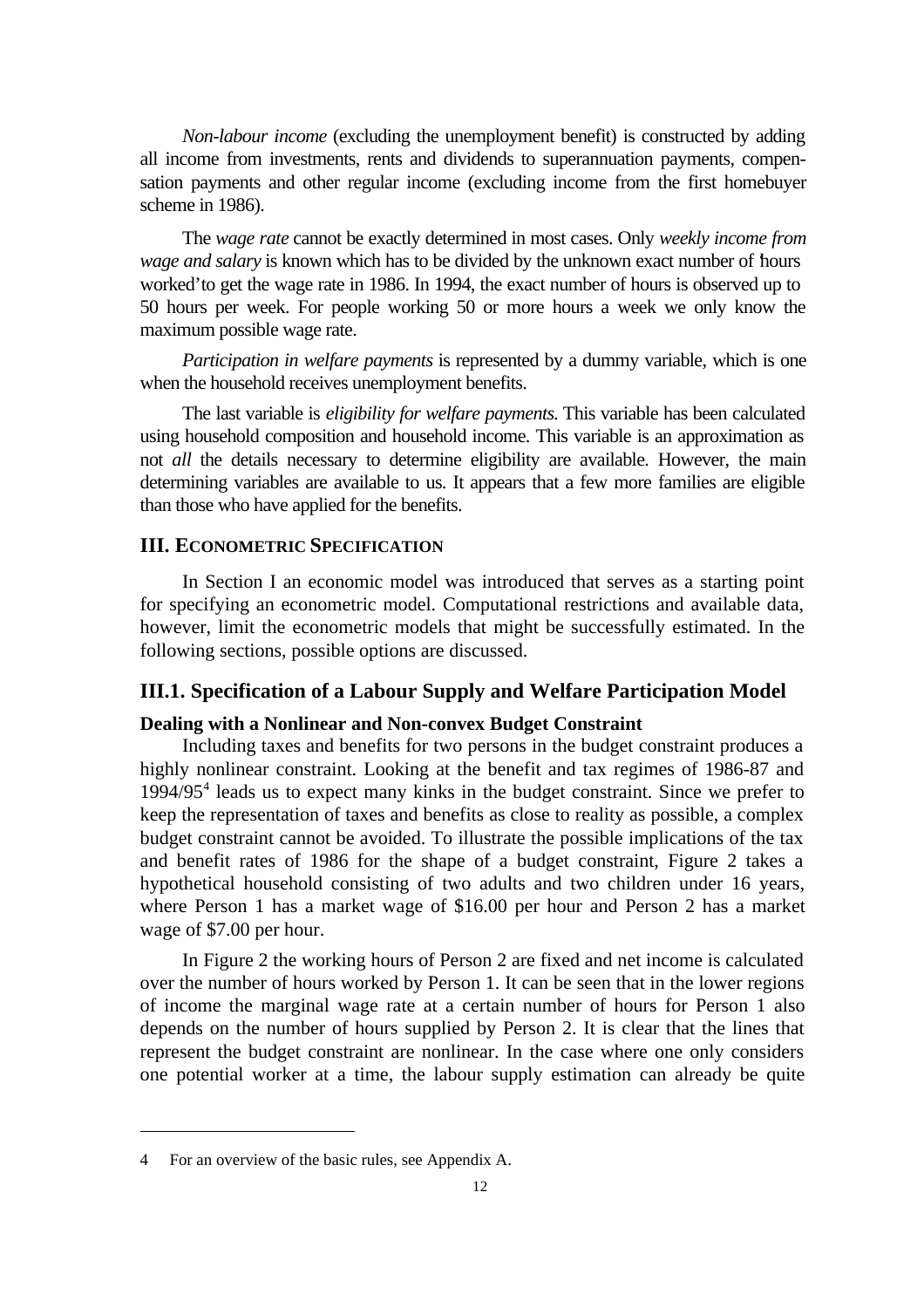complex<sup>5</sup>. The complexity is even greater in the case where households with two potential workers are analysed, subject to their joint budget constraint, which includes both taxes and benefits.





Restricting the number of possible working hours to a limited set of discrete values (as is done by many authors facing the same problem), appears an attractive solution. For this limited set of hours, one can calculate the level of utility that each possible combination of hours would generate, according to the specified utility function. An additional advantage of the discrete approach is that coherency does not have to be imposed before using maximum likelihood methods to estimate the model, as would be necessary in the case of continuous labour supply for some utility functions (see Van Soest, Kapteyn and Kooreman, 1993).

Instead of being defined on a continuous set of working hours,  $h_1, h_2 \in [0, T]$ , in the discrete choice case the budget constraint is defined on a discrete set of points  $h_1 \in A = \{0, dh_{11}, dh_{12},..., dh_{1m}\}\$ and  $h_2 \in B = \{0, dh_{21}, dh_{22},..., dh_{2k}\}\$ on the interval  $[0, T]^6$ . Using these sets, the net income  $x(h_1, h_2)$  is calculated for all  $(m+1)\times(k+1)$ combinations of  $h_1$  and  $h_2$  (where m+1 is the number of discrete points for  $h_1$  and

 $\overline{a}$ 

<sup>5</sup> See e.g. Burtless and Hausman (1978), Hausman (1979), Hausman (1985) or Moffitt (1986) for a continuous labour supply approach with a nonlinear (non-convex) budget constraint.

<sup>6 0,</sup>  $dh_{11}$ ,  $dh_{12}$ , etc represent the discrete values that labour supply can take.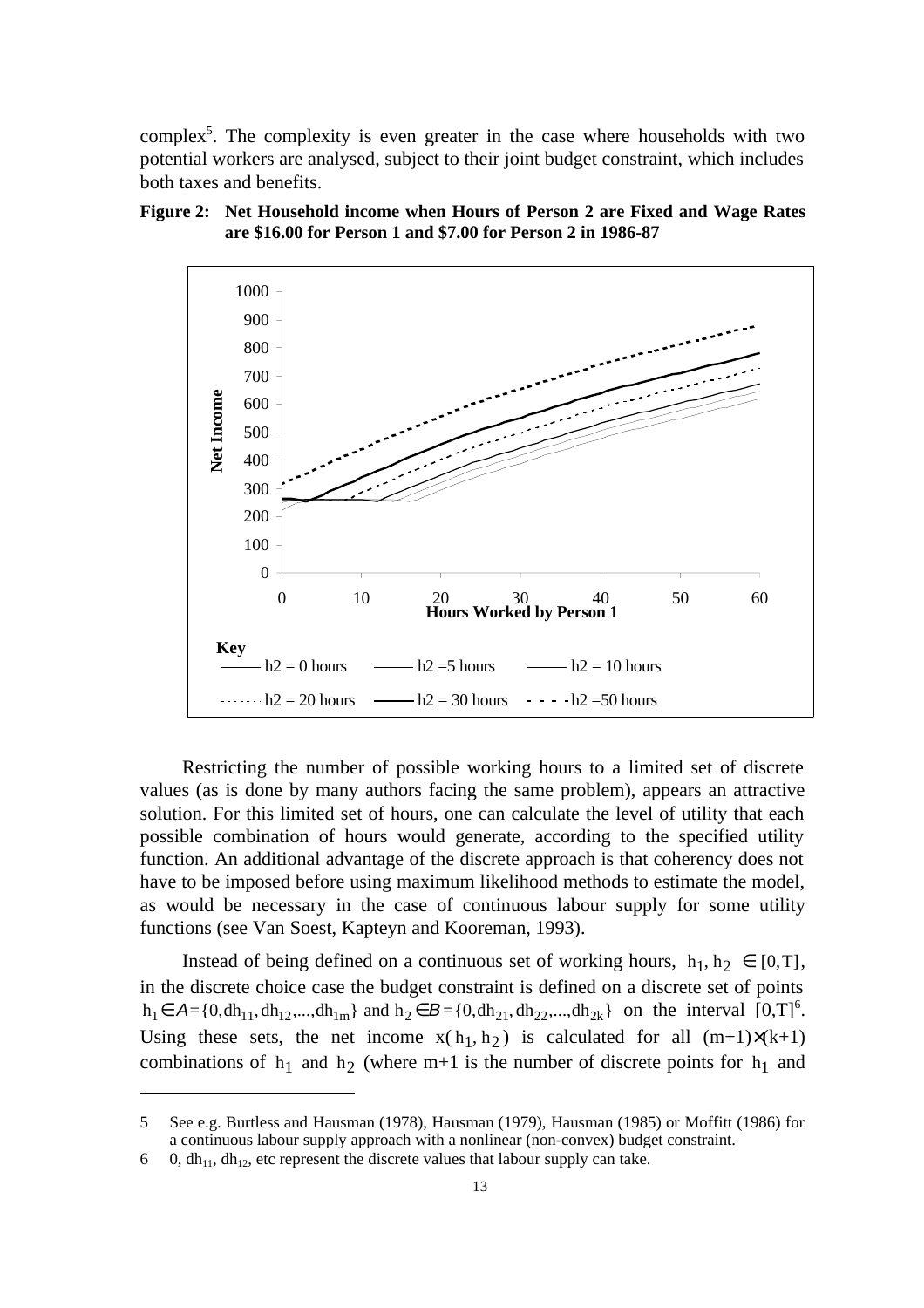$k+1$  is the number of discrete points for  $h_2$ ). By increasing the number of different hours in the choice set, the quality of the representation improves. However, the computational load also increases, so a compromise between quality and computational feasibility is necessary. In addition to this discrete choice of hours, partipation in welfare is a choice variable as well. This choice variable can only take two different values: one for participation and zero for non-participation, so  $d_w \in \mathcal{C}$  = {0,1}. For all working hours where households are still eligible for a benefit, an additional value for the net income  $x(h_1, h_2, dw)$  has to be calculated. So net income x is dependent on labour supply and wage rates of both adults, on non-labour income, on household composition and on participation in benefits  $(d_W)$ . Wage rates, nonlabour income and household composition are exogenous in this model. The model becomes:

(3) 
$$
\max U(x, lhh_1, lhh_2, d_W)
$$

subject to:

(4) 
$$
(x, \text{lhh}_1, \text{lhh}_2, d_W) \in BC(w_1, w_2, y_1, y_2, hc)
$$

where:

 $\tau(B.d_W, w_1h_1 + y_1, w_2h_2 + y_2, hc) \},$  $x = w_1 h_1 + w_2 h_2 + y_1 + y_2 + B(hc, w_1 h_1 + w_2 h_2 + y_1 + y_2) d_W$  $BC(w_1, w_2, y_1, y_2, hc) = \{(x, T - h_1, T - h_2, d_W); (h_1, h_2, d_W) \in A \times B \times C \text{ and }$ 

 $w_1$  and  $w_2$  are the gross wage rates of Person 1 and Person 2,

- BC is the set of discrete points  $h_1$ ,  $h_2$  and  $d_W$  plus the net income x which is calculated for each of these points,
- $A, B$  and  $C$  are the sets of discrete points from which values can be chosen for  $h_1$ ,  $h_2$  and  $d_W$ ,
- B is the amount of benefit, for which the household is eligible, given household composition and income,

 $\tau$  is the tax function that indicates the amount of tax to be paid.

In the discrete choice model, it is not necessary to know the marginal wage rates. Therefore, the budget constraint can be written as total gross income minus the tax that has to be paid on this total income. The tax and benefit rules are explained in Appendix A.

Assuming that the observed combination of hours is the optimal combination as perceived by the household, a likelihood function can be formed. The contribution of each household to the likelihood function is the probability that the observed hours indeed result in an optimal utility for the household of interest when compared with all other possible choices for hours. Thus, the elementary part of the likelihood function looks as follows: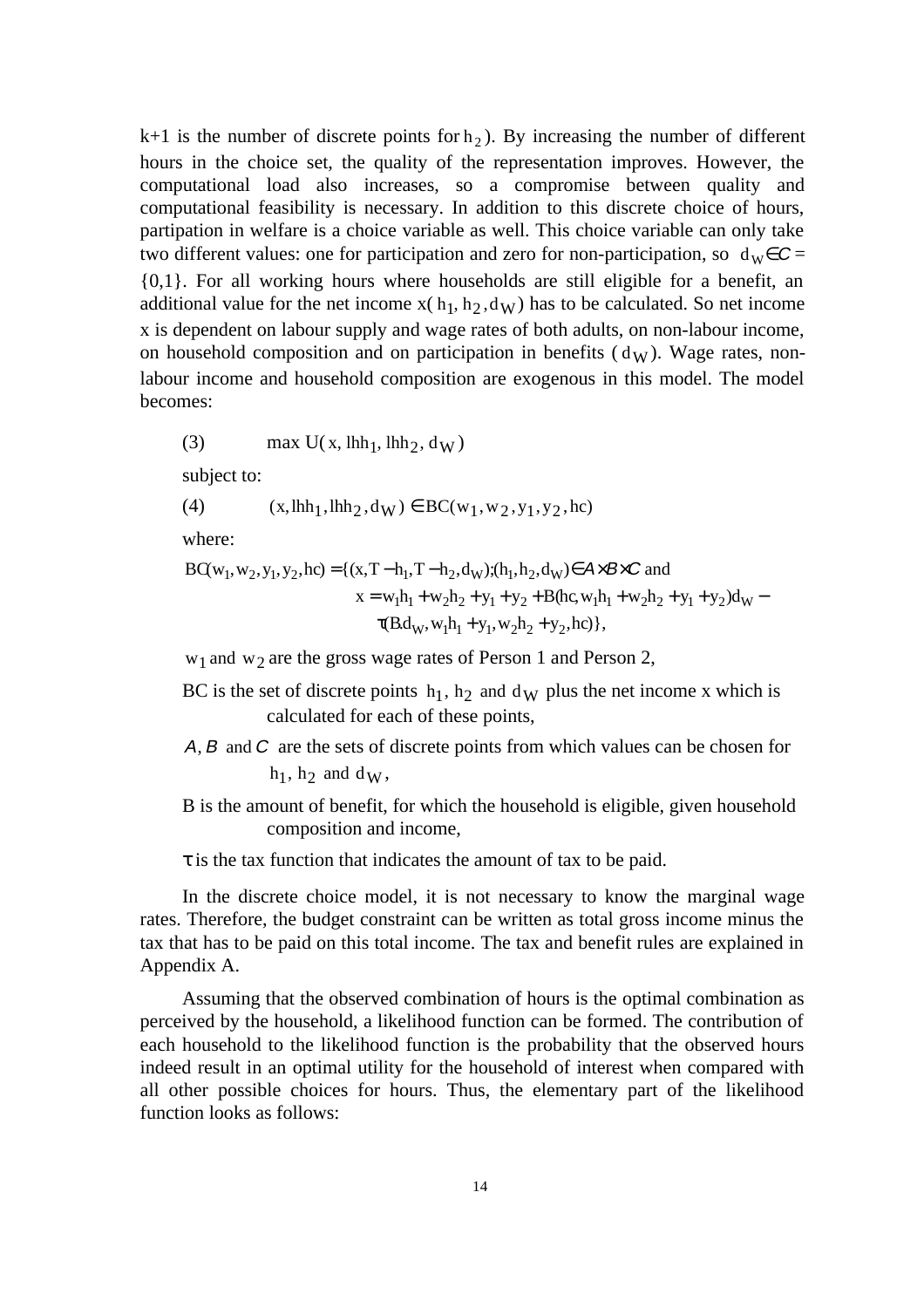(5) 
$$
\Pr(U(x((\text{lh}_{1}, \text{lh}_{2}, d_{W})_{r}), (\text{lh}_{1}, \text{lh}_{2}, d_{W})_{r}, \varepsilon_{r}) \geq U(x((\text{lh}_{1}, \text{lh}_{2}, d_{W})_{s}), (\text{lh}_{1}, \text{lh}_{2}, d_{W})_{s}, \varepsilon_{s}) \text{ for all } s)
$$

where:

r stands for the combination  $h_1, h_2$  and d<sub>W</sub> that is observed,

s stands for all  $(k+1)\times(m+1)$  other possible combinations that can be made, given the discrete choice sets for hours worked and participation in welfare,  $\varepsilon_r$  and  $\varepsilon_s$  represent error terms.

Adding an error term to the utility function prevents contributions to the likelihood in any data point from becoming zero. It allows for optimization errors made by the household. Alternatively, the error term can sometimes be interpreted as unobserved specific utility components. By choosing different functional forms for this error term (e.g. normal or type I extreme value), a different discrete choice model results (e.g. a multinomial probit or logit model). After specifying a functional form for utility, parameters of this model can be estimated by maximum likelihood.

The option of receiving welfare is only available when certain income requirements are fulfilled. This means that in most cases the household can only receive welfare payments when the number of working hours is low. The participation in welfare according to the model above is assumed to be a voluntary decision together with the number of hours worked. Therefore, the case where the number of hours worked is rationed is not covered by this model.

### **Specification of the Utility Function**

 $\overline{a}$ 

For the sake of convenience the utility function used here is the translog specification (following Van Soest, 1995), to which a dummy term is added for participation in welfare<sup>7</sup>. This is in line with the approach of other papers on labour supply and welfare participation, in which it is also assumed that the disutility from welfare participation is separable from the utility from leisure and goods. The utility derived from leisure, income and welfare participation can be written as:

$$
U(x, h_1, h_2, d_W) = \beta_x \ln(x) + \beta_1 \ln(80 - h_1) + \beta_2 \ln(80 - h_2) + \alpha_{xx} (\ln(x))^2 + \alpha_{11} (\ln(80 - h_1))^2 + \alpha_{22} (\ln(80 - h_2))^2 + 2\alpha_{x1} \ln(x) \ln(80 - h_1) + 2\alpha_{x2} \ln(x) \ln(80 - h_2) + 2\alpha_{12} \ln(80 - h_1) \ln(80 - h_2) - \phi d_W
$$

where the  $\alpha s, \beta s$ , and  $\varphi$  are parameters that have to be estimated.

This utility function has a simple form, and heterogeneity of preferences is easy to include. Here the total endowment of time (T) is chosen to be equal to 80 hours per week. A disadvantage of this functional form is that utility is not automatically quasi-

<sup>7</sup> Only participation and non-participation are distinguished. The amount of participation, as could be expressed by measuring the value of the benefit received, is not taken into consideration as far as its direct effect on the utility is concerned.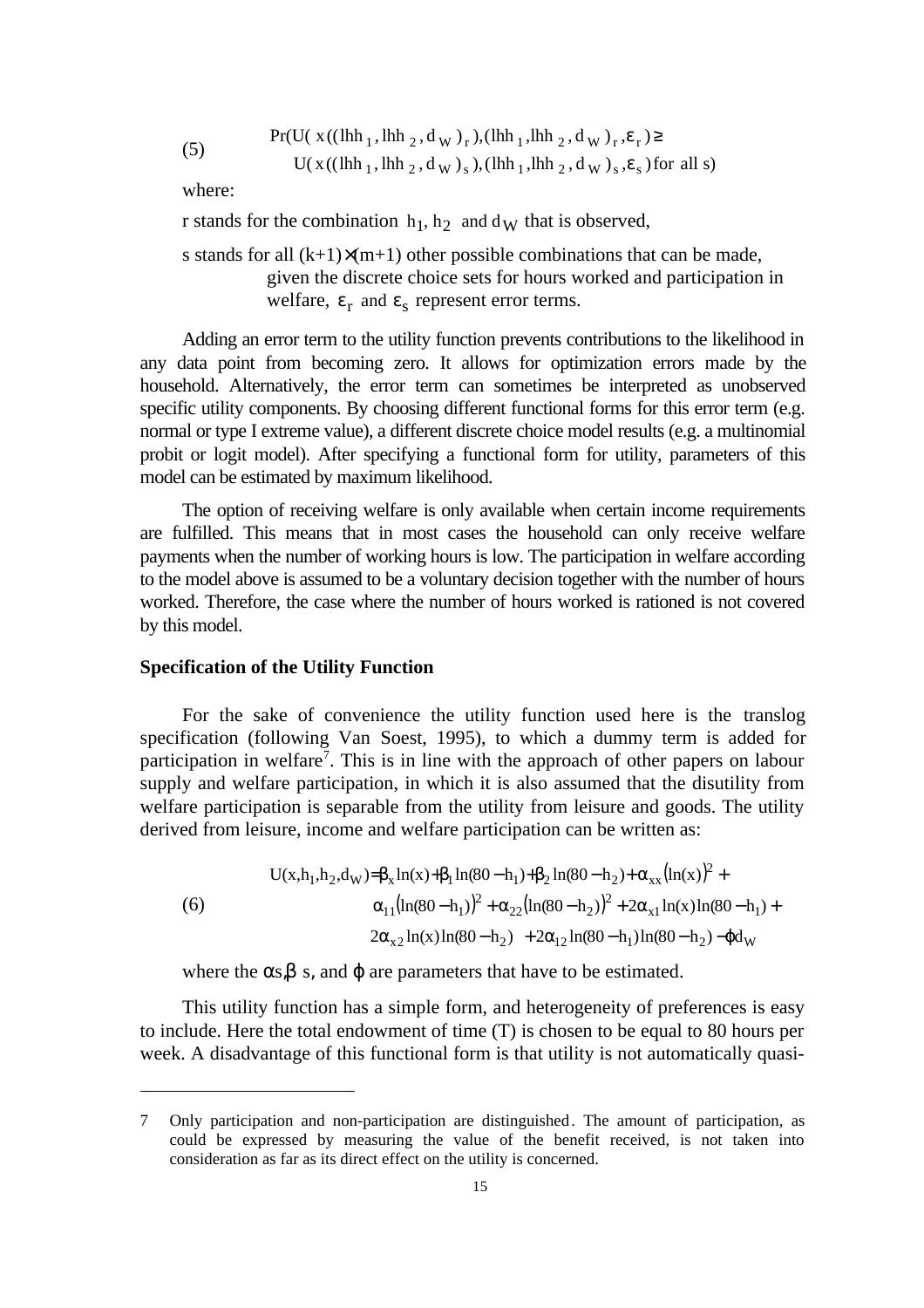concave. However, if the two conditions outlined below are fulfilled at a data point, then U is quasi-concave at that point (Van Soest, 1995).

First, U has to increase with *x*:

(7) 
$$
2(\alpha_{xx} \ln(x) + \alpha_{1x} \ln(80 - h_1) + \alpha_{2x} \ln(80 - h_2)) + \beta_x > 0
$$

and second, the matrix of second order derivatives of income x with respect to leisure of person 1 and person 2 (HX) has to be positive definite:

(8) 
$$
HX = -U_x^{-1} \begin{bmatrix} x_{1hh_1} & 1 & 0 \ x_{1hh_2} & 0 & 1 \end{bmatrix} HU \begin{bmatrix} x_{1hh_1} & x_{1hh_2} \ 1 & 0 \ 0 & 1 \end{bmatrix}
$$

where:

 $U_x$  is the partial derivative of U with respect to income x;

HU is the matrix of second order partial derivatives of U;

$$
x_{\text{lhh}_1} = -\frac{U_{\text{lhh}_1}}{U_x}
$$
, the marginal rate of substitution of leisure of person 1 with income x;

 $x_{\text{lhh}_2}$  is the same as above, but for leisure of person 2;

 $U_{lhh_1}$  is the partial derivative of U with respect to leisure of person 1;

 $U_{\text{lhh}_2}$  is the partial derivative of U with respect to leisure of person 2.

In a model with continuous hours of labour supply, these conditions would have had to be imposed a priori to guarantee coherency, as has been mentioned earlier. This would have complicated the maximum likelihood estimation. In the approach taken here, these two conditions can be tested at all data points after estimation of the parameters.

To account for differences in preferences between households, the parameters β,  $\alpha$  and  $\varphi$  can be made dependent on some household characteristics. For the moment it is assumed that no unobserved heterogeneity is present in the preferences and only  $\beta_1$ and  $\beta_2$  depend on personal and household characteristics (see section II.2). Simple linear specifications are chosen.

Choosing an extreme value specification for the error term in (5) results in a multinomial logit model (see Maddala, 1983) where the relatively simple likelihood contribution looks as follows:

(9) 
$$
L = \frac{\exp(U_{i'j'k'})}{\sum_{i,j,k} \exp(U_{ijk})}
$$

where: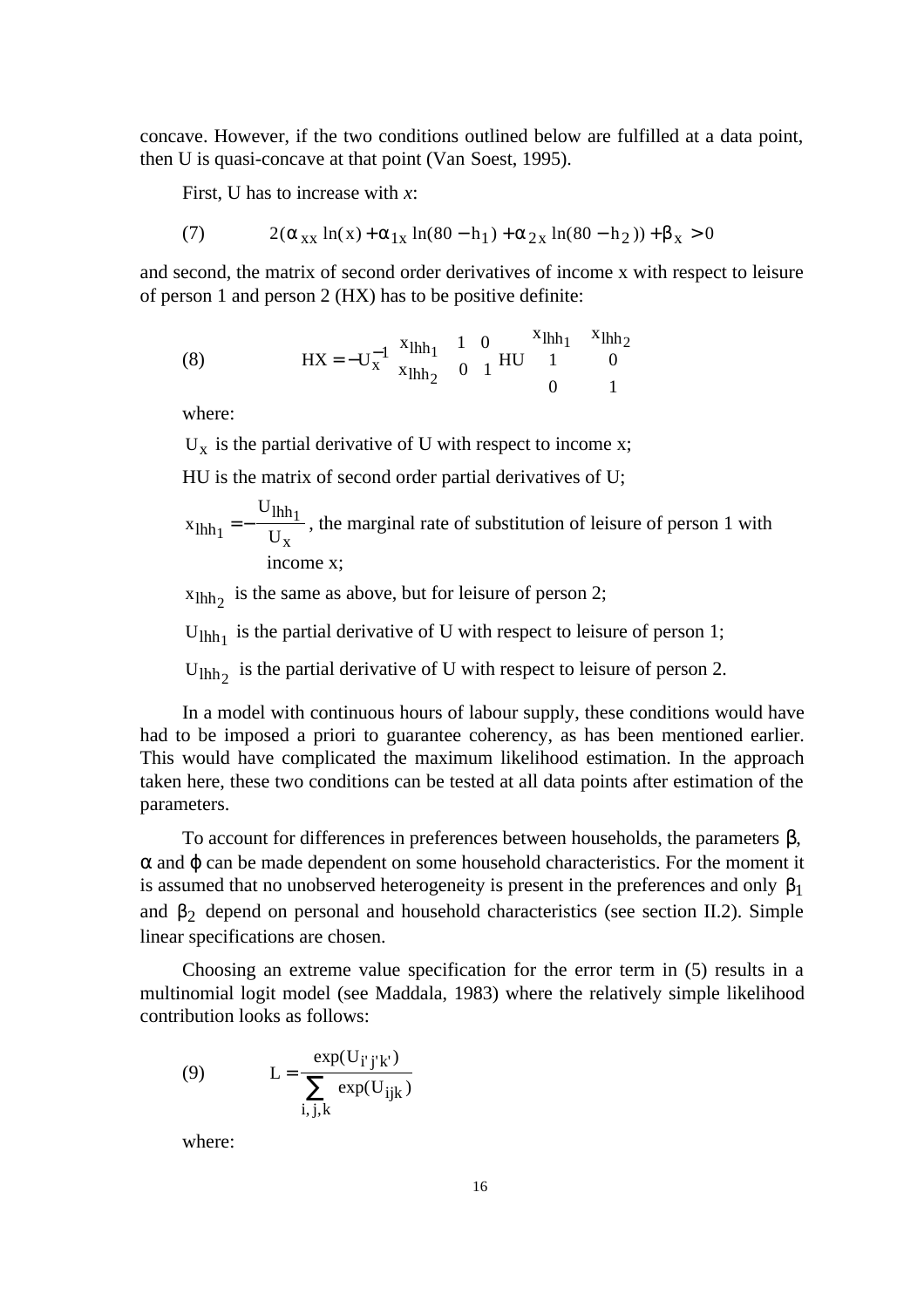i indicates the labour market status of Person 1;

- j indicates the labour market status of Person 2;
- k indicates welfare participation.  $k \in \{0,1\}$ , where 0 stands for nonparticipation and 1 for participation in welfare.
- U<sub>ijk</sub> is the level of utility derived from the state where person 1 has labour market status i, person 2 has labour market status *i* and the household has welfare participation k.

Expression (9) denotes the probability that the utility in the observed situation is higher than the utility in any other situation. This specification is also chosen by Van Soest (1995), who successfully specified 36 different discrete points. In the 1986 analysis, seven labour supply points for each person are included. Labour supply of the two persons and welfare participation were represented by up to 98 different discrete points. This helps to represent eligible and nearly eligible households in an appropriate category, which is a close approximation to the observed labour supply and welfare participation.

Due to the independence of irrelevant alternatives assumption underlying the multinomial logit model, the error terms cannot be interpreted as reflecting random preferences, but only as random optimization errors. Random preferences can be incorporated in the model by adding random components to the preference parameters. For the 1986 data the added complexity seems too cumbersome given the data problems; therefore, these extensions of the model are left for future research on the 1994 data.

### **III.2. Unobserved Wages**

 $\overline{a}$ 

Like other researchers in this area, we have to deal with unobserved market wages for people who are not working. The best way to deal with unobserved wages is to incorporate them into the likelihood function and estimate wages and labour supply simultaneously. However, this is computationally more difficult and it is not attempted often<sup>8</sup>. Because in the 1986 study additional complications played a role, the simplest solution was implemented then and is used here as well, for the moment. The wage equation is estimated separately and estimated wages are used as if they represented the true values of the unobserved wages<sup>9</sup>. The drawback of this approach is that it assumes labour supply to be linear in the logarithm of the wage rate and it ignores the simultaneity of wages and labour supply. In future research the error term of the wage equation might be included and integrated out of the likelihood to account for the often serious inaccuracy of the estimated wage rates. To correct for a possible selection bias as a result of only observing wage rates for workers the

<sup>8</sup> Exceptions are, for example, Fraker and Moffitt (1988), Gerfin (1993) and Murray (1996).

<sup>9</sup> Van Soest (1995) uses this approach and points out that most of the papers in a special issue on Taxation and Labor Supply in Industrial Countries of the Journal of Human Resources (Moffitt, 1990) follow this approach as well.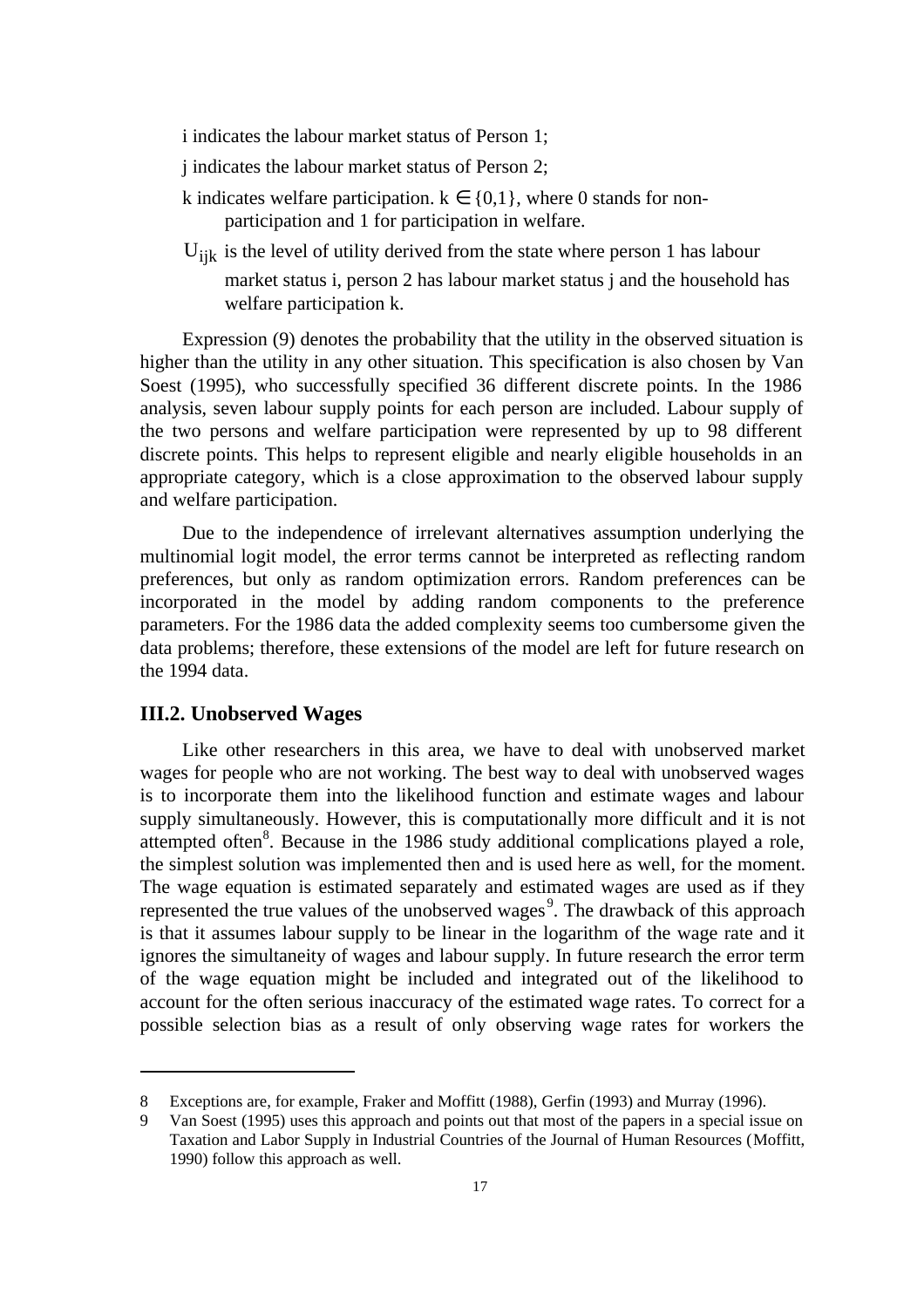Heckman correction term for participation is included in the wage equation (Heckman, 1979).

Once all the parameters of the wage equation are estimated, estimated wage rates for the non-participants can be generated using the wage equation with the estimated correction term for the non-participants.

### **IV. RESULTS FROM THE ESTIMATION OF THE LABOUR SUPPLY MODEL**

In this section, the focus is on the labour supply equation; the results from the participation and wage equations are presented in Appendix B. Labour supply and welfare participation are estimated using imputed wage values for the non-workers as described in the previous section.

For the estimation of the labour supply model an additional five and 16 records are lost for 1986 and 1994 respectively, because the observations on the household's welfare participation and their calculated eligibility are contradictory. The remaining data sets consist of 2275 and 1898 households respectively.

### **IV.1. Discussion of the Results**

Table 2 gives the parameter estimates of the translog specification of the utility function for 1986 and 1994. The model has been estimated with seven labour supply points, even though in the 1986 study it was found that specifying the model with fewer points did not make much difference in calculated elasticities. The seven discrete points of labour supply that are distinguished are: 0 hours for nonparticipants, 5 hours for people working from 1 to 9 hours, 15 hours for people working from 10 to 19 hours, 25 hours for people working from 20 to 30 hours, 35 hours for people working from 30 to 39 hours, 45 hours for people working from 40 to 49 hours and 55 hours for people working more than 49 hours.

The effects of different characteristics on the preference for leisure of both adults in the household are the first results to be discussed. The results from both years are discussed simultaneously. They seem to be quite similar with respect to both the significance and direction of the effects.

To begin with the parameterized preference for leisure for the male adult, a significant negative effect<sup>10</sup> is found when the number of children in the household increases and when the age of the person increases. A negative effect is further observed in both years for households facing a higher mortgage and for households where the man has a higher level of education. In 1986, men whose spouse has a high education also had a lower preference for leisure. The only characteristic that seems to have a significant positive effect on the preference for leisure is age squared, which combined with the linear effect of age means that the preference for leisure decreases for men up to 31 years of age in 1986 and 39 years of age in 1994, after

<sup>10</sup> This indicates a lower preference for leisure and thus a larger taste for work.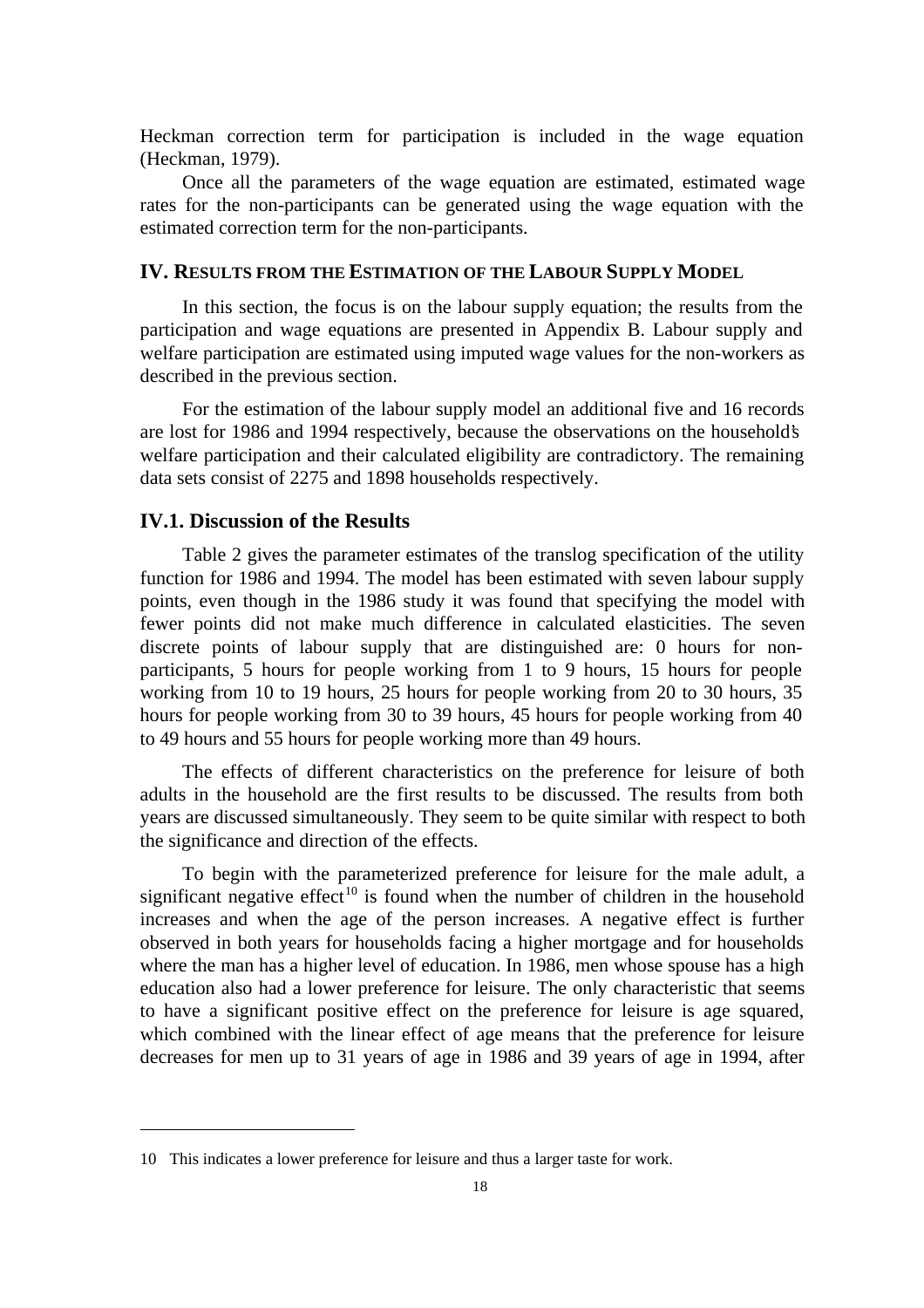|                               | 1986-87                  |                      |                                            | 1994/95                  |                    |  |
|-------------------------------|--------------------------|----------------------|--------------------------------------------|--------------------------|--------------------|--|
|                               | Estimated<br>coefficient | t-ratio              |                                            | Estimated<br>coefficient | t-ratio            |  |
| $\beta_{\mathbf{x}}$ (income) | 16.7588                  | 4.92                 | $\beta_{\mathbf{x}}$ (income)              | 2.3816                   | 0.54               |  |
| $\beta_1$ (leisure person 1)  |                          |                      | $\beta_1$ (leisure person 1)               |                          |                    |  |
| Constant                      | $-2.3221$                | $-0.43$              | Constant                                   | 6.2485                   | 1.20               |  |
| Number of children            | $-0.3915$                | $-4.28$              | Number of children                         | $-0.4466$                | $-5.01$            |  |
| Age of youngest child         |                          |                      | Age of youngest child                      |                          |                    |  |
| $0 - 5$                       | 0.1946                   | 0.75                 | $\theta$<br>$1 - 5$                        | $-0.3936$<br>0.2543      | $-1.24$<br>1.05    |  |
| $6 - 12$                      | 0.1568                   | 0.57                 | $6 - 11$<br>$\bullet$                      | 0.0135                   | 0.05               |  |
| Age man/10                    | $-1.8822$                | $-2.80$              | Age man/10                                 | $-2.1354$                | $-3.39$            |  |
| $Age2$ man/100                | 0.3047                   | 3.66                 | Age <sup>2</sup> man/100                   | 0.2743                   | 3.56               |  |
| Mortgage/10 000               | $-0.1293$                | $-2.85$              | Mortgage/10 000                            | $-0.1119$                | $-6.04$            |  |
| Education men $(low)^c$       |                          |                      | Education men (no qual.)                   |                          |                    |  |
|                               |                          |                      | basic vocational                           | 0.0682                   | 0.13               |  |
| medium                        | 0.0763                   | 0.42                 | skilled vocational<br>$\bullet$            | $-0.7155$                | $-4.07$            |  |
| high                          | $-0.6696$                | $-2.80$              | diploma<br>$\bullet$                       | $-0.5577$                | $-2.20$            |  |
|                               |                          |                      | degree<br>$\bullet$                        | $-0.8177$                | $-3.34$            |  |
| Education women (low)         |                          |                      | Education women(no qual.)                  |                          |                    |  |
|                               |                          |                      | basic vocational<br>$\bullet$              | 0.2340                   | 0.79               |  |
| medium                        | $-0.3571$                | $-1.53$<br>$-3.41$   | skilled vocational<br>$\bullet$            | $-0.1178$                | $-0.50$            |  |
| high                          | $-0.6631$                |                      | diploma<br>$\bullet$<br>degree             | $-0.0084$<br>$-0.2999$   | $-0.03$<br>$-1.18$ |  |
| $\beta_2$ (leisure person 2): |                          |                      | $\beta_2$ (leisure person 2):              |                          |                    |  |
| Constant                      | 32.8757                  | 5.36                 | Constant                                   | 15.7542                  | 2.97               |  |
| Number of children            | 0.3181                   | 2.36                 | Number of children                         | 0.5708                   | 5.03               |  |
| Age youngest child            |                          |                      | Age youngest child                         |                          |                    |  |
|                               |                          |                      | $\boldsymbol{0}$<br>$\bullet$              | 4.2108                   | 8.44               |  |
| $0 - 5$                       | 4.8096                   | 13.35                | $1 - 5$<br>$\bullet$                       | 2.4010                   | 8.18               |  |
| $6 - 12$                      | 1.3497                   | 4.01                 | $6 - 11$<br>$\bullet$                      | $-0.1157$                | $-0.41$            |  |
| Age woman/10                  | $-0.0653$                | $-0.07$              | Age woman/10                               | $-1.7920$                | $-2.32$            |  |
| Age <sup>2</sup> woman/100    | 0.1290                   | 1.11                 | Age <sup>2</sup> woman/100                 | 0.3119                   | 3.09               |  |
| Mortgage/10 000               | $-0.1856$                | $-3.83$              | Mortgage/10 000                            | $-0.0496$                | $-2.82$            |  |
| Education women(low)          |                          |                      | Education women(no qual.)                  |                          |                    |  |
|                               |                          |                      | • basic vocational                         | $-0.8107$                | $-2.55$            |  |
| medium<br>high<br>$\bullet$   | $-0.3214$<br>$-0.6289$   | $-1.15$ •<br>$-2.75$ | skilled vocational<br>diploma<br>$\bullet$ | $-0.4654$<br>$-0.6947$   | $-1.79$<br>$-2.50$ |  |
|                               |                          |                      | degree<br>$\bullet$                        | $-1.6604$                | $-6.39$            |  |
| Education man (low)           |                          |                      | Education man (no qual.)                   |                          |                    |  |
|                               |                          |                      | basic vocational<br>$\bullet$              | 0.2212                   | 0.38               |  |
| medium                        | 0.3298                   | 1.44                 | skilled vocational<br>$\bullet$            | $-0.1335$                | $-0.67$            |  |
| high                          | 0.7905                   | 2.83                 | diploma<br>$\bullet$                       | 0.2824                   | 1.01               |  |
|                               |                          |                      | degree<br>٠                                | 0.3991                   | 1.56               |  |
| $\alpha_{xx}$                 | 1.8251                   | 18.07                | $\alpha_{xx}$                              | 0.6501                   | 3.43               |  |
| $\alpha_{11}$                 | 0.3516                   | 1.09                 | $\alpha_{11}$                              | $-0.9441$                | $-3.10$            |  |
| $\alpha_{22}$                 | 1.1509                   | 3.16                 | $\alpha_{22}$                              | $-0.4078$                | $-1.30$            |  |
| $\alpha_{1x}$                 | 0.2916                   | 1.36                 | $\alpha_{1x}$                              | 0.2264                   | 1.15               |  |
| $\alpha_{2x}$                 | $-3.1508$                | $-12.47$             | $\alpha_{2x}$                              | $-0.8071$                | $-3.94$            |  |
| $\alpha_{12}$                 | 0.7815                   | 3.68                 | $\alpha_{12}$                              | 0.4975                   | 2.69               |  |
| $\varphi$ (stigma effect)     | 4.2928                   | 16.42                | $\varphi$ (stigma effect)                  | 0.6394                   | 4.15               |  |

# **Table 2: Estimated Parameters of the Labour Supply Model**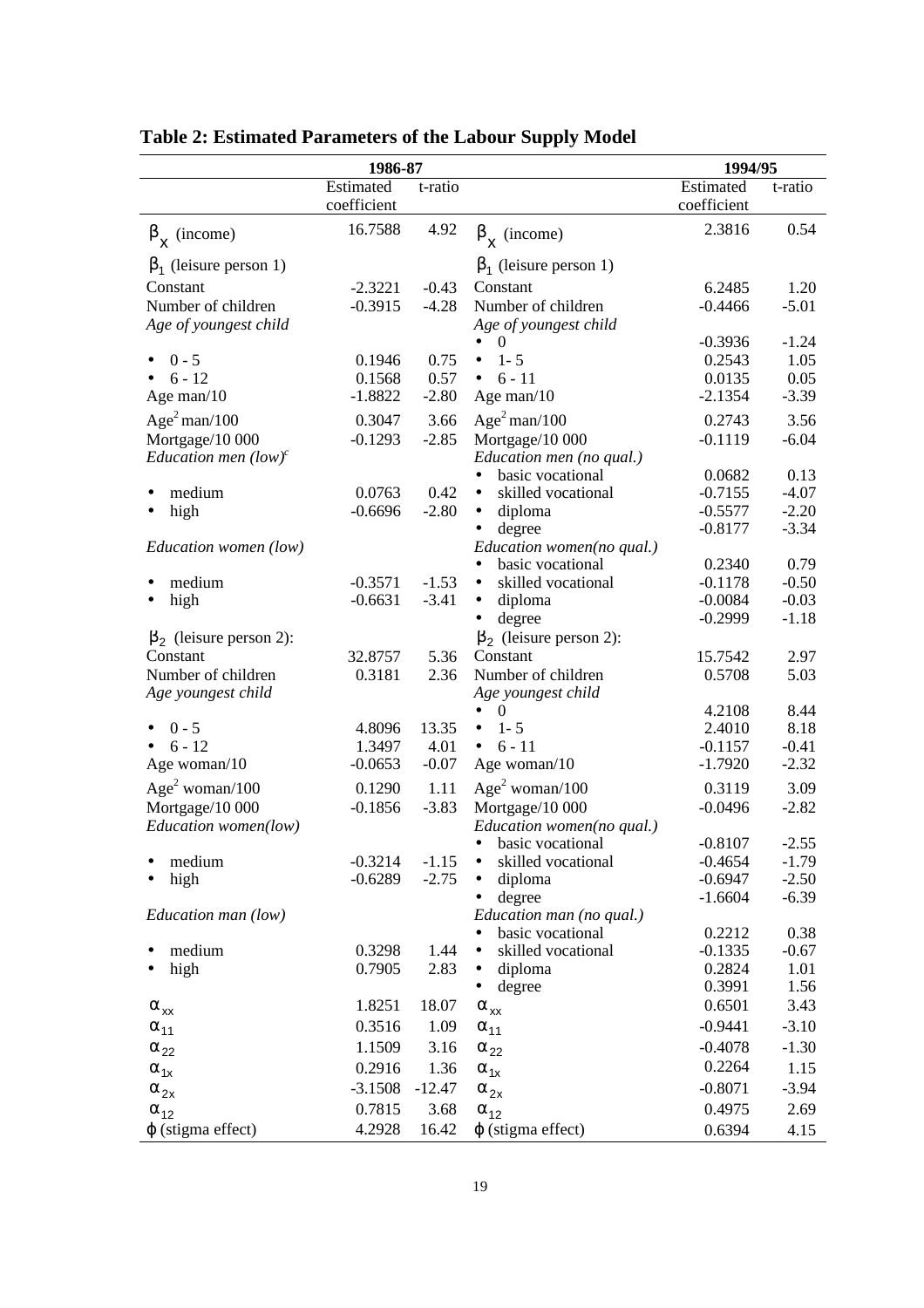### **Table 2 (continued)**

|                         | 1986-87    |                                        | 1994/95    |
|-------------------------|------------|----------------------------------------|------------|
| Loglikelihood           | $-6518.36$ | Loglikelihood                          | $-6208.53$ |
| Loglikelihood with only | -6834.06   | Loglikelihood with only the $-6480.52$ |            |
| the constant            |            | constant                               |            |

 $\overline{a}$  Seven discrete points of labour supply are distinguished for each person: 0 hours for non-participants,  $\overline{5}$ hours for people working from 1 to 9 hours, 15 hours for people working from 10 to 19 hours, 25 hours for people working from 20 to 30 hours, 35 hours for people working from 30 to 40 hours, 45 hours for people working from 40 to 50 hours and 55 hours for people working more than 49 hours.

b Education levels are divided into: *low* for not finishing secondary school or not having any secondary qualifications, *medium* for finishing secondary school or having any secondary qualification/trade certificate and *high* for another certificate or diploma or for having a bachelor's degree or higher.

which it increases with age. Thus the age, where this minimum in the preference for leisure is achieved, has changed between 1986 and 1994.

As one would expect, the preference for leisure of the female adult seems to be much higher than that of her male partner, at least as far as this is reflected in the size of the constant term of  $\beta_2$ . A significant negative effect is observed for women in households with higher mortgage obligations and for women with higher education levels. However in 1994, women with only a basic vocational qualification seem to prefer leisure even less than other women who do not at least have a university degree. Surprizingly, age does not seem to have a significant influence on female preference for leisure in 1986, but in 1994 this has changed and a minimum preference for leisure is observed around 29 years of age.

All variables related to children have a significant positive effect on the preference for leisure, except for children between six and 11 years old in the 1994 model where its parameter is negative and insignificant. As one would expect, and as is seen in many other studies (Australian examples are Eyland, Mason and Lapsley, 1982 and Ross, 1986), having a child below five years of age has a large positive effect on the female preference for leisure. When the youngest child is between six and 12 years old a similar but much smaller effect is observed in 1986, but in 1994, this effect seems to have completely disappeared.

Further, in 1986 when the male partner holds a high education qualification, a positive effect on the leisure preference of the woman is observed as well. Comparative advantages in the labour market seem to influence the labour supply of females, as one would expect, so a higher education level of their partner increases their value for leisure. Rather the opposite effect can be observed for men. It seems strange that when women have a higher education and are thus more competitive on the labour market, their partners apparently value leisure time less. One would expect that with a decrease of the comparative advantage of women working in the household, men would prefer to work less and spend more time in the household or at least not to work more<sup>11</sup>. In the model of 1994, the parameters of a higher education

<sup>11</sup> A possible explanation for the expected effect not being present might be that the group of men married to women with high education levels have characteristics which cause them to have lower preferences for leisure. More research and data would be necessary to find the underlying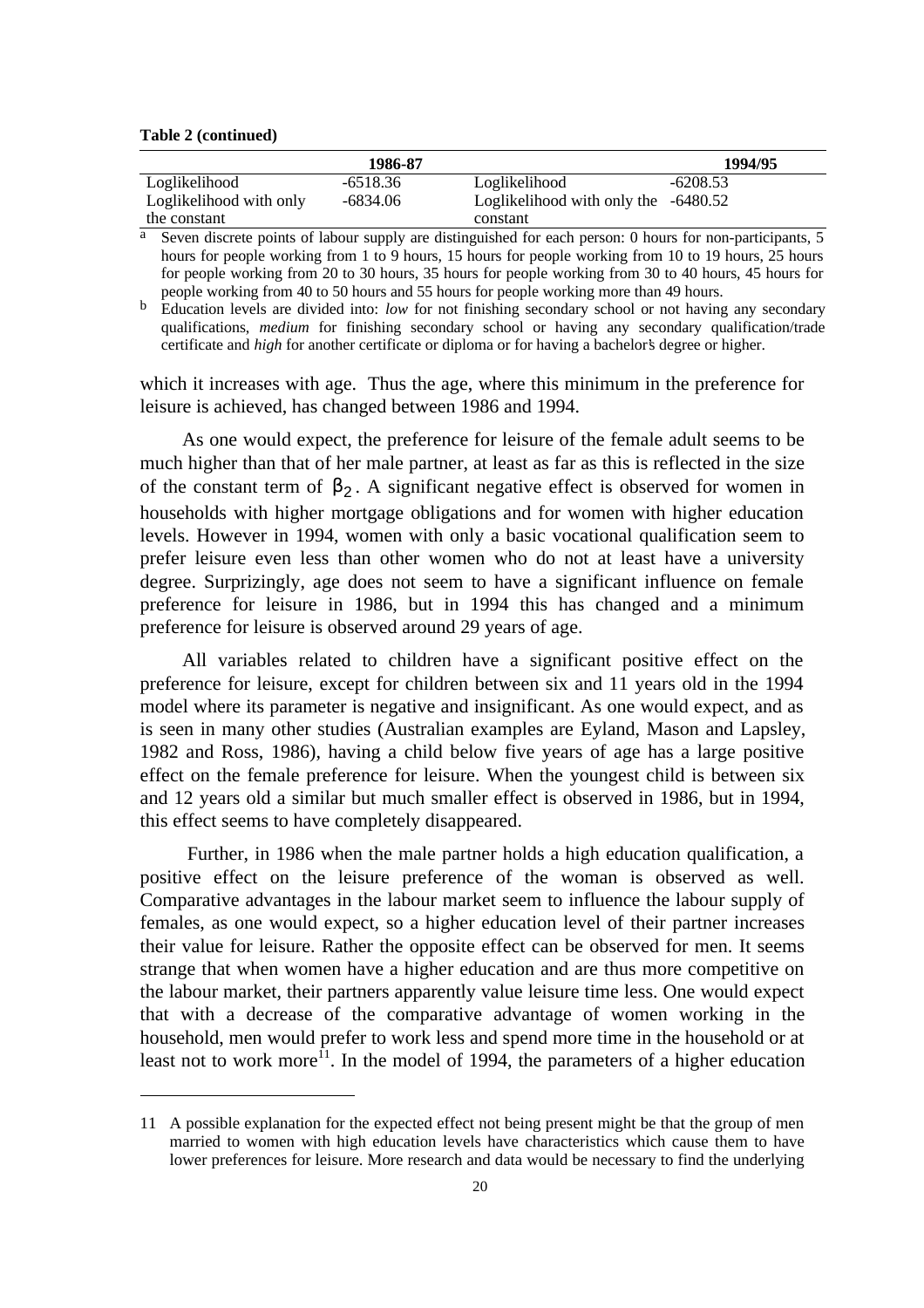level of the partner still have the same signs as in 1986, although the effects are no longer significant.

Besides the linear terms, there are also quadratic terms involved in the translog utility function. Taking the first derivative with respect to leisure time of Person 1, the following expression for the marginal utility of leisure for Person 1 is obtained:

$$
U_1 = \frac{\beta_1 + 2\alpha_{11} \ln(\text{lhh}_1) + 2\alpha_{12} \ln(\text{lhh}_2) + 2\alpha_{1x} \ln(x)}{\text{lhh}_1}
$$

Similar expressions can be formulated for the leisure time of Person 2 and for net income. From this formula and the results in Table 2 we can conclude that in both models Persons 1 and 2 seem to enjoy having leisure time together. If one of the two persons has more leisure time, the marginal utility of leisure of the other person also increases. There seems to be no significant effect of income on the marginal utility of leisure time of Person 1 or vice versa. Net income and leisure time for Person 2 seem to be exchangeable. More income means that the marginal utility for leisure of Person 2 is lower and more leisure means a lower marginal utility of income.

The last parameter in Table 2 is the stigma/cost parameter associated with receipt of welfare payments. The results indicate that there is a positive and significant effect. This means that participating in welfare lowers the utility level of the household. Welfare payments are not just 'free' income for which no work has to be done, but they have a negative side effect attached to them when received by a household. Thus, there is a threshold that people need to overcome before applying for unemployment benefits. The threshold is higher when this estimated parameter is higher. It does not mean that people will not apply for welfare, but it does indicate that applying for welfare is not as attractive as some people seem to think. These results lead one to expect some households not to take up the benefits for which they are eligible, especially when low amounts of benefits are involved<sup>12</sup> (as observed in the real world).

To explore the economic significance of the 'stigma' value found, utility levels for a reference household are calculated and the difference between several situations is compared with the estimated size of the 'stigma' effect (see Table 3). The reference household consists of a man and a woman, each aged 30 years, without children. Both persons have a lowest educational level and there is no outstanding mortgage. We examine household income levels around the maximum benefit level. Using the estimated parameters from the 1986 model it is found that an exogenous increase of \$50 in non-labour weekly income, which raises total weekly income from \$150 to \$200 (before any resultant change in labour supply is taken into account), is insufficient to offset the disutility arising from participation in welfare; that is, to a first approximation, the stigma effect in monetary terms is not less than \$50 per week

 $\overline{a}$ 

reason for the correlation between the higher education level of women and the preference for leisure of their partners.

<sup>12</sup> Duclos (1997) has estimated a welfare participation model based on the same idea. He assumes that people will only apply for benefits when the benefit entitlement outweighs the 'cost' of participation.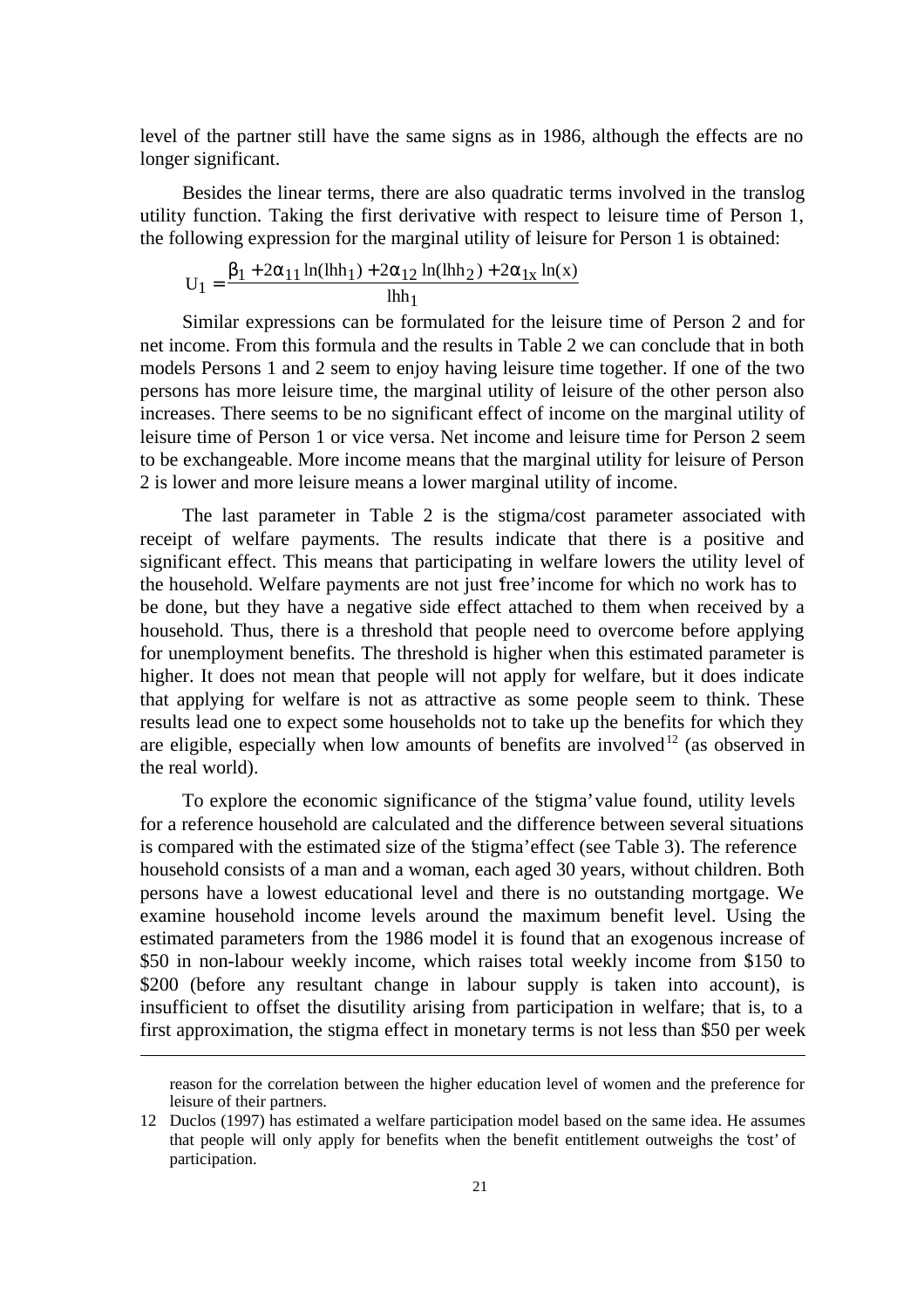for the household in this example. The increase in income would only result in a rise in utility of about three units, whereas the stigma effect is -4.29 units.

| 1986-87 (for comparison: the estimated stigma effect is $-4.29$ )                                                          |                                      |                                                                                                 |                                      |  |  |  |
|----------------------------------------------------------------------------------------------------------------------------|--------------------------------------|-------------------------------------------------------------------------------------------------|--------------------------------------|--|--|--|
| <b>Without children</b>                                                                                                    |                                      | Two children, the youngest under five                                                           |                                      |  |  |  |
| Situation                                                                                                                  | <b>Utility</b>                       | Situation                                                                                       | Utility                              |  |  |  |
| $x=150$ , h1=30, h2=0 <sup>b</sup><br>$x=170$ , h $1=30$ , h $2=0$<br>$x=200$ , h1=30, h2=0<br>$x=170$ , h $1=0$ , h $2=0$ | 184.98<br>186.23<br>187.93<br>189.77 | $x=200$ , h1=30, h2=0<br>$x=220$ , h1=30, h2=0<br>$x=250$ , h1=30, h2=0<br>$x=220$ , h1=0, h2=0 | 209.49<br>210.53<br>211.98<br>213.87 |  |  |  |
| $x=170$ , h $1=0$ , h $2=20$<br>$x=170$ , h $1=20$ , h $2=20$<br>$x=200$ , h1=0, h2=20                                     | 184.57<br>182.51<br>186.61           | $x=220$ , h1=0, h2=20<br>$x=220$ , h1=20, h2=20<br>$x=250$ , h1=0, h2=20                        | 207.56<br>205.64<br>209.29           |  |  |  |
|                                                                                                                            |                                      | 1994/95 (for comparison: the estimated stigma effect is $-0.64$ )                               |                                      |  |  |  |
| <b>Without children</b>                                                                                                    |                                      | Two children, the youngest between<br>one and five                                              |                                      |  |  |  |
| <b>Situation</b>                                                                                                           | Utility                              | Situation                                                                                       | Utility                              |  |  |  |
| $x=230$ , h1=30, h2=0                                                                                                      | 64.94                                | $x=310$ , h1=30, h2=0                                                                           | 79.26                                |  |  |  |
| $x=260$ , h $1=30$ , h $2=0$                                                                                               | 65.46                                | $x=340$ , h1=30, h2=0                                                                           | 79.69                                |  |  |  |
| $x=290$ , h $1=30$ , h $2=0$                                                                                               | 65.94                                | $x=370$ , h1=30, h2=0                                                                           | 80.08                                |  |  |  |
| $x=260$ , h1=0, h2=0                                                                                                       | 66.10                                | $x=340$ , h1=0, h2=0                                                                            | 80.08                                |  |  |  |
| $x=260$ , h $1=0$ , h $2=20$                                                                                               | 64.63                                | $x=340$ , h $1=0$ , h $2=20$                                                                    | 77.72                                |  |  |  |
| $x=260$ , h $1=20$ , h $2=20$                                                                                              | 64.37                                | $x=340$ , h1=20, h2=20                                                                          | 77.61                                |  |  |  |

Table 3: Utility Levels (Excluding the Stigma' Effect) for Some Typical **Households<sup>a</sup>**

<sup>a</sup> The typical household consists of a man and a woman of 30 years of age. Both persons have the lowest education level and there is no outstanding mortgage.

 $x=290, h1=0, h2=20$  65.18  $x=370, h1=0, h2=20$  78.17

b x stands for net household income, h1 represents the hours worked by the man and h2 represents the hours worked by the woman.

Examining the 1994 model, it is found that an exogenous increase of \$60 in non-labour weekly income, which raises total weekly income from \$230 to \$290, is sufficient to offset the disutility arising from participation in welfare. The stigma effect estimated in 1994 is lower than the stigma effect estimated in 1986. However, a \$30 increase in income to \$260 would not be sufficient. The increase in income would only result in a rise in utility of about 0.52 units compared to –0.64 units for the stigma effect.

If the male partner can earn \$170 per week by working 30 hours in 1986, this would be preferred over not working and receiving the same amount in benefits. The female preference for leisure is much higher: according to the model, she would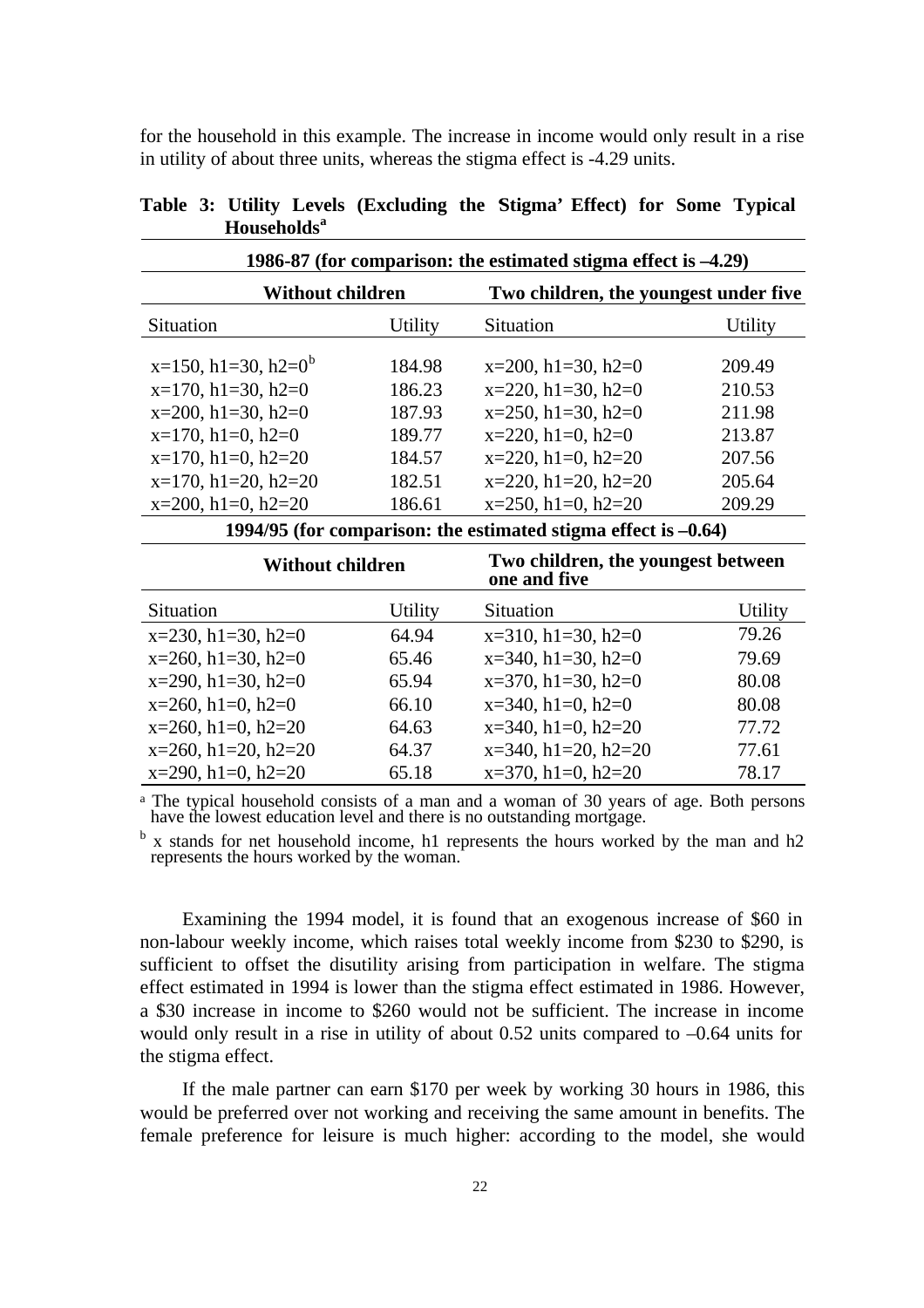decline to work 20 hours unless more money could be earned than by participation in welfare. An additional \$30 per week, however, would make working preferable over not working and being on welfare. Having children makes working an even less attractive option for women, while for men not much seems changed.

In 1994, \$260 per week earned through 30 hours of work by the male partner would result in the same utility level as not working and receiving the same amountin benefits. Like in the 1986 model, the female preference for leisure is much higher than the male preference for leisure. In 1994 it is even higher than in 1986 since an additional \$30 per week would still not make working preferable over not working and being on welfare. Having children makes working an even less attractive option for women, while for men not much seems changed in 1986, whereas in 1994 male preferences for leisure seem to increase somewhat if they have children.

From this example, it is clear that the size of the stigma parameter is relevant in terms of changing the preferred options. On several occasions, the difference in utility levels between the different options open to the household is smaller than the size of the stigma parameter. This means that adding the stigma term can change preferences from being on welfare to not being on welfare.

Similar significant results have also been found in other studies. In Hoynes (1996), a significant stigma effect of participation in welfare on the utility level of two-adult households in the US can also be seen. In the same study, in an alternative specification, the stigma parameter has been made dependent on personal characteristics. However, none of these variables is estimated to have a significant effect. Moffitt (1983) found a strongly significant stigma effect for female heads in the US. He also analysed the relation between the amount of benefits received and this effect and found no significant relationship. This seems to indicate that welfare recipience per se has a negative effect on utility, which is invariant with respect to the amount received. Hagstrom (1996) estimates labour supply and welfare (food stamp) participation jointly for married couples, also in the US. He does not have an explicit stigma parameter, but there is evidence of several variables that have a negative effect on welfare participation. Assets and other income decrease welfare participation, which Hagstrom explains by the positive relationship of assets with the stigma of receiving food stamps. Smith (1997), however, estimates a non-significant stigma coefficient. Compared to the other articles, the percentage of people participating in the welfare programme is relatively high in his data. This might be partly explained by the fact that his US data consist of lone mothers only. The stigma or costs involved with welfare might be of less importance to them because they have children to care for and working might just not be an option for them. Bingley and Walker (1997) investigate the 'stigma' effect of an in-work benefit, Family Credit, rather than the out-of-work benefits for lone mothers in the UK. They find that the average utility loss from Family Credit participation is equivalent to the utility loss associated with a reduction in income of £5.91 per week (compared to average Family Credit benefits of £25 per week).

The translog utility function is not automatically quasi-concave. Therefore, one needs to check for it after estimation in the way that is explained in Section III.1. It is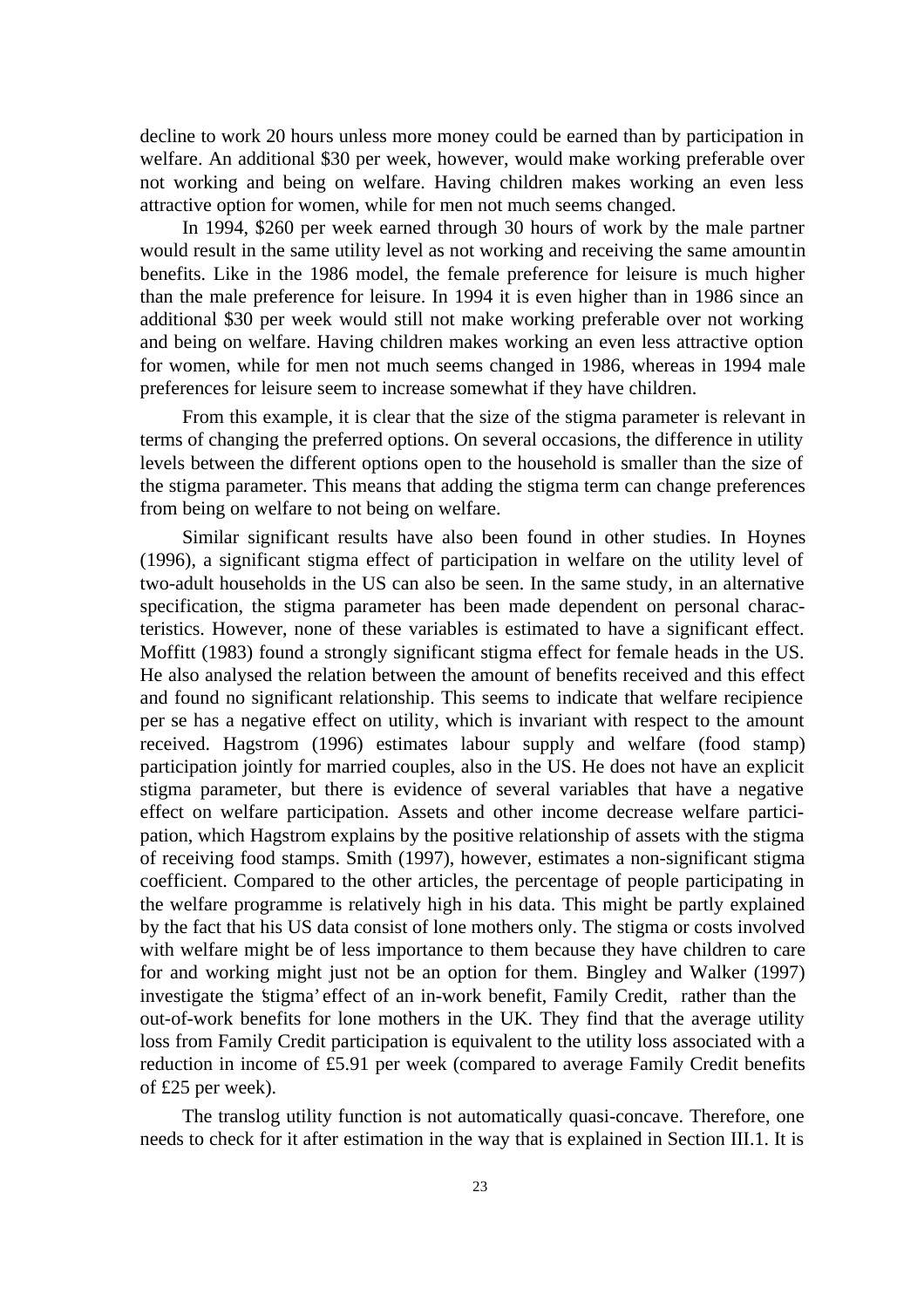found that the first condition is fulfilled for both specifications in 100 per cent of the cases in both years. The second condition is fulfilled for 97.63 per cent of the cases in 1986 and 99.16 per cent in 1994. From the above results, it can be concluded that the utility function is quasi-concave in a vast majority of the cases.

### **IV.2. Uncompensated Wage Elasticities**

One way of illustrating the implications of the results found here, is to calculate elasticities. Ninety per cent confidence intervals are calculated for each elasticity of interest by using simulation techniques. Parameter values for our labour supply model are drawn from a multivariate normal distribution with the vector containing our point estimates as its mean and the variance-covariance matrix of the parameter estimates as its variance. We draw 1000 independent sets of parameter values and calculate the implied elasticities. The width of the resulting range of elasticity values indicates how accurate the elasticities are that can be calculated from the model. Own-wage and cross-wage elasticities are calculated for both Persons 1 and 2 in six different typical households. The typical households studied are couples without children and with two children (where the youngest is under five years in 1986 or between one and five years in 1994) on three different wage rate levels (low, average and high). A low wage here means Person 1 has a gross wage rate of \$6 per hour and Person 2 has a gross wage rate of \$5 per hour. Average wage rates of respectively \$11.26 and \$9.75 per hour have been used<sup>13</sup>. High' wages here are \$17 for Person 1 and \$15 for Person 2. The wage rates used in 1994 are about one third higher, since the wage index has increased by about 33 per cent from 1986 to 1994. The results are reported in Tables 4 (1986) and 5 (1994).

From the tables, it can be seen that the expected number of working hours is somewhat higher in 1994 than in 1986. This is in line with the observed actual labour supply in the samples from 1986 and 1994.

It is clear from Table 4 that the own-wage and cross-wage elasticities at low wage levels are in most instances higher in absolute terms than in the cases with higher wages. It iinteresting to note that for low wage rates (and low hours) male elasticities are also high, which is an unusual finding. A similar observation can be done in Table 5, although the elasticities are much lower in 1994 than in 1986. Fraker and Moffitt (1988) find that own-wage elasticities for female heads of households decrease with an increase in the wage rates. Thus, the above high wage elasticities for males earning lower wage rates seem to be similar to what they find for female heads. In 1994, men with children seem to be less affected by this drop in the elasticity levels.

In the lower wage households, the cross wage elasticities are also positive for both years, which is unusual. However, one can imagine that households on low income are

<sup>13</sup> These were the average wages in November 1986, as reported in the *Yearbook Australia 1988* (ABS, 1989: 323).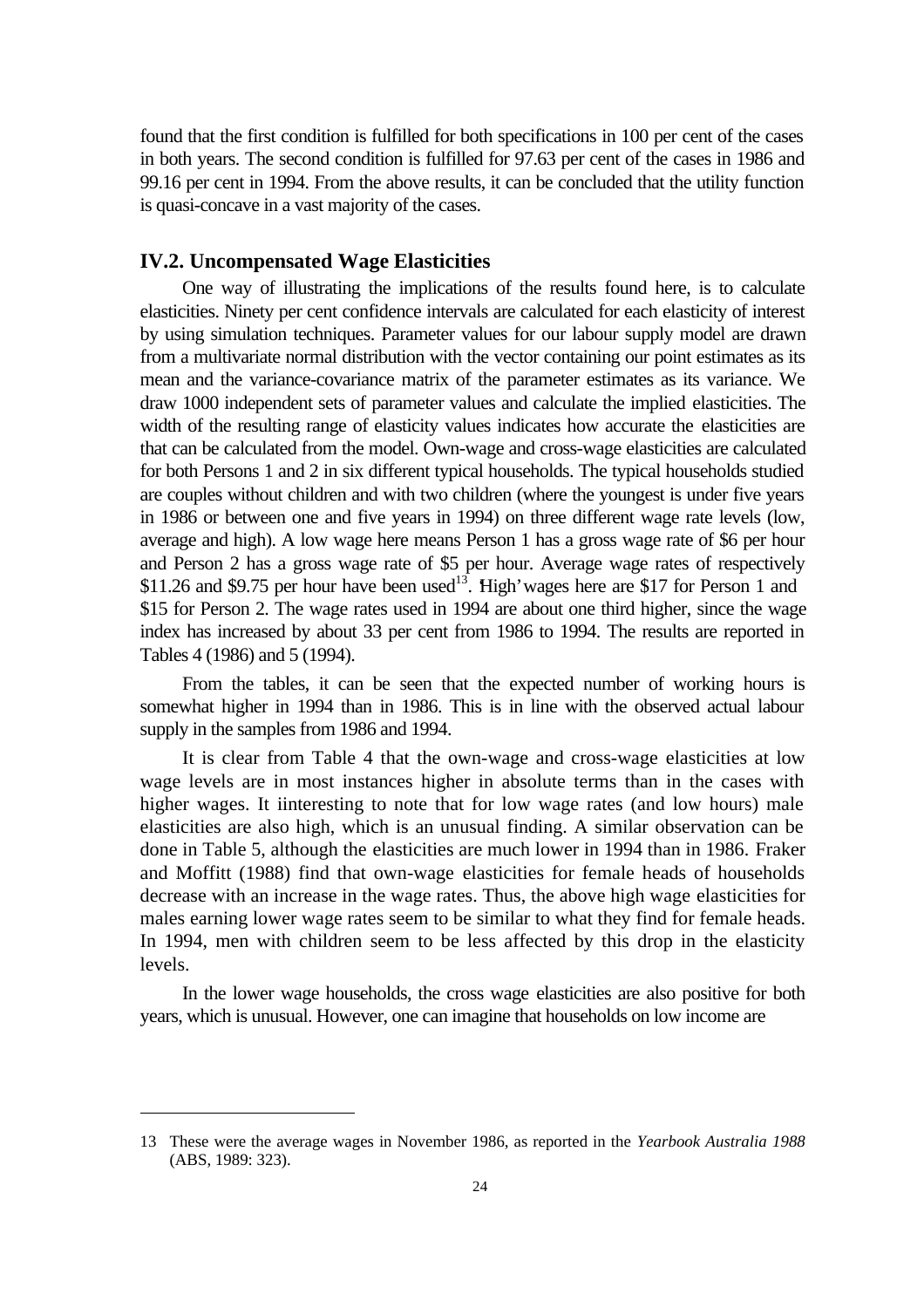|                                          | lab. supply elasticity<br>person 1 |                |                                                                                    |          | lab. supply elasticity<br>person 2 |                 |          | Welfare part.<br>elasticity |                 |  |
|------------------------------------------|------------------------------------|----------------|------------------------------------------------------------------------------------|----------|------------------------------------|-----------------|----------|-----------------------------|-----------------|--|
|                                          | $Q50^b$                            | Q <sub>5</sub> | Q95                                                                                | Q50      | $\overline{\text{Q5}}$             | Q <sub>95</sub> | Q50      | $\overline{\text{Q5}}$      | Q <sub>95</sub> |  |
| Low wage family <sup>c</sup> no children |                                    |                |                                                                                    |          |                                    |                 |          |                             |                 |  |
|                                          |                                    |                | $E(h1)^d = 37.87$                                                                  |          | $E(h2) = 11.43$                    |                 |          | $E(dW) = 0.10$              |                 |  |
| Wage1                                    | 0.831                              | 0.611          | 1.122                                                                              | 0.404    | 0.207                              | 0.662           | $-6.841$ | $-7.344$                    | $-6.331$        |  |
| Wage2                                    | 0.106                              | 0.047          | 0.177                                                                              | 2.320    | 2.174                              | 2.465           | $-1.982$ | $-2.276$                    | $-1.721$        |  |
|                                          |                                    |                | Low wage family, two children, where the youngest is between 0 and 5 years old     |          |                                    |                 |          |                             |                 |  |
|                                          |                                    |                | $E(h1) = 26.76$                                                                    |          | $E(h2) = 3.08$                     |                 |          | $E(dW) = 0.44$              |                 |  |
| Wage1                                    | 2.688                              | 2.151          | 3.234                                                                              | 1.506    | 1.227                              | 1.756           | $-4.412$ | $-5.101$                    | $-3.734$        |  |
| Wage2                                    | 0.212                              | 0.161          | 0.266                                                                              | 1.634    | 1.494                              | 1.763           | $-0.425$ | $-0.502$                    | $-0.355$        |  |
|                                          |                                    |                | Average wage family <sup>e</sup> No children                                       |          |                                    |                 |          |                             |                 |  |
|                                          |                                    |                | $E(h1) = 41.64$                                                                    |          | $E(h2) = 33.78$                    |                 |          | $E(dW) = 5.04 10^{-5}$      |                 |  |
| Wage1                                    | 0.173                              | 0.152          | 0.193                                                                              | $-0.046$ | $-0.103$                           | 0.005           | -7.448   | $-7.842$                    | $-7.056$        |  |
| Wage2                                    | $-0.118$                           | $-0.143$       | $-0.094$                                                                           | 0.836    | 0.710                              | 0.963           | $-5.815$ | $-6.300$                    | $-5.361$        |  |
|                                          |                                    |                | Average wage family, two children, where the youngest is between 0 and 5 years old |          |                                    |                 |          |                             |                 |  |
|                                          |                                    |                | $E(h1) = 42.53$                                                                    |          | $E(h2) = 13.09$                    |                 |          | $E(dW) = 1.87 10^{-3}$      |                 |  |
| Wage1                                    | 0.148                              | 0.125          | 0.169                                                                              | $-0.370$ | $-0.452$                           | $-0.280$        | $-7.789$ | $-8.214$                    | $-7.363$        |  |
| Wage2                                    | $-0.087$                           | $-0.107$       | $-0.068$                                                                           | 2.034    | 1.929                              | 2.134           | $-2.585$ | $-2.946$                    | $-2.279$        |  |
|                                          | High wage family no children       |                |                                                                                    |          |                                    |                 |          |                             |                 |  |
|                                          |                                    |                | $E(h1) = 41.24$                                                                    |          | $E(h2) = 42.44$                    |                 |          | $E(dW) = 1.13 10^{-7}$      |                 |  |
| Wage1                                    | 0.120                              | 0.105          | 0.135                                                                              | 0.015    | $-0.013$                           | 0.038           | $-7.249$ | $-7.686$                    | $-6.852$        |  |
| Wage2                                    | $-0.106$                           | $-0.127$       | $-0.083$                                                                           | 0.346    | 0.299                              | 0.395           | $-6.256$ | $-6.718$                    | $-5.815$        |  |
|                                          |                                    |                | High wage family, two children, where the youngest is between 0 and 5 years old    |          |                                    |                 |          |                             |                 |  |
|                                          |                                    |                | $E(h1) = 41.65$                                                                    |          | $E(h2) = 22.48$                    |                 |          | $E(dW) = 1.24 10^{-5}$      |                 |  |
| Wage1                                    | 0.091                              | 0.074          | 0.110                                                                              | $-0.230$ | $-0.297$                           | $-0.167$        | $-7.390$ | $-7.779$                    | $-7.047$        |  |
| Wage2                                    | $-0.117$                           | $-0.140$       | $-0.093$                                                                           | 0.961    | 0.877                              | 1.049           | $-4.196$ | $-4.599$                    | $-3.816$        |  |

Table 4: Labour Supply and Welfare Participation Elasticities<sup>a</sup> in 1986/87

<sup>a</sup> All elasticities are calculated for a typical household with the following characteristics: both adults are 35 years old, have a medium level education and do not have a mortgage. Other nonlabour income is 10 dollars per week for both persons.

<sup>b</sup> Q50 indicates the median value of the elasticity, Q5 indicates the fifth percentile and Q95 indicates the ninety-fifth percentile.

<sup>c</sup> Person 1 has a wage rate of \$6 per hour and Person 2 has a wage rate of \$5 per hour.

<sup>d</sup> E(h1) indicates the expected value of hours worked by Person 1 for the typical household. Similar expressions are used for the hours worked by Person 2 and the probability of welfare participation.

<sup>e</sup> Person 1 has a wage rate of \$11.26 per hour and Person 2 has a wage rate of \$9.75 per hour.

f Person 1 has a wage rate of \$17 per hour and Person 2 has a wage rate of \$15 per hour.

highly likely to be eligible for unemployment benefits. This implies that the marginal tax rate can drop considerably with an increase of family income above the level where benefits are still payable. This drop could encourage someone to increase working hours when the gross wage rate of the partner increases, since it would result in an increase in his or her own net wage rate.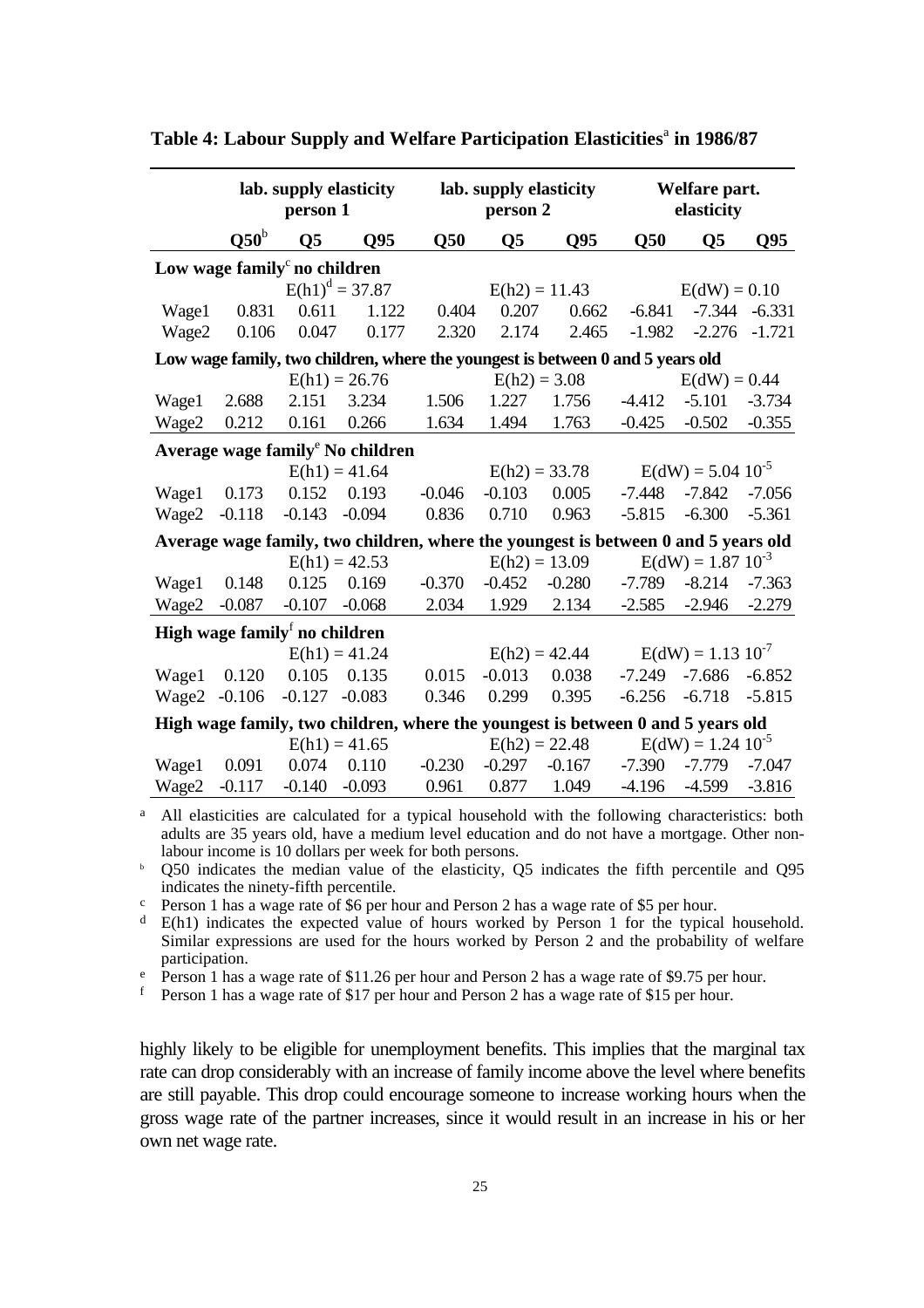| $Q50^b$<br>Q50<br>Q50<br>Q <sub>5</sub><br>Q95<br>$\overline{Q5}$<br>Q <sub>95</sub><br>$\overline{\text{O}}5$                                                                                  | Q <sub>95</sub> |
|-------------------------------------------------------------------------------------------------------------------------------------------------------------------------------------------------|-----------------|
|                                                                                                                                                                                                 |                 |
| Low wage family <sup>c</sup> no children                                                                                                                                                        |                 |
| $E(h1)d = 39.06$<br>$E(dW) = 0.14$<br>$E(h2) = 24.11$                                                                                                                                           |                 |
| 0.319<br>0.203<br>0.475<br>0.072<br>0.168<br>0.286<br>$-2.436$<br>$-2.727$<br>Wage1                                                                                                             | $-2.157$        |
| Wage2<br>0.088<br>0.040<br>0.734<br>0.864<br>0.151<br>0.604<br>$-1.433$<br>$-1.670$                                                                                                             | $-1.217$        |
| Low wage family, two children, where the youngest is between 1 and 5 years old                                                                                                                  |                 |
| $E(h1) = 33.52$<br>$E(h2) = 7.08$<br>$E(dW) = 0.35$                                                                                                                                             |                 |
| 0.241<br>0.148<br>0.352<br>0.184<br>0.129<br>0.246<br>$-1.242$<br>$-1.404$<br>Wage1                                                                                                             | $-1.082$        |
| 0.010<br>0.022<br>Wage2<br>0.001<br>0.495<br>0.438<br>0.560<br>$-0.219$<br>$-0.180$                                                                                                             | $-0.148$        |
| Average wage family <sup>e</sup> No children                                                                                                                                                    |                 |
| $E(dW) = 4.32 10^{-3}$<br>$E(h1) = 43.22$<br>$E(h2) = 34.36$                                                                                                                                    |                 |
| 0.049<br>0.109<br>$-0.082$<br>$-0.137$<br>$-0.033$<br>$-3.045$<br>$-3.361$<br>Wage1<br>0.077                                                                                                    | $-2.724$        |
| 0.312<br>Wage2<br>$-0.075$<br>$-0.100$<br>$-0.054$<br>0.386<br>0.465<br>$-2.479$<br>$-2.189$                                                                                                    | $-1.925$        |
| Average wage family, two children, where the youngest is between 1 and 5 years old                                                                                                              |                 |
| $E(dW) = 3.85 10^{-2}$<br>$E(h1) = 42.82$<br>$E(h2) = 14.99$                                                                                                                                    |                 |
| 0.147<br>$-3.362$<br>0.205<br>0.009<br>$-0.075$<br>0.096<br>$-3.015$<br>Wage1<br>0.276                                                                                                          | $-2.665$        |
| 0.897<br>Wage2<br>0.008<br>$-0.006$<br>0.024<br>0.811<br>0.726<br>$-1.066$<br>$-1.242$                                                                                                          | $-0.907$        |
| High wage family <sup>f</sup> no children                                                                                                                                                       |                 |
| $E(dW) = 2.27 10^{-4}$<br>$E(h1) = 43.24$<br>$E(h2) = 38.47$                                                                                                                                    |                 |
| $-3.004$ $-3.343$<br>0.088<br>0.068<br>0.111<br>$-0.065$<br>$-0.113$<br>$-0.026$<br>Wage1                                                                                                       | $-2.669$        |
| $-0.089$<br>$-0.120$<br>$-0.064$<br>0.261<br>Wage2<br>0.210<br>0.320<br>$-2.570$<br>$-2.902$                                                                                                    | $-2.260$        |
| High wage family, two children, where the youngest is between 1 and 5 years old                                                                                                                 |                 |
| $E(dW) = 3.38 10^{-3}$<br>$E(h1) = 44.99$<br>$E(h2) = 20.20$                                                                                                                                    |                 |
| 0.059<br>0.104<br>$-0.212$<br>$-0.290$<br>$-0.137$<br>$-3.292$<br>$-3.670$<br>Wage1<br>0.080                                                                                                    | $-2.916$        |
| $-1.743$<br>$-0.050$<br>$-0.069$<br>$-0.034$<br>0.697<br>0.627<br>0.768<br>$-1.481$<br>Wage2<br>All elasticities are calculated for a typical household with the following characteristics: bot | $-1.250$        |

Table 5: Labour Supply and Welfare Participation Elasticities<sup>a</sup> in 1994/95

a All elasticities are calculated for a typical household with the following characteristics: both adults are 35 years old, have a skilled vocational qualification and do not have a mortgage. Other non-labour income is 10 dollars per week for both persons.

<sup>b</sup> Q50 indicates the median value of the elasticity, Q5 indicates the fifth percentile and Q95 indicates the ninety-fifth percentile.

<sup>c</sup> Person 1 has a wage rate of \$8 per hour and Person 2 has a wage rate of \$6.67 per hour.

 $d$  E(h1) indicates the expected value of hours worked by Person 1 for the typical household. Similar expressions are used for the hours worked by Person 2 and the probability of welfare participation.

<sup>e</sup> Person 1 has a wage rate of \$15 per hour and Person 2 has a wage rate of \$13 per hour.

<sup>f</sup> Person 1 has a wage rate of \$22.67 per hour and Person 2 has a wage rate of \$20 per hour.

The elasticity values for average and high wage rates in Tables 4 and 5 are similar to those found in the literature. In most other research, elasticities are calculated for average persons or households. Values range from negative values (Blundell, 1997) to Killingsworth (1983: 119-25), it can be seen that the variation found in different studies is even larger. Here, the own-wage elasticities are much lower than for the low-wage earners and cross-wage elasticities are mostly negative, except for women in households without children, where the cross-wage elasticity is virtually zero for average- and high-wage earners.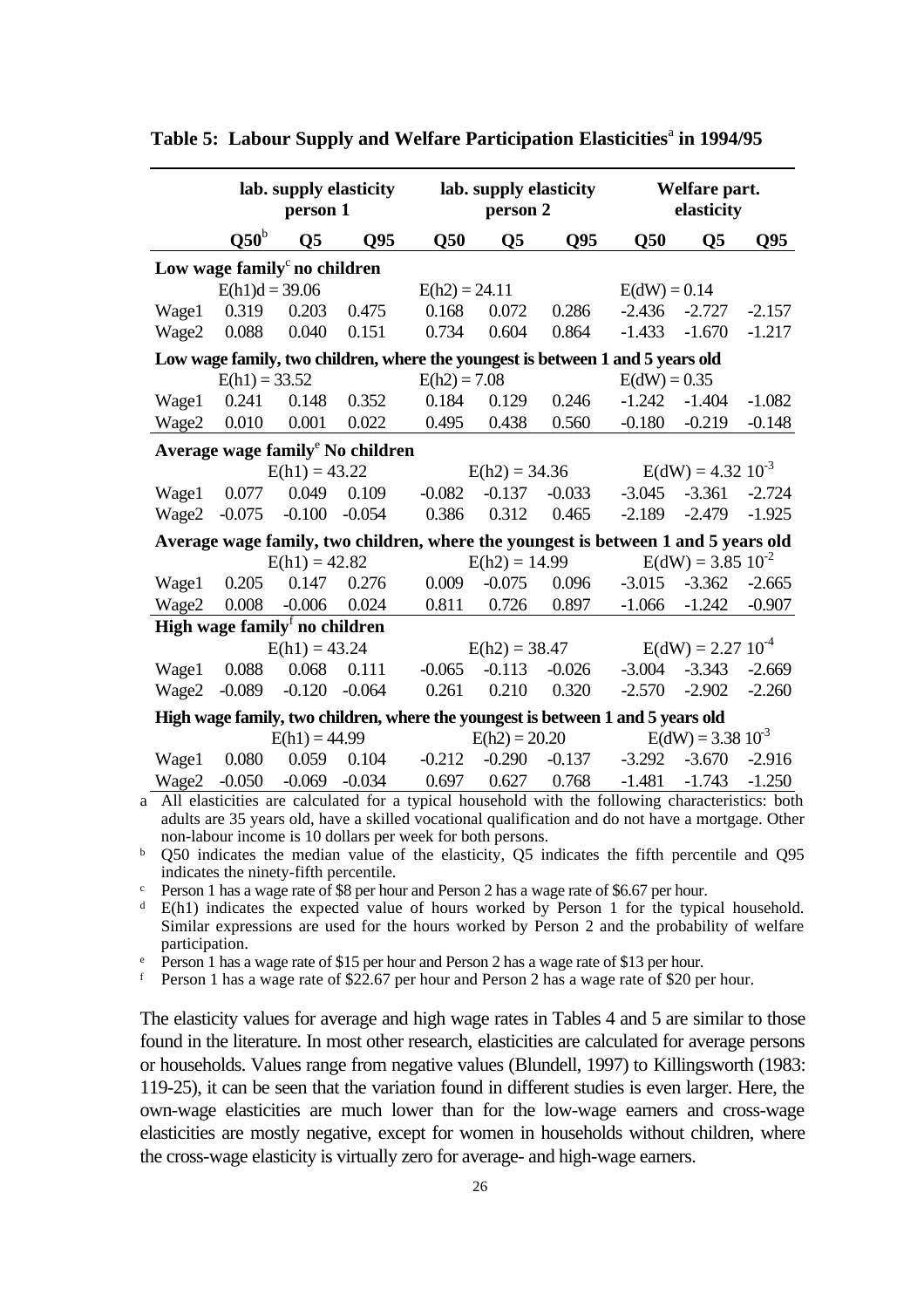Female own-wage and cross-wage elasticities tend to be higher than the male elasticities<sup>14</sup>. This can however be partly explained by the fact that women work fewer hours. When the expected number of working hours (E(h2)) are examined, it can be seen that the expected hours increase with the wage rates, especially for women. This is what one would expect given the values for own-wage elasticities. For women with children the own wage elasticity increases from low to average wages and decreases again from average to high wages. In 1994, this might be caused by the home child care allowance which provides all carers of dependent children (mostly women) with a basic allowance of \$30 per week irrespective of their partners' income. The allowance is withdrawn at a rate of 25 per cent for individual income over \$5.43 per week. This might be a disincentive for women on low wages in particular to work more hours. In 1986, there was a dependent spouse with children rebate, which was paid out to the partner in the form of lower taxes.

Households with and without dependent children can also be compared. Female labour supply drops dramatically with the presence of children. This is in line with the parameter estimates of the labour supply model in Table 2 and with results from other research. In the households with the higher wages, men seem to increase their labour supply slightly when children are present. Men with low wages however, seem to have much lower working hours and households participate more often in welfare when children are present, especially in 1986. When looking at the low-wage households<sup>15</sup> in 1986 with two or more children in the data set, we observe that about 31 per cent (33 out of 107) are participating in welfare, which is high compared to the rest of the population. Thus, the results found in Table 4 seem to be confirmed by the data. However, one should realize that the wages of people on welfare are not actually observed but are imputed values using estimated wage equations.

Alternatively, the lower predicted hours of work might be partly caused by the fact that Family Income Supplementation<sup>16</sup> (FIS) is not included in the 1986 model. FIS was a scheme that allowed people on low incomes to apply for additional family support of \$17 per child per week. The same amount was also available to people with children on unemployment benefits as an additional benefit. Our model could be extended by an additional choice to apply for FIS. The choices for FIS and for welfare participation are interdependent. Households can choose for one of the two welfare schemes or they can choose to participate in neither. By not including FIS in the model, families with children appear to have more to lose when not participating in welfare than childless families, resulting in the lower expected labour supply of men to remain eligible for welfare. However, the number of households actually receiving FIS payments in the 1986 data set is very low, as are most of the amounts paid. Whiteford and Doyle (1991) also found that take-up of FIS was very low. In addition, the quality of the information seems poor, since in some cases FIS is stated

 $\overline{a}$ 

<sup>14</sup> This is also commonly found in other studies. See, for example, Wales and Woodland (1976, 1977), Killingsworth (1983), Van Soest (1995), Hagstrom (1996), Hoynes (1996) and Blundell (1997).

<sup>15</sup> These are defined as the households where both adults have a wage rate of less than seven dollars per hour.

<sup>16</sup> FIS was the predecessor of the current higher rate of Family Payment.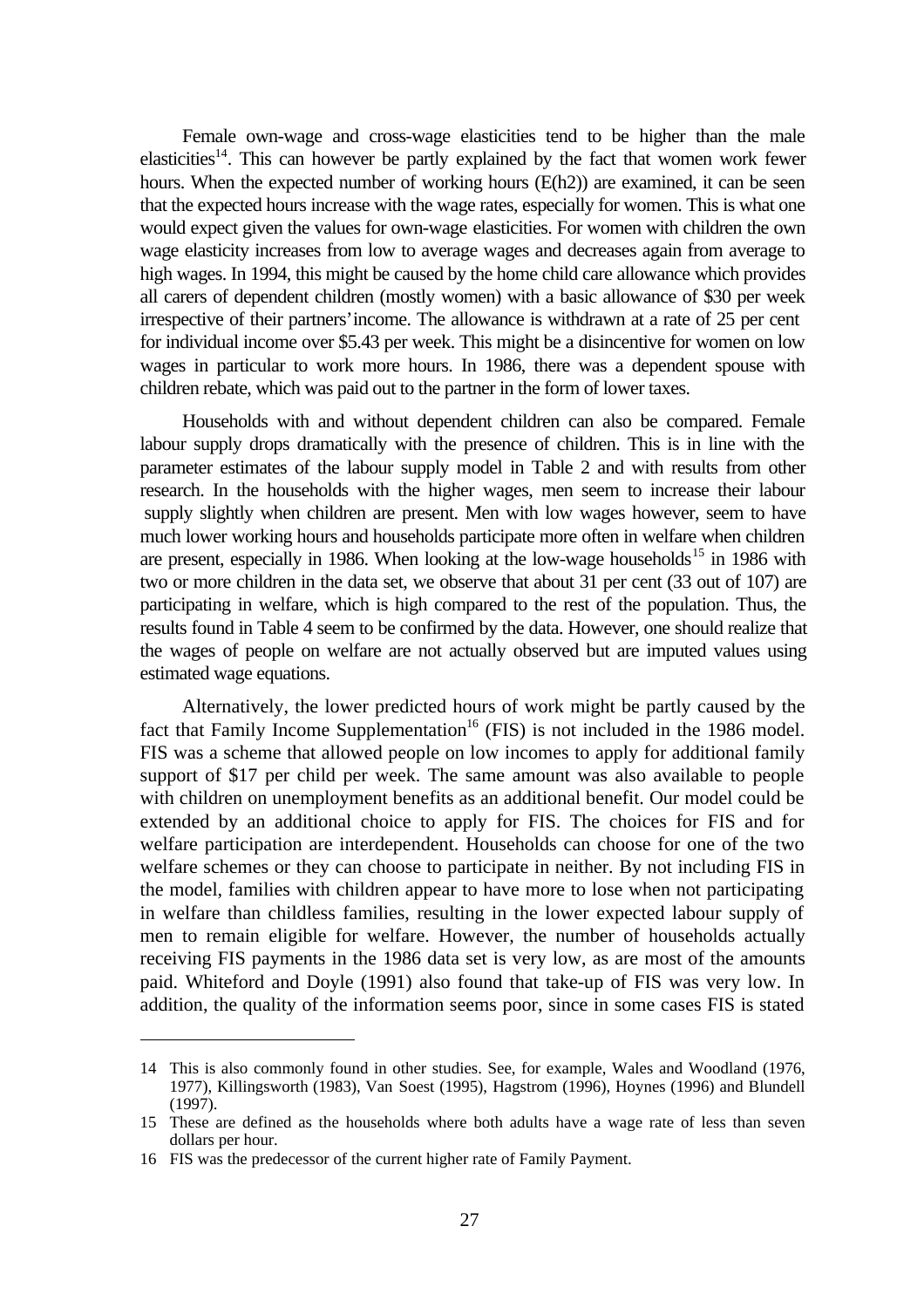to be paid to relatively high-income households. We decided to leave the choice for participation in FIS out of the model for the moment<sup>17</sup>, as it would also complicate estimation.

The elasticity of welfare participation has the expected sign in all cases. It is clear that it is much more responsive to male than female wage rates in the cases where women only work few hours. An increase of the woman's wage rate in these instances has little impact on the decision on welfare participation, since her additional income contribution is only small. Therefore, the increase might not be sufficient to become independent of welfare. It is also obvious from the table that families with adults on low market wages are more likely to participate in welfare than others are. For households with the highest wage rates, the expected welfare participation is extremely low.

### **IV.3. Policy Simulations**

 $\overline{a}$ 

The final analysis in this study compares the actually observed levels of labour supply and welfare participation to those predicted by the models (see Table 6). Households are predicted to be in that category of labour supply and welfare participation, for which the estimated probability is higher than the probability of being in any of the other categories. For men, the 40 to 49 hours category is heavily overpredicted and there are too many part-time workers in the lowest hours categories (1 to 29 hours) in 1986. Many other models have also had this problem of overprediction of part-time hours. Van Soest (1995) suggests that this may be caused by not taking into account the fact that the demand for part-time workers is low, so there are restrictions in the offered hours of work. In 1986, the overprediction is not extreme for either men or women.

In the 1994 model, the category over 49 hours is heavily overpredicted, while all other categories are underpredicted. On the other hand, the estimated mean hours worked gives a somewhat better result. Obviously, the predicted probability of working in one of the lowhours categories is too small to be the maximum probability sufficiently often to match the data, even for those who are more likely to work fewer hours. The introduction of an employment equation to account for involuntary unemployment may help to correctly predict worked hours<sup>18</sup>, since it would introduce the influences of the demand side of the labour market. It should also provide a better estimate of potential labour supply without demand side effects entangled within it.

According to Table 6, in both years women are too often categorized as nonparticipants, low hours part-time workers and as working over 50 hours (although the discrepancy is modest in the first two cases).

<sup>17</sup> We actually decided to leave income from FIS out of the model altogether, as take-up was so low.

<sup>18</sup> See for example, Laisney, Lechner, Van Soest and Wagenhals (1992), Bingley and Walker (1997) or Duncan, Giles and MacCrae (1999).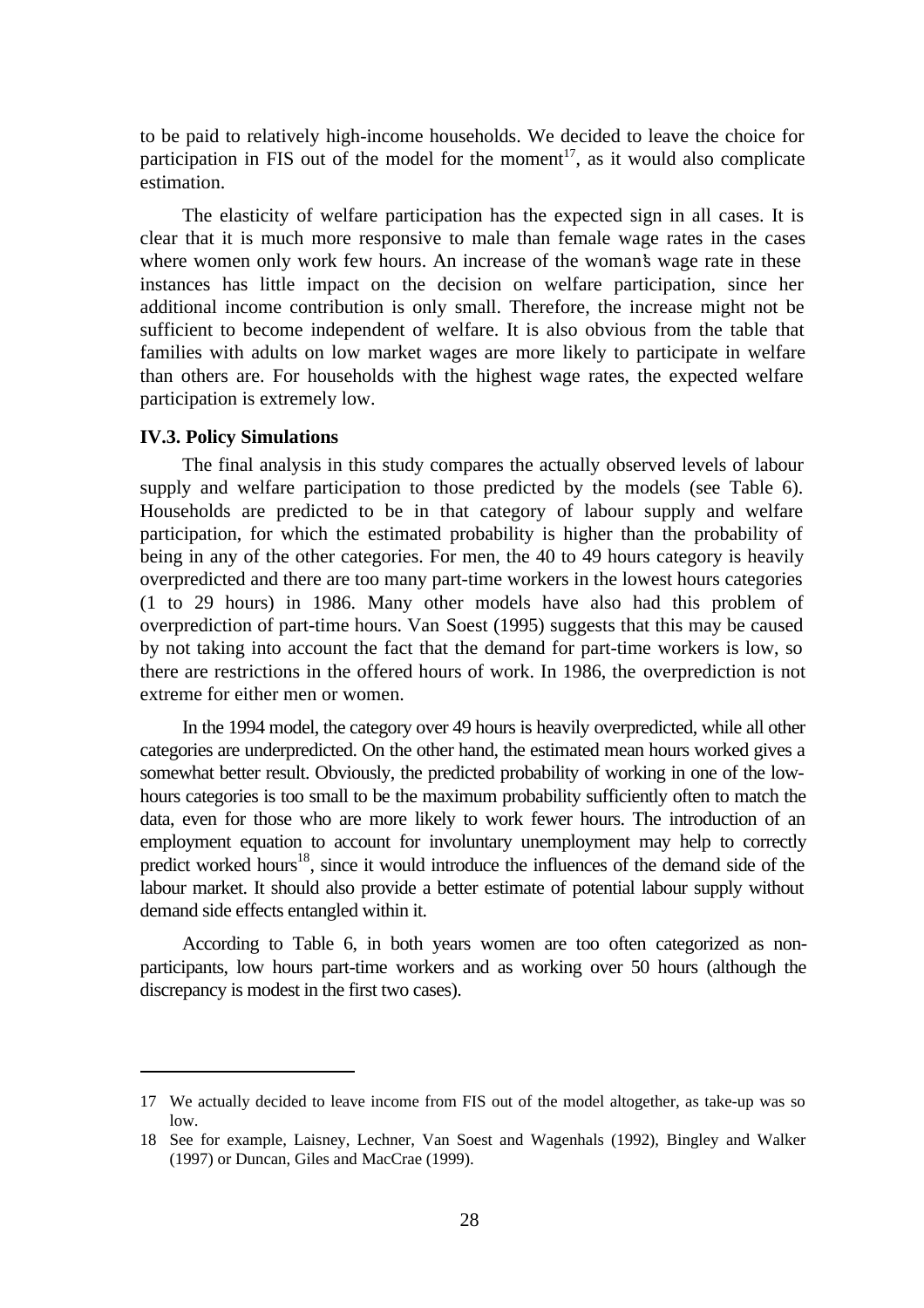|                             |                             |                  |                  |                             | 1986-87                     |                  |                  |                  |                  |  |
|-----------------------------|-----------------------------|------------------|------------------|-----------------------------|-----------------------------|------------------|------------------|------------------|------------------|--|
|                             |                             |                  | Men              |                             | Women                       |                  |                  |                  |                  |  |
| Hours                       | Actual                      |                  | Sim.             | $Sim.1^{\overline{a}}$      | $\overline{\text{Sim.2}^b}$ | Actual           | Sim.             | Sim. 1           | Sim. 2           |  |
|                             | Non-welfare participants    |                  |                  |                             |                             |                  |                  |                  |                  |  |
| $\overline{0}$              | 87                          |                  | 9                | 7                           | 9                           | 982              | 1172             | 1131             | 1176             |  |
| $1 - 9$                     | 5                           | 11               |                  | 13                          | 11                          | 91               | 64               | 54               | 60               |  |
| $10 - 19$                   | 5                           | 25               |                  | 21                          | 26                          | 196              | 199              | 203              | 205              |  |
| $20 - 29$                   | 22                          | 29               |                  | 28                          | 29                          | 174              | 244              | 237              | 240              |  |
| $30 - 39$                   | 636                         | 270              |                  | 266                         | 270                         | 380              | 207              | 204              | 208              |  |
| $40 - 49$                   | 967                         | 1686             |                  | 1631                        | 1684                        | 309              | 144              | 138              | 138              |  |
| $\geq 50$                   | 444                         | 139              |                  | 143                         | 138                         | 34               | 139              | 142              | 142              |  |
|                             | <b>Welfare participants</b> |                  |                  |                             |                             |                  |                  |                  |                  |  |
| $\boldsymbol{0}$            | 104                         |                  | $\mathbf{1}$     | 3                           | $\mathbf{1}$                | 102              | 106              | 166              | 108              |  |
| $1 - 9$                     | $\overline{2}$              | 104              |                  | 161                         | 106                         | 3                | $\theta$         | $\boldsymbol{0}$ | $\boldsymbol{0}$ |  |
| $10 - 19$                   | 1                           |                  | 1                | $\overline{2}$              | $\mathbf{1}$                | 1                | $\theta$         | $\boldsymbol{0}$ | $\boldsymbol{0}$ |  |
| $20 - 29$                   | $\mathbf{1}$                |                  | $\boldsymbol{0}$ | $\overline{0}$              | $\overline{0}$              | $\mathbf{1}$     | $\boldsymbol{0}$ | $\overline{0}$   | $\boldsymbol{0}$ |  |
| $30 - 39$                   | 1                           |                  | $\overline{0}$   | $\boldsymbol{0}$            | $\boldsymbol{0}$            | 1                | $\boldsymbol{0}$ | $\theta$         | $\boldsymbol{0}$ |  |
| $40 - 49$                   | $\boldsymbol{0}$            |                  | $\overline{0}$   | $\boldsymbol{0}$            | $\overline{0}$              | 1                | $\theta$         | $\boldsymbol{0}$ | $\boldsymbol{0}$ |  |
| $\geq 50$                   | $\boldsymbol{0}$            |                  | $\boldsymbol{0}$ | $\boldsymbol{0}$            | $\overline{0}$              | $\boldsymbol{0}$ | $\boldsymbol{0}$ | $\overline{0}$   | $\boldsymbol{0}$ |  |
|                             |                             |                  |                  |                             | 1994/95                     |                  |                  |                  |                  |  |
|                             |                             |                  | Men              |                             |                             |                  |                  | Women            |                  |  |
| Hours                       | Actual                      | Sim.             | $Sim.1^a$        | $\overline{\text{Sim.2}^b}$ |                             | Actual           | Sim.             | Sim. 1           | Sim. 2           |  |
| Non-welfare participants    |                             |                  |                  |                             |                             |                  |                  |                  |                  |  |
| $\overline{0}$              | 75                          | $\mathbf{1}$     | 1                |                             | $\mathbf{1}$                | 605              | 770              | 764              | 773              |  |
| $1 - 9$                     | 7                           | $\boldsymbol{0}$ | $\theta$         |                             | $\boldsymbol{0}$            | 58               | 96               | 95               | 96               |  |
| $10 - 19$                   | 8                           | $\boldsymbol{0}$ | $\theta$         |                             | $\boldsymbol{0}$            | 158              | 101              | 100              | 101              |  |
| $20 - 29$                   | 23                          | 8                | 8                |                             | 8                           | 218              | 302              | 301              | 302              |  |
| $30 - 39$                   | 415                         | 188              | 184              | 188                         |                             | 371              | 298              | 298              | 299              |  |
| $40 - 49$                   | 714                         | 633              | 629              | 635                         |                             | 287              | 161              | 161              | 161              |  |
| $\geq 50$                   | 539                         | 1057             | 1056             | 1059                        |                             | 84               | 159              | 159              | 159              |  |
| <b>Welfare participants</b> |                             |                  |                  |                             |                             |                  |                  |                  |                  |  |
| $\boldsymbol{0}$            | 108                         | $\overline{0}$   | $\boldsymbol{0}$ | $\boldsymbol{0}$            |                             | 106              | $\boldsymbol{9}$ | 17               | 6                |  |
| $1 - 9$                     | 5                           | $\overline{0}$   | $\overline{4}$   |                             | $\boldsymbol{0}$            | 5                | $\mathbf{2}$     | $\mathfrak{Z}$   | $\mathbf{1}$     |  |
| $10 - 19$                   | $\mathbf{1}$                | 8                | 14               |                             | 6                           | 3                | $\boldsymbol{0}$ | $\overline{0}$   | $\overline{0}$   |  |
| $20 - 29$                   | $\overline{c}$              | $\overline{c}$   | $\mathbf{1}$     |                             | $\mathbf{1}$                | 3                | $\boldsymbol{0}$ | $\overline{0}$   | $\boldsymbol{0}$ |  |
| $30 - 39$                   | $\boldsymbol{0}$            | $\mathbf{1}$     | $\mathbf{1}$     |                             | $\boldsymbol{0}$            | $\overline{0}$   | $\boldsymbol{0}$ | $\boldsymbol{0}$ | $\boldsymbol{0}$ |  |
| $40 - 49$                   | 1                           | $\boldsymbol{0}$ | $\boldsymbol{0}$ |                             | $\boldsymbol{0}$            | $\overline{0}$   | $\boldsymbol{0}$ | $\boldsymbol{0}$ | $\boldsymbol{0}$ |  |
| $\geq 50$                   | $\boldsymbol{0}$            | $\boldsymbol{0}$ | $\boldsymbol{0}$ |                             | $\boldsymbol{0}$            | $\boldsymbol{0}$ | $\boldsymbol{0}$ | $\boldsymbol{0}$ | $\boldsymbol{0}$ |  |

**Table 6: Actual and Simulated Labour Supply of Men and Women in our Data Set**

<sup>a</sup> Simulation with a 10 per cent increase in the unemployment benefit level.

b Simulation with a 10 percentage point decrease (from 100 per cent to 90 per cent) in the highest deduction rate of earned income from benefits.

The number of welfare participants predicted in the simulation and the actual number of welfare participants are similar in 1986. There is, however, a striking difference between the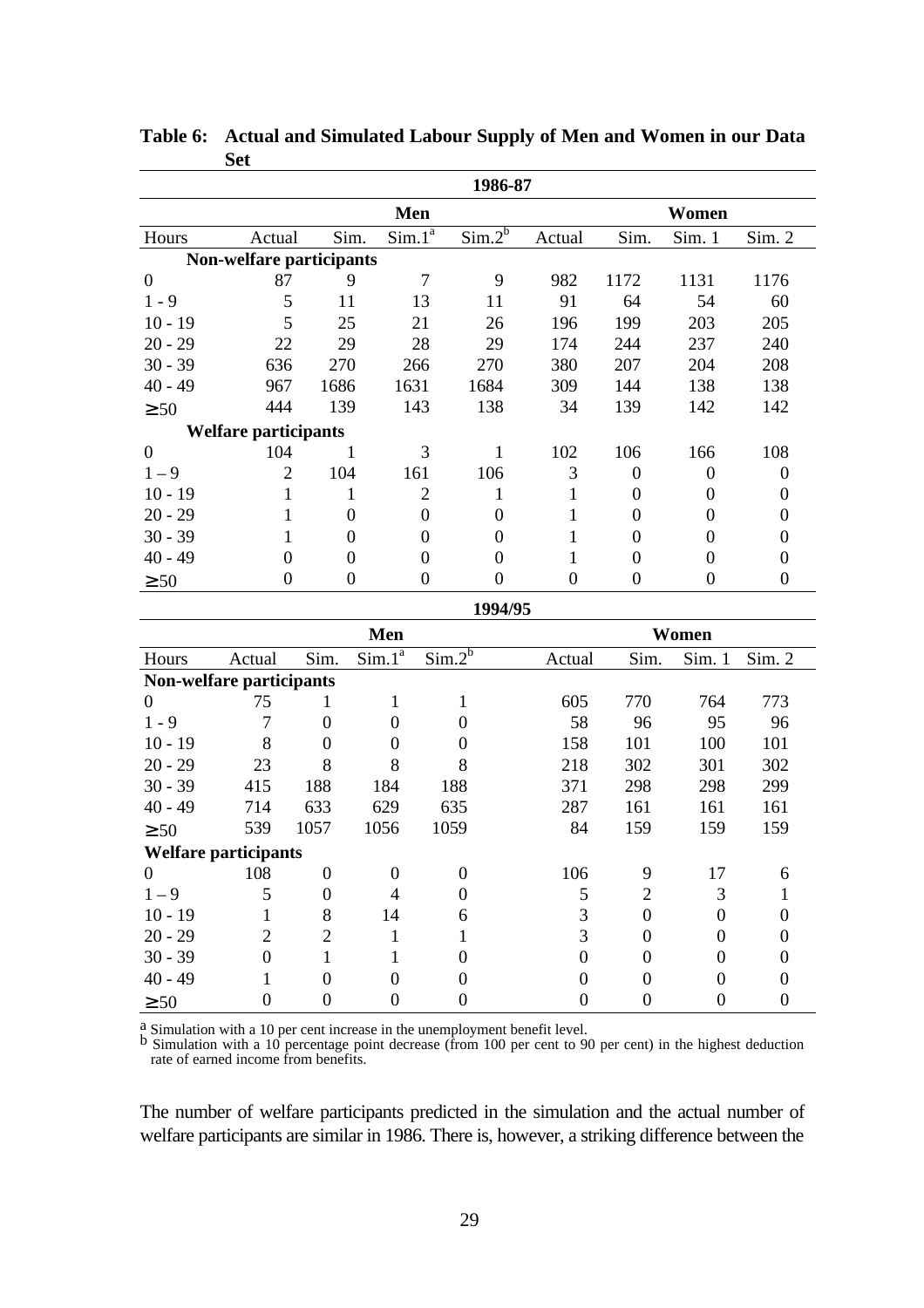simulated and the actual hours worked by men in households on welfare. Looking at our model and at the unemployment benefits rules this might not be so surprizing as thought at first sight. At zero or low hours of labour supply, people normally have lower preferences for leisure and the first \$30 of income does not have any impact on benefit payments. The next \$40 is deducted from the benefits at a rate of 50 per cent and after that any additional earnings are deducted on a dollar for dollar basis. Given that one participates in welfare, working a low number of hours is likely to be optimal, since the marginal preference for leisure and the marginal tax rate are likely to be low at that level of labour supply. After the first few hours the deduction rate in the benefit scheme increases to 100 per cent, so working more hours then becomes a less attractive alternative. In reality, jobs with low hours are scarce, so households (especially their male adult members) might be restricted in their labour supply and not be able to work at all.

Table 6 also shows that the predicted number of welfare participants in 1994 is much too low. This is related to the severe overprediction of male working hours. Introduction of an employment equation to account for involuntary unemployment will hopefully improve both the male labour supply prediction and the predicted household's welfare participation.

From these simulations, we have calculated the expected welfare participation to be equal to 5.4 per cent in 1986 and 6.2 per cent in 1994; the expected hours worked by Person 1 is 40.18 hours in 1986 and 40.79 hours in 1994 and the expected hours worked by Person 2 is 16.41 hours in 1986 and 20.56 hours in 1994. After simulating an increase in the maximum benefit level by 10 per cent, the expected values are respectively: 7.5 and 8.2 per cent, 39.50 and 40.23 hours and 16.28 and 20.36 hours. A decrease in the highest withdrawal rate for earned income by 10 percentage points from 100 per cent to 90 per cent produces expected values of: 5.7 and 7.1 per cent, 40.14 and 40.61 hours and 16.40 and 20.48 hours.

The 10 percentage point decrease in deduction rates does not seem to have much effect on labour supply. These results are similar to those of Moffitt (1983), Fraker and Moffitt (1988), Hoynes (1996), Hagstrom (1996) and Keane and Moffitt (1996). A 10 per cent increase in the benefit level has more effect, although still not a very large one. Moffitt (1983), Fraker and Moffitt (1988), Hoynes (1996) and Hagstrom (1996) find larger effects for this change as well. Comparing their results to those of the present study is hard since the percentage change in the benefit level is different for all the studies cited. The population which Moffitt (1983), Fraker and Moffitt (1988), and Keane and Moffitt (1996) used in their studies is different from our population as well, so that the welfare participation rates in their samples are much higher than those in our sample. Hoynes (1996) and Hagstrom (1996) have a reasonably comparable sample of two-adult households with only slightly higher participation rates in welfare. Overall, it can be concluded that the model estimated here seems to dictate similar behaviour patterns with respect to changes in deduction rates and maximum benefit levels as the models estimated in the above articles.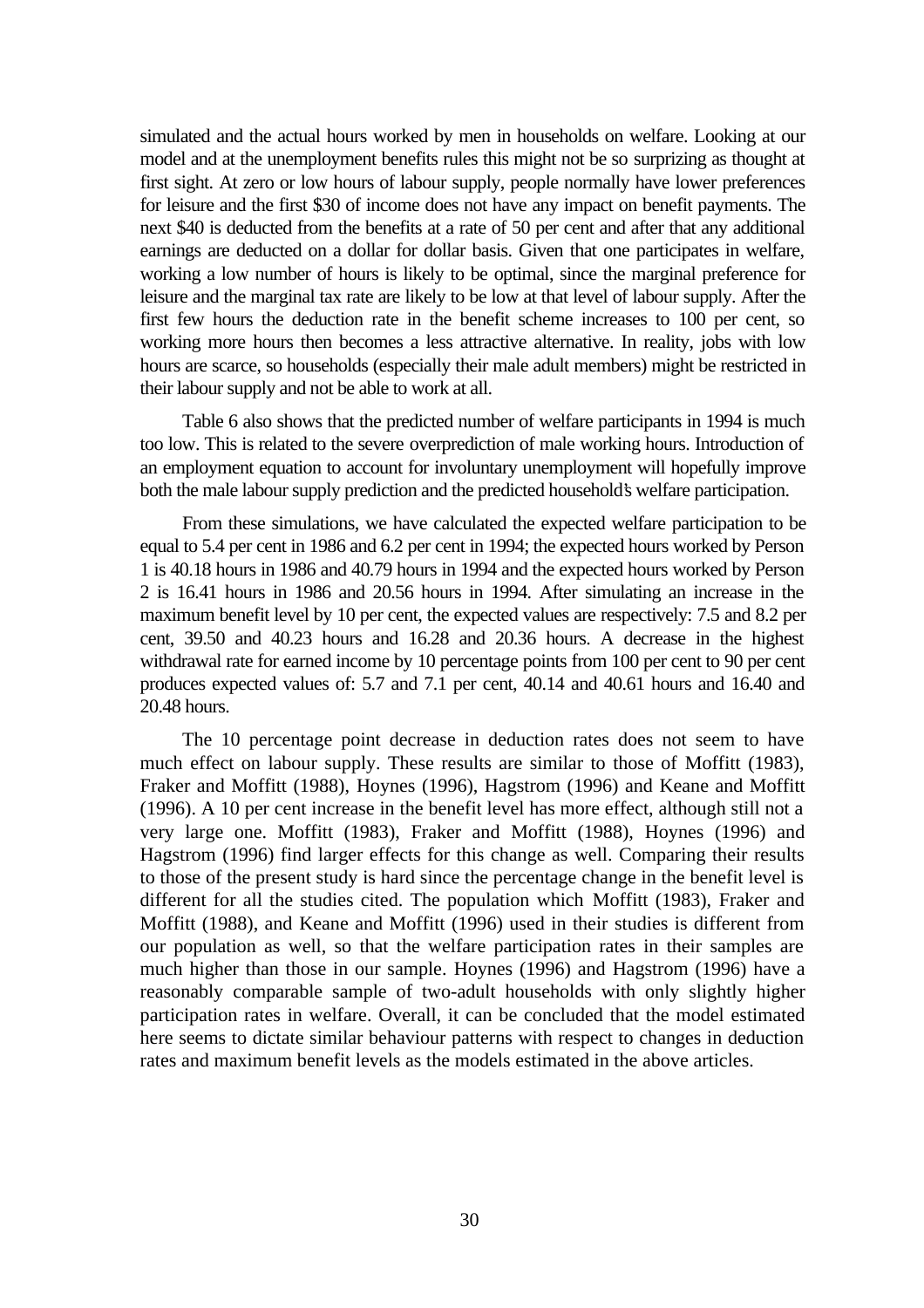### **V. CONCLUSION AND FURTHER WORK**

In this paper we estimated a simultaneous labour supply and welfare participation model with Australian data (Income Distribution Survey 1986 and Survey of Income and Housing Costs 1994-95) allowing for a direct negative effect from welfare participation on the utility level. Welfare participation choice is an important issue when one is interested in the effect of changes in welfare payments.

The labour supply estimates are mostly consistent with the existing literature and so are the estimated elasticities. The elasticities in 1986 are larger than those in 1994, but the patterns in both years are similar. The additional parameter to measure disutility from welfare participation together with the introduction of the welfare participation choice into the model means that the model allows for households who are eligible for welfare, but are not taking up their benefits. It is found that this parameter is significant in both a statistical and an economic sense. The effect seems somewhat larger in 1986 than in 1994.

Using the estimated model to simulate policy changes can give some insight into the implications of the model. From the simulations performed in this study, it can be seen that neither changing the benefit level nor a change in the withdrawal rate of the benefits seem to have a large effect on labour supply in either year. These results are similar to the results found using US data.

From the samples in both years (see figures 1a and 1b or table 1), it can be observed that working hours have increased for women and, to a smaller extent, for men as well. Both men and women seem more likely to work more than 49 hours per week and women are much less likely to be non-working in 1994, although men are slightly more likely to be non-working in 1994 than they were in 1986. The latter is possibly caused by the somewhat higher unemployment rate in 1994 as compared to 1986. This overall increase in working hours is also reflected in the expected number of working hours estimated by the models. From tables 4 and 5, it can be seen that the increase in expected number of working hours has occurred across the board, for low to high wage earners, for men and women, and for people with and without children. The only exception are high-wage women without children, who have a lower number of expected working hours in 1994 than in 1986.

For women, the increase in expected hours can be explained by the fact that values are gradually changing over time. An increasing number of people are no longer expecting women to be full-time housewives and/or mothers. Consequently, more women participate in the labour market now than they did before. In addition to the higher participation rate, the proportion of women working longer hours, and in particular women working more than 45 hours per week, has increased as well. The reason why men would work longer hours in 1994 than in 1986 is less clear. In this period, tax rates have fallen substantially for all income ranges, which could have stimulated labour supply. In addition, people on unemployment benefits were allowed to keep a larger part of their earned income without a reduction in benefit payments in 1994 than in 1986. This might have had an effect on low-wage earners. Both possibilities have been simulated with the 1994 model (see Table 7).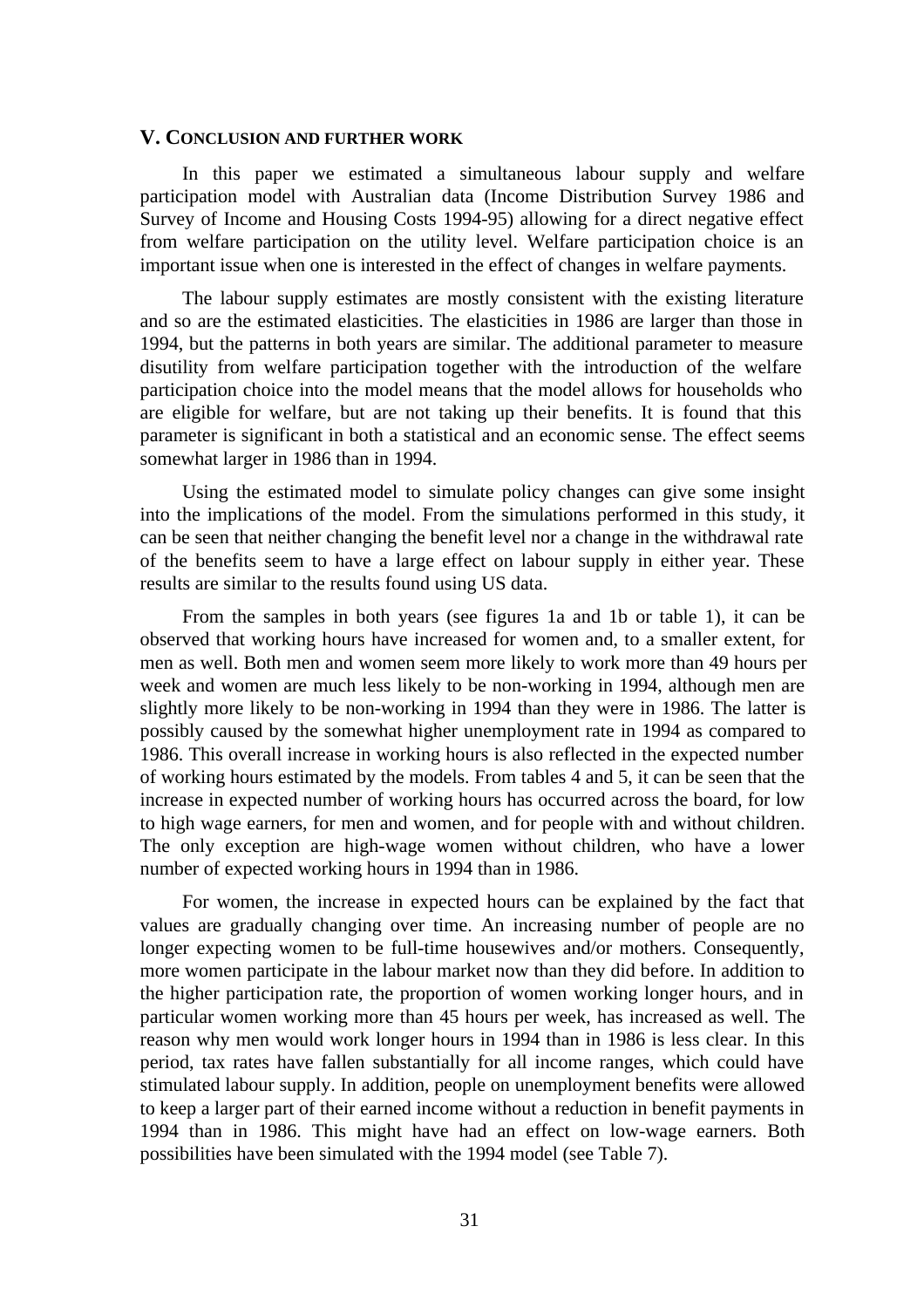A reduction in the tax rates by ten percent would increase expected male labour supply by 1.1 per cent (from 40.78 to 41.24 hours) and expected female labour supply by 2.1 per cent (from 20.56 to 21.00 hours). The observed increase in male labour supply from 1986 to 1994 is about 1.5 percent and for women about 25 per cent. So for men, the modest increase may at least partly be explained by the decrease in tax rate, but the expected increase in female labour supply falls short of the observed increase. This indicates that there has been another, more important, change in behaviour perhaps caused by a change in values as explained in the previous paragraph.

|                                 | 1994/95        |                |                        |                             |          |                |                |        |  |  |
|---------------------------------|----------------|----------------|------------------------|-----------------------------|----------|----------------|----------------|--------|--|--|
|                                 |                |                |                        | Women                       |          |                |                |        |  |  |
| Hours                           | Actual         | Sim.           | $Sim.1^{\overline{a}}$ | $Sim.2^b$                   | Actual   | Sim.           | Sim. 1         | Sim. 2 |  |  |
| <b>Non-welfare participants</b> |                |                |                        |                             |          |                |                |        |  |  |
| $\theta$                        | 75             | 1              | $\theta$               |                             | 605      | 770            | 770            | 768    |  |  |
| $1 - 9$                         | 7              | 0              | 1                      | 0                           | 58       | 96             | 88             | 95     |  |  |
| $10 - 19$                       | 8              | 0              | 0                      | 0                           | 158      | 101            | 87             | 101    |  |  |
| $20 - 29$                       | 23             | 8              | 8                      | 8                           | 218      | 302            | 287            | 302    |  |  |
| $30 - 39$                       | 415            | 188            | 171                    | 187                         | 371      | 298            | 295            | 298    |  |  |
| $40 - 49$                       | 714            | 633            | 584                    | 631                         | 287      | 161            | 178            | 161    |  |  |
| $\geq 50$                       | 539            | 1057           | 1124                   | 1057                        | 84       | 159            | 183            | 159    |  |  |
|                                 |                |                |                        | <b>Welfare participants</b> |          |                |                |        |  |  |
| $\overline{0}$                  | 108            | $\theta$       | 0                      | 0                           | 106      | 9              | 8              | 11     |  |  |
| $1 - 9$                         | 5              | 0              | $\overline{0}$         |                             | 5        | $\overline{2}$ | $\overline{2}$ | 3      |  |  |
| $10 - 19$                       | 1              | 8              | 7                      | 11                          | 3        | $\Omega$       | 0              | 0      |  |  |
| $20 - 29$                       | $\overline{2}$ | $\overline{2}$ | 2                      | 1                           | 3        | 0              | 0              | 0      |  |  |
| $30 - 39$                       | $\theta$       | 1              | 1                      |                             | $\theta$ | 0              | $\Omega$       | 0      |  |  |
| $40 - 49$                       | 1              | 0              | 0                      | 0                           | $\theta$ | 0              | 0              | 0      |  |  |
| $\geq 50$                       | $\overline{0}$ | 0              | 0                      | 0                           | $\theta$ | $\overline{0}$ | 0              | 0      |  |  |

**Table 7: Actual and Simulated Labour Supply of Men and Women in our Data Set**

<sup>a</sup> Simulation with a 10 per cent decrease in the tax rates.

b Simulation with an increase (from 30 to 40 dollars per week) in the free income range for benefit recipients.

The simulation of an increase from 30 to 40 dollars per week in the available free income for benefit recipients only shows a quite small negative effect on labour supply. Female labour supply decreased by 0.04 hours (0.2 per cent) and male labour supply decreased by 0.08 hours (0.2 per cent) only.

The most striking changes in the effect that characteristics have on the preference for leisure are observed for women. First, the presence of a youngest child whose age exceeds six years does not affect the leisure preference of women in 1994, whereas it increased female leisure preference in 1986. Second, one of the lower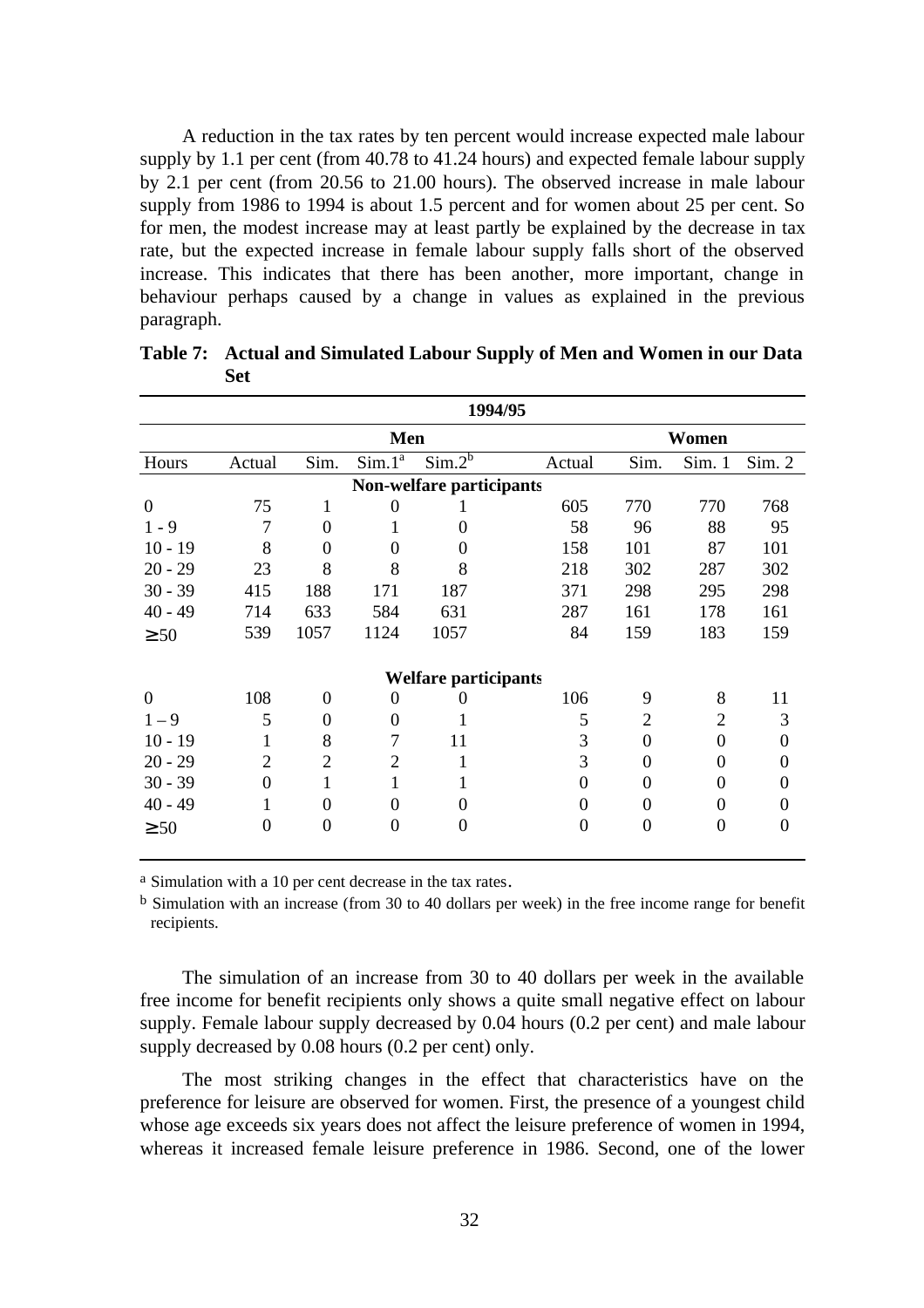educational levels (basic vocational) has a comparatively strong negative effect on the preference for leisure in 1994 and third, age seems to matter whereas it did not in 1986. Data from a later year could be used to check whether these changes remain (and perhaps become more pronounced) or whether they are only observed in this particular data set.

The 1994 data seems suitable to use in a more realistic and sophisticated model. First, the introduction of an employment equation in the model will account for involuntary unemployment. For non-working respondents in the Survey of Income and Housing Costs 1994-95 it is known whether they were looking for part-time employment, looking for full-time employment or not looking for employment. This identifies those who are out of the labour force and those who are unemployed. It also gives an indication of desired labour supply.

Second, the multinomial logit is computationally convenient, but has the potential disadvantage that the error terms in the model can only be interpreted as optimization errors and do not reflect random preferences. An extension of the model, to allow for unobserved heterogeneity in some of the parameters, could deal with this.

Third, the wage equation and labour supply equation could be estimated simultaneously, integrating out unobserved wages, thus taking the wage prediction uncertainty into account.

Finally, the choice to apply for Home Child Care Allowance and the choice for Additional Family Payments could be endogenized.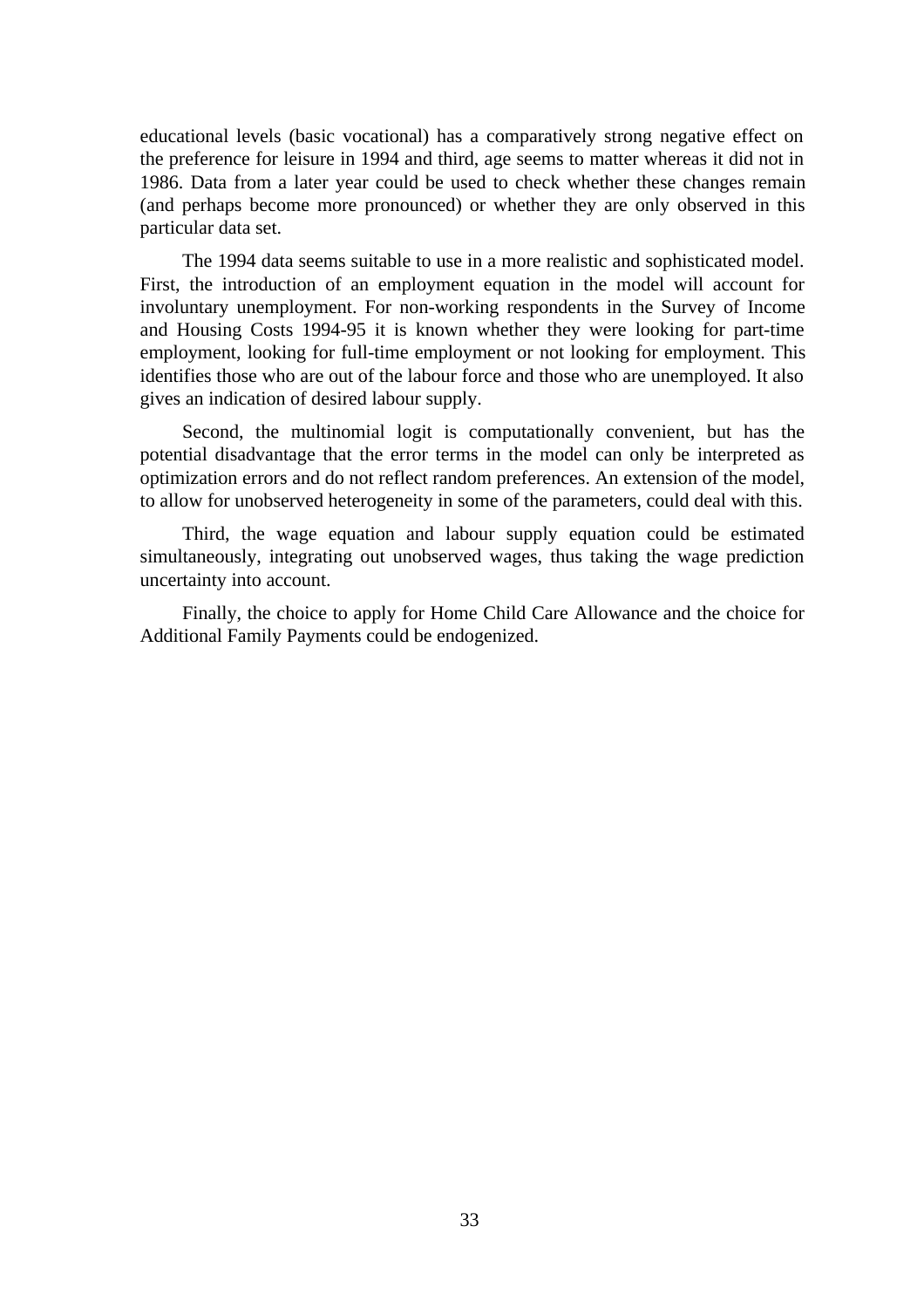### **Appendix A**: **TAX AND BENEFIT RULES 1986/87 AND 1994/95**

Since only couples with or without children are part of this study, the overview is restricted to this group.

### **Unemployment Benefits 1986/87**19:

| Maximum rate for couples                 | $$177.10$ per week         |
|------------------------------------------|----------------------------|
| per additional child                     | $$17.00$ per week (no tax) |
| Income test: free area $(0 %$ reduction) | \$0.00-\$30.00 per week    |
| 50 % reduction of benefit                | \$30.00-\$70.00 per week   |
| 100 % reduction of benefit               | more than \$70.00 per week |

### **Job Search Allowance and Newstart Allowance 1994/95**<sup>20</sup>

| Maximum rate for couples with children     | \$132.65 per week per person          |
|--------------------------------------------|---------------------------------------|
| Maximum rate for couples without children: |                                       |
| Per person over 20 years of age            | $$132.65$ per week                    |
| Per person between 18 and 20 years of age  | \$120.75 per week                     |
| Per person younger than 18 years of age    | \$109.20 per week                     |
| Income test: free area $(0 %$ reduction)   | \$0.00-\$30.00 per week per couple    |
| 50 % reduction of benefit                  | \$30.00-\$70.00 per week per couple   |
| 100 % reduction of benefit                 | more than \$70.00 per week per couple |
| Extra free area for earnings per person    | \$25.00 per week per person           |

### **Family Allowance (1986/87)**

For families with children younger than 16 years old, or children of 16 or 17 years old, who are dependent students, or children of 18 to 24 years old, who are from disadvantaged families.

| Rate: 1 child         | $$5.25$ per week     |
|-----------------------|----------------------|
| 2 children            | $$12.74$ per week    |
| 3 children            | $$21.71$ per week    |
| 4 children            | \$30.69 per week     |
| each additional child | $+$ \$10.48 per week |
|                       |                      |

There is neither tax nor an income test on family allowance.

### **Basic Family Payment (1994/95)**

 $\overline{a}$ 

For families with children younger than 16 years old, or children of 16 or 17 years old, who are dependent students, or children of 18 to 24 years old, who are from disadvantaged families.

Not paid if annual income is over \$60,000 for a household with one dependent child. For each additional child an extra \$3000 per year may be earned. Rate:

| 1 child    | $$10.65$ per week |
|------------|-------------------|
| 2 children | $$21.30$ per week |
| 3 children | $$31.95$ per week |

<sup>19</sup> The details of the benefits are taken from the annual report of the Department of Social Security (1986). The rules, described here, are as they were at 30 June 1986.

<sup>20</sup> Information on several allowances and rebates in 1994/1995 was obtained from a spreadsheet developed by Gerry Redmond, Social Policy Research Centre, University of New South Wales.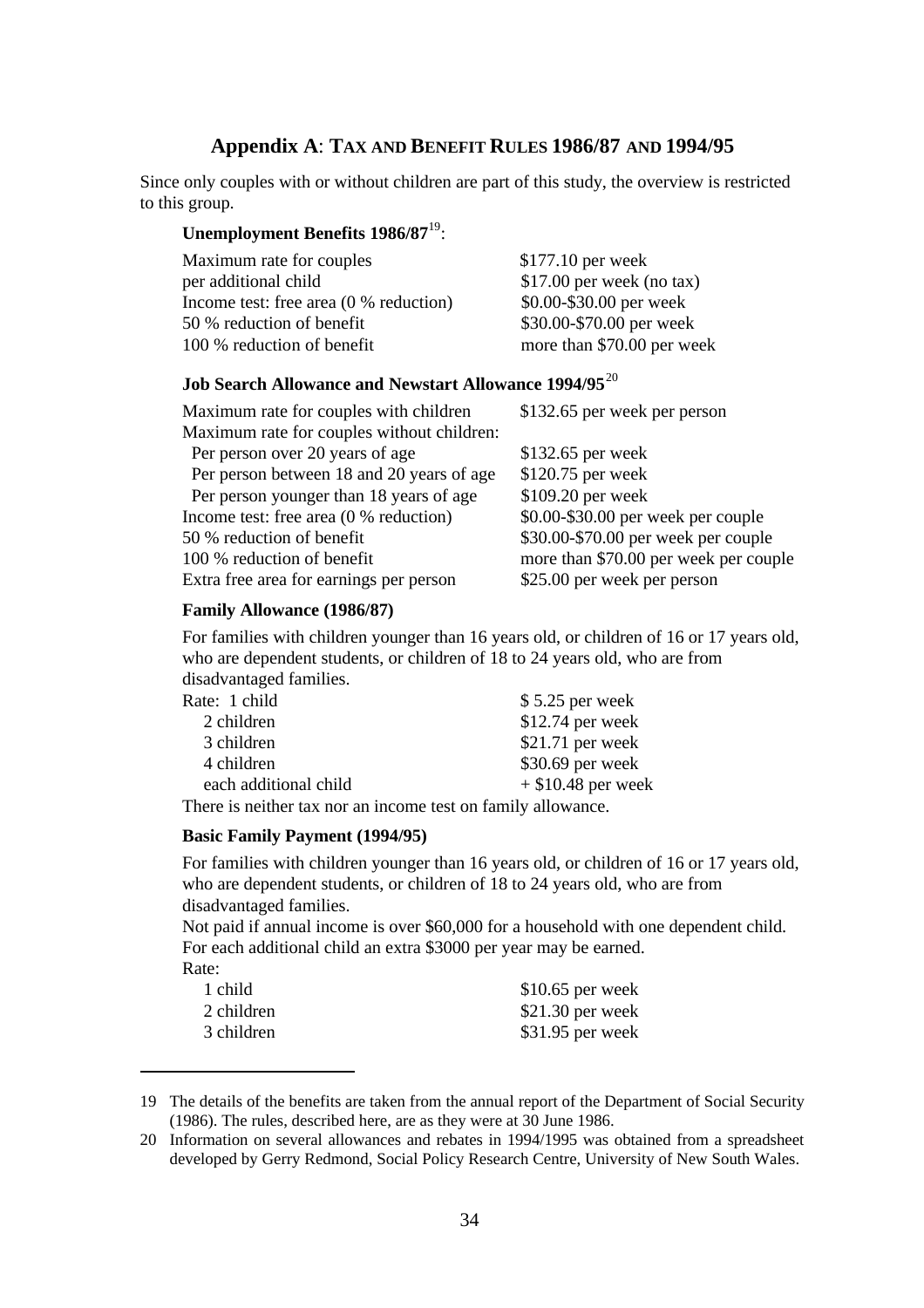4 children \$46.15 per week each additional child  $+ $14.20$  per week There is no tax on the basic family payment.

### **Family Income Supplement (1986-87)**

Not available for beneficiaries or pensioners, who have additional child support integrated in their benefit or pension.

| Maximum rate           | \$17.00 per week per child (no tax) |
|------------------------|-------------------------------------|
| Income test: free area | $$0.00-\$241$ per week              |
| 50 % reduction         | more than \$241.00 per week         |

### **Additional Family Payment (1994/95)**

| Maximum rate                       |                                              |
|------------------------------------|----------------------------------------------|
| For children under 13 years of age | \$32.10 per week per child (no tax)          |
| For children between13 and         |                                              |
| 15 years of age                    | \$45.30 per week per child (no tax)          |
| For children over 15 years of age  | \$17.00 per week per child (no tax)          |
| Income test: free area             | \$0.00-(\$409.45+\$11.97*number of dependent |
|                                    | children) per week                           |
| 50 % reduction                     | more than $(\$409.45+\$11.97*$ number of     |
|                                    | dependent children) per week                 |

No tax payable.

### **Tax Rates 1986-87**<sup>21</sup>

| \$0.00-\$93.79 per week     |
|-----------------------------|
| \$93.80-\$239.74 per week   |
| \$239.75-\$241.66 per week  |
| \$241.67-\$373.99 per week  |
| \$374.00-\$537.02 per week  |
| \$537.03-\$671.27 per week  |
| more than \$671.27 per week |
|                             |
| \$0.00-\$103.56 per week    |
| \$103.57-\$396.99 per week  |
|                             |

| ∠∪ /∪ | $\varphi$ 10 <i>3.31-<math>\varphi</math>370.77</i> put wuth |
|-------|--------------------------------------------------------------|
| 34 %  | \$397.00-\$728.77 per week                                   |
| 43 %  | \$728.78-\$958.90 per week                                   |
| 47 %  | more than \$958.90 per week                                  |

### **Tax Rebates 1986-87**

| For a dependent spouse with children:    |                                                     |
|------------------------------------------|-----------------------------------------------------|
| Maximum rate                             | \$19.75 per week (on taxable income of main earner) |
| Income test: free area                   | spouse earns less than \$34.25 per week             |
| 25 % reduction                           | spouse earns more than \$34.25 per week             |
| For a dependent spouse without children: |                                                     |
| Maximum rate                             | \$15.92 per week (on taxable income of main earner) |
| Income test: free area                   | spouse earns less than \$5.41 per week              |

21 The taxation rules as described here are taken from the Taxation Statistics of 1986/1987 published by the Australian Taxation Office (1989).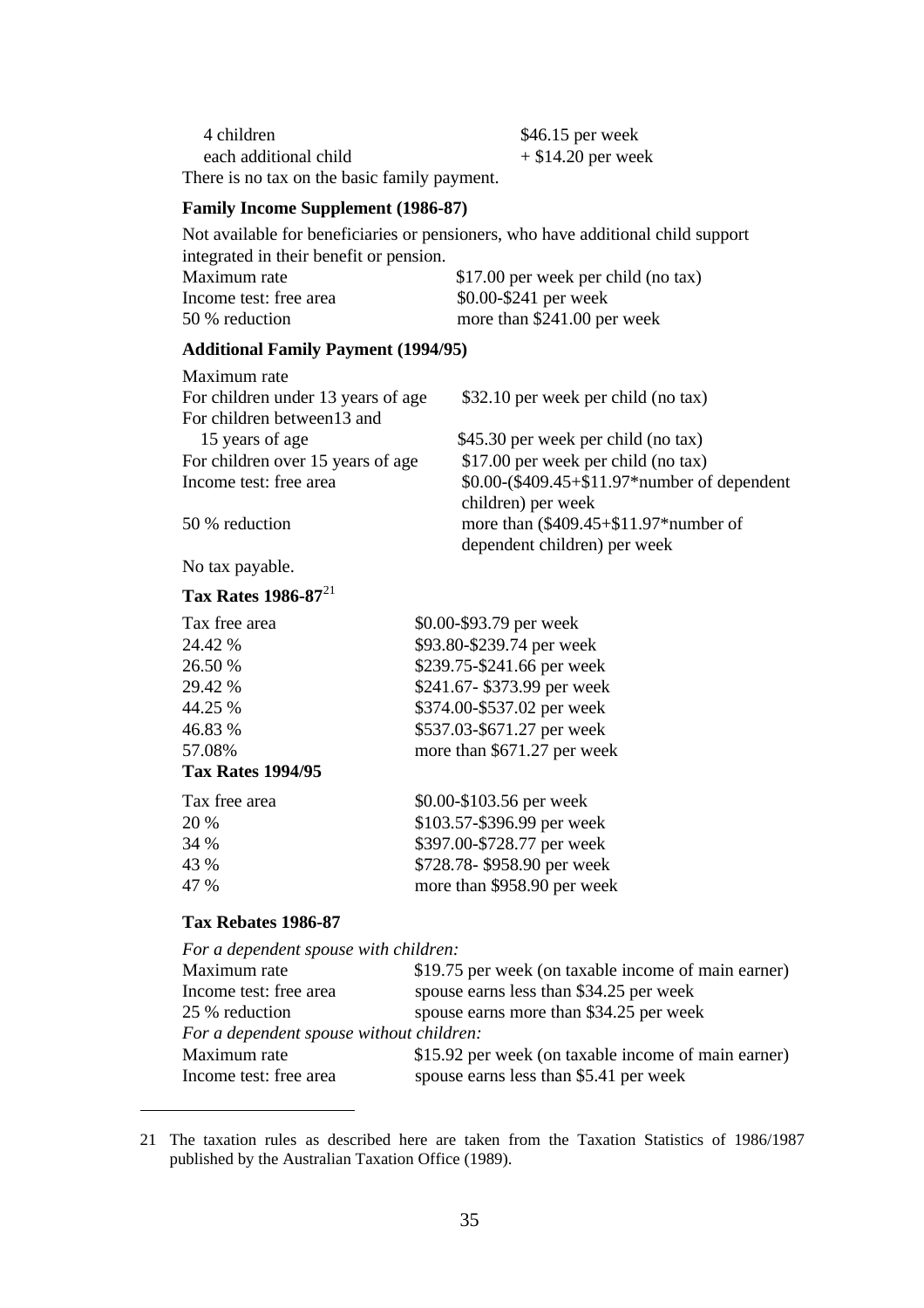| spouse earns more than \$5.41 per week          |
|-------------------------------------------------|
|                                                 |
| $$5.37$ per week                                |
| income of couple is less than \$180.97 per week |
| income of couple is more than \$180.97 per week |
|                                                 |

### **Tax Rebates 1994/95**

| For a dependent spouse with children:          |                                                            |
|------------------------------------------------|------------------------------------------------------------|
|                                                | Home child care allowance (instead of previous tax rebate) |
| Maximum rate                                   | $$30.00$ per week                                          |
| Income test: free area                         | spouse earns less than \$5.43 per week                     |
| 25 % reduction                                 | spouse earns more than \$5.43 per week                     |
| No tax payable.                                |                                                            |
| For a dependent spouse without children:       |                                                            |
| Maximum rate                                   | \$23.22 per week (on taxable income of main earner)        |
| Income test: free area                         | spouse earns less than \$5.41 per week                     |
| 25 % reduction                                 | spouse earns more than \$5.41 per week                     |
| For beneficiaries:                             |                                                            |
| Maximum rate                                   | \$5.37 per week                                            |
| Income test: free area                         | income of couple is less than \$180.97 per week            |
| 12.5 % reduction                               | income of couple is more than \$180.97 per week            |
| For low-income earners (individual assessment) |                                                            |
| Maximum rate                                   | \$2.88 per week                                            |
| Income test: free area                         | individual earns less than \$5.41 per week                 |
| 4\% reduction                                  | individual earns more than \$5.41 per week                 |
| <b>Medicare Rates 1986-87</b>                  |                                                            |

| Levy rate | 1%                                        |
|-----------|-------------------------------------------|
| Free area | $$239.82 + (number of children) * $29.34$ |

## **Medicare Rates 1994/95**

| Levy rate           | 1.4%                                      |
|---------------------|-------------------------------------------|
| Free area           | $$409.76 + (number of children) * $40.27$ |
| Phase-in percentage | 20%                                       |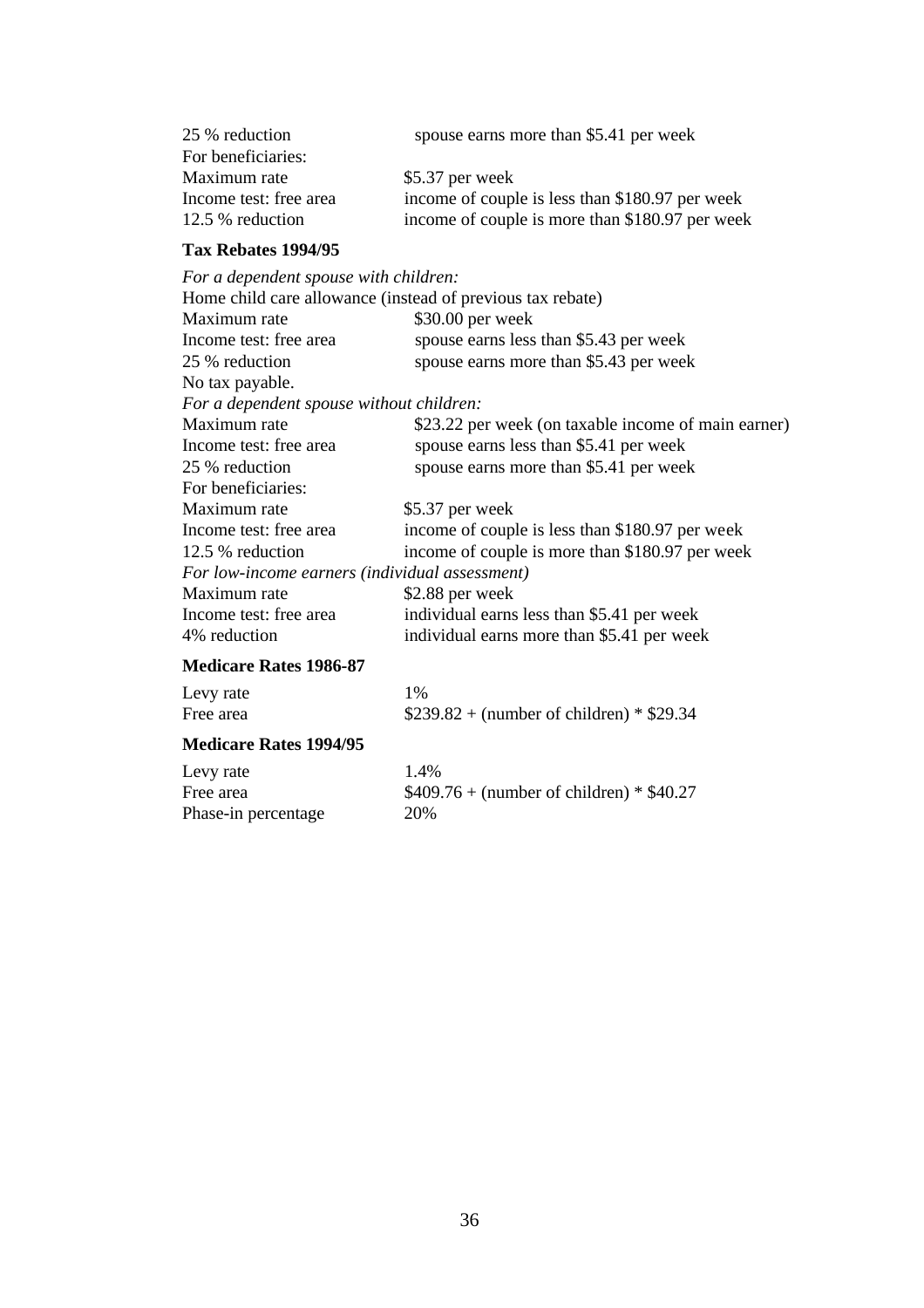## **Appendix B: TABLES OF THE PARTICIPATION AND WAGE EQUATIONS**

| Parameter<br>t-ratio<br>Parameter<br>t-ratio<br>$-2.6359$<br>$-3.36$<br>$-2.1603$<br>$-3.47$<br>Constant<br>Number of children (no children)<br>$-0.2357$<br>$-1.32$<br>$-0.0544$<br>$-0.40$<br>$\bullet$ number = 1-2<br>$-2.06$<br>0.43<br>$-0.4626$<br>0.0722<br>$\bullet$ number > 2<br>Age of youngest child (no/older children)<br>0.97<br>0.1843<br>$-0.5972$<br>$-4.50$<br>• youngest child 0-4<br>0.73<br>$-1.77$<br>0.1443<br>$-0.2354$<br>$\bullet$ youngest child 5-12<br>0.52<br>0.0058<br>0.0081<br>1.11<br>In(outstanding mortgage)<br>$-0.0876$<br>$-3.15$<br>$-0.0442$<br>$-2.10$<br>In(other non-labour income)<br>0.0583<br>2.88<br>0.0569<br>2.88<br>In(wage income of partner)<br>State (New South Wales)<br>$-0.1580$<br>$-1.02$<br>$-0.1512$<br>$-1.45$<br>• Victoria<br>$-0.03$<br>$-0.0042$<br>$-0.1805$<br>$-1.64$<br>• Queensland<br>$-0.2461$<br>$-1.46$<br>$-0.0040$<br>$-0.03$<br>• South Australia<br>$-0.1009$<br>$-0.60$<br>$-0.0958$<br>$-0.83$<br>· West Australia<br>0.2622<br>$-1.28$<br>1.11<br>$-0.1912$<br>$\bullet$ Tasmania<br>$-0.2764$<br>0.53<br>1.05<br>0.0946<br>• Territories<br>2.22<br>2.05<br>8.6852<br>6.8545<br>Age/100<br>$(Age/100)^2$<br>$-2.46$<br>$-2.54$<br>$-11.557$<br>$-11.143$<br>0.7241<br>1.94<br>2.61<br>0.3354<br>Ethnicity (dummy variable)<br>28.31<br>0.0550<br>18.69<br>0.0470<br>Work experience previous year in weeks<br>Education (no school/left before 14)<br>0.1303<br>0.60<br>0.0932<br>0.46<br>• left school at age 14 or 15<br>0.83<br>0.4260<br>1.74<br>0.1762<br>• left school older than 15<br>0.4225<br>1.69<br>0.1449<br>0.65<br>• secondary school/qualification<br>0.23<br>$-0.80$<br>0.0769<br>$-0.3357$<br>• trade certificate (no field)<br>1.25<br>0.2535<br>0.94<br>0.2739<br>• trade certificate (technical)<br>0.77<br>0.2435<br>• trade certificate (miscellaneous)<br>0.5905<br>1.86<br>0.1905<br>0.86<br>• other certificate./diploma (business,commerce)<br>$-0.40$<br>$-0.1535$<br>• other certificate/diploma (social sciences, arts)<br>2.35<br>0.5805<br>1.02<br>0.6008<br>• other certificate/diploma (education)<br>1.32<br>0.8673<br>2.50<br>0.3088<br>• other certificate/diploma (medical)<br>0.55<br>0.2617<br>• other certificate/diploma (technology)<br>1.4802<br>2.80<br>0.2879<br>0.67<br>• bachelor or higher (business, commerce)<br>0.2217<br>0.73<br>• bachelor or higher (social sciences, arts)<br>1.52<br>0.8264<br>0.4833<br>1.66<br>• bachelor or higher (education)<br>2.00<br>0.7045<br>2.03<br>0.7482<br>· bachelor or higher (medical, technology)<br>1.0446<br>$-0.3150$<br>• other qualification<br>1.29<br>$-0.93$<br>loglikelihood<br>$-373.072$<br>$-836.104$<br>$ln(L(0))$ <sup>b</sup><br>$-734.876$<br>$-1625.484$<br>Adjusted pseudo- $R^2$ <sup>c</sup><br>0.49<br>0.48<br><b>Predicted Participation</b><br>Actual participation<br>no<br>yes<br>no<br>$rac{yes}{155}$<br>131<br>91<br>963<br>no |     | Men |      |     | Women |  |
|--------------------------------------------------------------------------------------------------------------------------------------------------------------------------------------------------------------------------------------------------------------------------------------------------------------------------------------------------------------------------------------------------------------------------------------------------------------------------------------------------------------------------------------------------------------------------------------------------------------------------------------------------------------------------------------------------------------------------------------------------------------------------------------------------------------------------------------------------------------------------------------------------------------------------------------------------------------------------------------------------------------------------------------------------------------------------------------------------------------------------------------------------------------------------------------------------------------------------------------------------------------------------------------------------------------------------------------------------------------------------------------------------------------------------------------------------------------------------------------------------------------------------------------------------------------------------------------------------------------------------------------------------------------------------------------------------------------------------------------------------------------------------------------------------------------------------------------------------------------------------------------------------------------------------------------------------------------------------------------------------------------------------------------------------------------------------------------------------------------------------------------------------------------------------------------------------------------------------------------------------------------------------------------------------------------------------------------------------------------------------------------------------------------------------------------------------------------------------------------------------------------------------------------------------------------------------------------------------------------------------------------------------------------------------------------------------------------------------------------------------------------------------------------------------------------------------------------------------------------------------------------------------------------------------------------------|-----|-----|------|-----|-------|--|
|                                                                                                                                                                                                                                                                                                                                                                                                                                                                                                                                                                                                                                                                                                                                                                                                                                                                                                                                                                                                                                                                                                                                                                                                                                                                                                                                                                                                                                                                                                                                                                                                                                                                                                                                                                                                                                                                                                                                                                                                                                                                                                                                                                                                                                                                                                                                                                                                                                                                                                                                                                                                                                                                                                                                                                                                                                                                                                                                            |     |     |      |     |       |  |
|                                                                                                                                                                                                                                                                                                                                                                                                                                                                                                                                                                                                                                                                                                                                                                                                                                                                                                                                                                                                                                                                                                                                                                                                                                                                                                                                                                                                                                                                                                                                                                                                                                                                                                                                                                                                                                                                                                                                                                                                                                                                                                                                                                                                                                                                                                                                                                                                                                                                                                                                                                                                                                                                                                                                                                                                                                                                                                                                            |     |     |      |     |       |  |
|                                                                                                                                                                                                                                                                                                                                                                                                                                                                                                                                                                                                                                                                                                                                                                                                                                                                                                                                                                                                                                                                                                                                                                                                                                                                                                                                                                                                                                                                                                                                                                                                                                                                                                                                                                                                                                                                                                                                                                                                                                                                                                                                                                                                                                                                                                                                                                                                                                                                                                                                                                                                                                                                                                                                                                                                                                                                                                                                            |     |     |      |     |       |  |
|                                                                                                                                                                                                                                                                                                                                                                                                                                                                                                                                                                                                                                                                                                                                                                                                                                                                                                                                                                                                                                                                                                                                                                                                                                                                                                                                                                                                                                                                                                                                                                                                                                                                                                                                                                                                                                                                                                                                                                                                                                                                                                                                                                                                                                                                                                                                                                                                                                                                                                                                                                                                                                                                                                                                                                                                                                                                                                                                            |     |     |      |     |       |  |
|                                                                                                                                                                                                                                                                                                                                                                                                                                                                                                                                                                                                                                                                                                                                                                                                                                                                                                                                                                                                                                                                                                                                                                                                                                                                                                                                                                                                                                                                                                                                                                                                                                                                                                                                                                                                                                                                                                                                                                                                                                                                                                                                                                                                                                                                                                                                                                                                                                                                                                                                                                                                                                                                                                                                                                                                                                                                                                                                            |     |     |      |     |       |  |
|                                                                                                                                                                                                                                                                                                                                                                                                                                                                                                                                                                                                                                                                                                                                                                                                                                                                                                                                                                                                                                                                                                                                                                                                                                                                                                                                                                                                                                                                                                                                                                                                                                                                                                                                                                                                                                                                                                                                                                                                                                                                                                                                                                                                                                                                                                                                                                                                                                                                                                                                                                                                                                                                                                                                                                                                                                                                                                                                            |     |     |      |     |       |  |
|                                                                                                                                                                                                                                                                                                                                                                                                                                                                                                                                                                                                                                                                                                                                                                                                                                                                                                                                                                                                                                                                                                                                                                                                                                                                                                                                                                                                                                                                                                                                                                                                                                                                                                                                                                                                                                                                                                                                                                                                                                                                                                                                                                                                                                                                                                                                                                                                                                                                                                                                                                                                                                                                                                                                                                                                                                                                                                                                            |     |     |      |     |       |  |
|                                                                                                                                                                                                                                                                                                                                                                                                                                                                                                                                                                                                                                                                                                                                                                                                                                                                                                                                                                                                                                                                                                                                                                                                                                                                                                                                                                                                                                                                                                                                                                                                                                                                                                                                                                                                                                                                                                                                                                                                                                                                                                                                                                                                                                                                                                                                                                                                                                                                                                                                                                                                                                                                                                                                                                                                                                                                                                                                            |     |     |      |     |       |  |
|                                                                                                                                                                                                                                                                                                                                                                                                                                                                                                                                                                                                                                                                                                                                                                                                                                                                                                                                                                                                                                                                                                                                                                                                                                                                                                                                                                                                                                                                                                                                                                                                                                                                                                                                                                                                                                                                                                                                                                                                                                                                                                                                                                                                                                                                                                                                                                                                                                                                                                                                                                                                                                                                                                                                                                                                                                                                                                                                            |     |     |      |     |       |  |
|                                                                                                                                                                                                                                                                                                                                                                                                                                                                                                                                                                                                                                                                                                                                                                                                                                                                                                                                                                                                                                                                                                                                                                                                                                                                                                                                                                                                                                                                                                                                                                                                                                                                                                                                                                                                                                                                                                                                                                                                                                                                                                                                                                                                                                                                                                                                                                                                                                                                                                                                                                                                                                                                                                                                                                                                                                                                                                                                            |     |     |      |     |       |  |
|                                                                                                                                                                                                                                                                                                                                                                                                                                                                                                                                                                                                                                                                                                                                                                                                                                                                                                                                                                                                                                                                                                                                                                                                                                                                                                                                                                                                                                                                                                                                                                                                                                                                                                                                                                                                                                                                                                                                                                                                                                                                                                                                                                                                                                                                                                                                                                                                                                                                                                                                                                                                                                                                                                                                                                                                                                                                                                                                            |     |     |      |     |       |  |
|                                                                                                                                                                                                                                                                                                                                                                                                                                                                                                                                                                                                                                                                                                                                                                                                                                                                                                                                                                                                                                                                                                                                                                                                                                                                                                                                                                                                                                                                                                                                                                                                                                                                                                                                                                                                                                                                                                                                                                                                                                                                                                                                                                                                                                                                                                                                                                                                                                                                                                                                                                                                                                                                                                                                                                                                                                                                                                                                            |     |     |      |     |       |  |
|                                                                                                                                                                                                                                                                                                                                                                                                                                                                                                                                                                                                                                                                                                                                                                                                                                                                                                                                                                                                                                                                                                                                                                                                                                                                                                                                                                                                                                                                                                                                                                                                                                                                                                                                                                                                                                                                                                                                                                                                                                                                                                                                                                                                                                                                                                                                                                                                                                                                                                                                                                                                                                                                                                                                                                                                                                                                                                                                            |     |     |      |     |       |  |
|                                                                                                                                                                                                                                                                                                                                                                                                                                                                                                                                                                                                                                                                                                                                                                                                                                                                                                                                                                                                                                                                                                                                                                                                                                                                                                                                                                                                                                                                                                                                                                                                                                                                                                                                                                                                                                                                                                                                                                                                                                                                                                                                                                                                                                                                                                                                                                                                                                                                                                                                                                                                                                                                                                                                                                                                                                                                                                                                            |     |     |      |     |       |  |
|                                                                                                                                                                                                                                                                                                                                                                                                                                                                                                                                                                                                                                                                                                                                                                                                                                                                                                                                                                                                                                                                                                                                                                                                                                                                                                                                                                                                                                                                                                                                                                                                                                                                                                                                                                                                                                                                                                                                                                                                                                                                                                                                                                                                                                                                                                                                                                                                                                                                                                                                                                                                                                                                                                                                                                                                                                                                                                                                            |     |     |      |     |       |  |
|                                                                                                                                                                                                                                                                                                                                                                                                                                                                                                                                                                                                                                                                                                                                                                                                                                                                                                                                                                                                                                                                                                                                                                                                                                                                                                                                                                                                                                                                                                                                                                                                                                                                                                                                                                                                                                                                                                                                                                                                                                                                                                                                                                                                                                                                                                                                                                                                                                                                                                                                                                                                                                                                                                                                                                                                                                                                                                                                            |     |     |      |     |       |  |
|                                                                                                                                                                                                                                                                                                                                                                                                                                                                                                                                                                                                                                                                                                                                                                                                                                                                                                                                                                                                                                                                                                                                                                                                                                                                                                                                                                                                                                                                                                                                                                                                                                                                                                                                                                                                                                                                                                                                                                                                                                                                                                                                                                                                                                                                                                                                                                                                                                                                                                                                                                                                                                                                                                                                                                                                                                                                                                                                            |     |     |      |     |       |  |
|                                                                                                                                                                                                                                                                                                                                                                                                                                                                                                                                                                                                                                                                                                                                                                                                                                                                                                                                                                                                                                                                                                                                                                                                                                                                                                                                                                                                                                                                                                                                                                                                                                                                                                                                                                                                                                                                                                                                                                                                                                                                                                                                                                                                                                                                                                                                                                                                                                                                                                                                                                                                                                                                                                                                                                                                                                                                                                                                            |     |     |      |     |       |  |
|                                                                                                                                                                                                                                                                                                                                                                                                                                                                                                                                                                                                                                                                                                                                                                                                                                                                                                                                                                                                                                                                                                                                                                                                                                                                                                                                                                                                                                                                                                                                                                                                                                                                                                                                                                                                                                                                                                                                                                                                                                                                                                                                                                                                                                                                                                                                                                                                                                                                                                                                                                                                                                                                                                                                                                                                                                                                                                                                            |     |     |      |     |       |  |
|                                                                                                                                                                                                                                                                                                                                                                                                                                                                                                                                                                                                                                                                                                                                                                                                                                                                                                                                                                                                                                                                                                                                                                                                                                                                                                                                                                                                                                                                                                                                                                                                                                                                                                                                                                                                                                                                                                                                                                                                                                                                                                                                                                                                                                                                                                                                                                                                                                                                                                                                                                                                                                                                                                                                                                                                                                                                                                                                            |     |     |      |     |       |  |
|                                                                                                                                                                                                                                                                                                                                                                                                                                                                                                                                                                                                                                                                                                                                                                                                                                                                                                                                                                                                                                                                                                                                                                                                                                                                                                                                                                                                                                                                                                                                                                                                                                                                                                                                                                                                                                                                                                                                                                                                                                                                                                                                                                                                                                                                                                                                                                                                                                                                                                                                                                                                                                                                                                                                                                                                                                                                                                                                            |     |     |      |     |       |  |
|                                                                                                                                                                                                                                                                                                                                                                                                                                                                                                                                                                                                                                                                                                                                                                                                                                                                                                                                                                                                                                                                                                                                                                                                                                                                                                                                                                                                                                                                                                                                                                                                                                                                                                                                                                                                                                                                                                                                                                                                                                                                                                                                                                                                                                                                                                                                                                                                                                                                                                                                                                                                                                                                                                                                                                                                                                                                                                                                            |     |     |      |     |       |  |
|                                                                                                                                                                                                                                                                                                                                                                                                                                                                                                                                                                                                                                                                                                                                                                                                                                                                                                                                                                                                                                                                                                                                                                                                                                                                                                                                                                                                                                                                                                                                                                                                                                                                                                                                                                                                                                                                                                                                                                                                                                                                                                                                                                                                                                                                                                                                                                                                                                                                                                                                                                                                                                                                                                                                                                                                                                                                                                                                            |     |     |      |     |       |  |
|                                                                                                                                                                                                                                                                                                                                                                                                                                                                                                                                                                                                                                                                                                                                                                                                                                                                                                                                                                                                                                                                                                                                                                                                                                                                                                                                                                                                                                                                                                                                                                                                                                                                                                                                                                                                                                                                                                                                                                                                                                                                                                                                                                                                                                                                                                                                                                                                                                                                                                                                                                                                                                                                                                                                                                                                                                                                                                                                            |     |     |      |     |       |  |
|                                                                                                                                                                                                                                                                                                                                                                                                                                                                                                                                                                                                                                                                                                                                                                                                                                                                                                                                                                                                                                                                                                                                                                                                                                                                                                                                                                                                                                                                                                                                                                                                                                                                                                                                                                                                                                                                                                                                                                                                                                                                                                                                                                                                                                                                                                                                                                                                                                                                                                                                                                                                                                                                                                                                                                                                                                                                                                                                            |     |     |      |     |       |  |
|                                                                                                                                                                                                                                                                                                                                                                                                                                                                                                                                                                                                                                                                                                                                                                                                                                                                                                                                                                                                                                                                                                                                                                                                                                                                                                                                                                                                                                                                                                                                                                                                                                                                                                                                                                                                                                                                                                                                                                                                                                                                                                                                                                                                                                                                                                                                                                                                                                                                                                                                                                                                                                                                                                                                                                                                                                                                                                                                            |     |     |      |     |       |  |
|                                                                                                                                                                                                                                                                                                                                                                                                                                                                                                                                                                                                                                                                                                                                                                                                                                                                                                                                                                                                                                                                                                                                                                                                                                                                                                                                                                                                                                                                                                                                                                                                                                                                                                                                                                                                                                                                                                                                                                                                                                                                                                                                                                                                                                                                                                                                                                                                                                                                                                                                                                                                                                                                                                                                                                                                                                                                                                                                            |     |     |      |     |       |  |
|                                                                                                                                                                                                                                                                                                                                                                                                                                                                                                                                                                                                                                                                                                                                                                                                                                                                                                                                                                                                                                                                                                                                                                                                                                                                                                                                                                                                                                                                                                                                                                                                                                                                                                                                                                                                                                                                                                                                                                                                                                                                                                                                                                                                                                                                                                                                                                                                                                                                                                                                                                                                                                                                                                                                                                                                                                                                                                                                            |     |     |      |     |       |  |
|                                                                                                                                                                                                                                                                                                                                                                                                                                                                                                                                                                                                                                                                                                                                                                                                                                                                                                                                                                                                                                                                                                                                                                                                                                                                                                                                                                                                                                                                                                                                                                                                                                                                                                                                                                                                                                                                                                                                                                                                                                                                                                                                                                                                                                                                                                                                                                                                                                                                                                                                                                                                                                                                                                                                                                                                                                                                                                                                            |     |     |      |     |       |  |
|                                                                                                                                                                                                                                                                                                                                                                                                                                                                                                                                                                                                                                                                                                                                                                                                                                                                                                                                                                                                                                                                                                                                                                                                                                                                                                                                                                                                                                                                                                                                                                                                                                                                                                                                                                                                                                                                                                                                                                                                                                                                                                                                                                                                                                                                                                                                                                                                                                                                                                                                                                                                                                                                                                                                                                                                                                                                                                                                            |     |     |      |     |       |  |
|                                                                                                                                                                                                                                                                                                                                                                                                                                                                                                                                                                                                                                                                                                                                                                                                                                                                                                                                                                                                                                                                                                                                                                                                                                                                                                                                                                                                                                                                                                                                                                                                                                                                                                                                                                                                                                                                                                                                                                                                                                                                                                                                                                                                                                                                                                                                                                                                                                                                                                                                                                                                                                                                                                                                                                                                                                                                                                                                            |     |     |      |     |       |  |
|                                                                                                                                                                                                                                                                                                                                                                                                                                                                                                                                                                                                                                                                                                                                                                                                                                                                                                                                                                                                                                                                                                                                                                                                                                                                                                                                                                                                                                                                                                                                                                                                                                                                                                                                                                                                                                                                                                                                                                                                                                                                                                                                                                                                                                                                                                                                                                                                                                                                                                                                                                                                                                                                                                                                                                                                                                                                                                                                            |     |     |      |     |       |  |
|                                                                                                                                                                                                                                                                                                                                                                                                                                                                                                                                                                                                                                                                                                                                                                                                                                                                                                                                                                                                                                                                                                                                                                                                                                                                                                                                                                                                                                                                                                                                                                                                                                                                                                                                                                                                                                                                                                                                                                                                                                                                                                                                                                                                                                                                                                                                                                                                                                                                                                                                                                                                                                                                                                                                                                                                                                                                                                                                            |     |     |      |     |       |  |
|                                                                                                                                                                                                                                                                                                                                                                                                                                                                                                                                                                                                                                                                                                                                                                                                                                                                                                                                                                                                                                                                                                                                                                                                                                                                                                                                                                                                                                                                                                                                                                                                                                                                                                                                                                                                                                                                                                                                                                                                                                                                                                                                                                                                                                                                                                                                                                                                                                                                                                                                                                                                                                                                                                                                                                                                                                                                                                                                            |     |     |      |     |       |  |
|                                                                                                                                                                                                                                                                                                                                                                                                                                                                                                                                                                                                                                                                                                                                                                                                                                                                                                                                                                                                                                                                                                                                                                                                                                                                                                                                                                                                                                                                                                                                                                                                                                                                                                                                                                                                                                                                                                                                                                                                                                                                                                                                                                                                                                                                                                                                                                                                                                                                                                                                                                                                                                                                                                                                                                                                                                                                                                                                            |     |     |      |     |       |  |
|                                                                                                                                                                                                                                                                                                                                                                                                                                                                                                                                                                                                                                                                                                                                                                                                                                                                                                                                                                                                                                                                                                                                                                                                                                                                                                                                                                                                                                                                                                                                                                                                                                                                                                                                                                                                                                                                                                                                                                                                                                                                                                                                                                                                                                                                                                                                                                                                                                                                                                                                                                                                                                                                                                                                                                                                                                                                                                                                            |     |     |      |     |       |  |
|                                                                                                                                                                                                                                                                                                                                                                                                                                                                                                                                                                                                                                                                                                                                                                                                                                                                                                                                                                                                                                                                                                                                                                                                                                                                                                                                                                                                                                                                                                                                                                                                                                                                                                                                                                                                                                                                                                                                                                                                                                                                                                                                                                                                                                                                                                                                                                                                                                                                                                                                                                                                                                                                                                                                                                                                                                                                                                                                            |     |     |      |     |       |  |
|                                                                                                                                                                                                                                                                                                                                                                                                                                                                                                                                                                                                                                                                                                                                                                                                                                                                                                                                                                                                                                                                                                                                                                                                                                                                                                                                                                                                                                                                                                                                                                                                                                                                                                                                                                                                                                                                                                                                                                                                                                                                                                                                                                                                                                                                                                                                                                                                                                                                                                                                                                                                                                                                                                                                                                                                                                                                                                                                            |     |     |      |     |       |  |
|                                                                                                                                                                                                                                                                                                                                                                                                                                                                                                                                                                                                                                                                                                                                                                                                                                                                                                                                                                                                                                                                                                                                                                                                                                                                                                                                                                                                                                                                                                                                                                                                                                                                                                                                                                                                                                                                                                                                                                                                                                                                                                                                                                                                                                                                                                                                                                                                                                                                                                                                                                                                                                                                                                                                                                                                                                                                                                                                            |     |     |      |     |       |  |
|                                                                                                                                                                                                                                                                                                                                                                                                                                                                                                                                                                                                                                                                                                                                                                                                                                                                                                                                                                                                                                                                                                                                                                                                                                                                                                                                                                                                                                                                                                                                                                                                                                                                                                                                                                                                                                                                                                                                                                                                                                                                                                                                                                                                                                                                                                                                                                                                                                                                                                                                                                                                                                                                                                                                                                                                                                                                                                                                            |     |     |      |     |       |  |
|                                                                                                                                                                                                                                                                                                                                                                                                                                                                                                                                                                                                                                                                                                                                                                                                                                                                                                                                                                                                                                                                                                                                                                                                                                                                                                                                                                                                                                                                                                                                                                                                                                                                                                                                                                                                                                                                                                                                                                                                                                                                                                                                                                                                                                                                                                                                                                                                                                                                                                                                                                                                                                                                                                                                                                                                                                                                                                                                            |     |     |      |     |       |  |
|                                                                                                                                                                                                                                                                                                                                                                                                                                                                                                                                                                                                                                                                                                                                                                                                                                                                                                                                                                                                                                                                                                                                                                                                                                                                                                                                                                                                                                                                                                                                                                                                                                                                                                                                                                                                                                                                                                                                                                                                                                                                                                                                                                                                                                                                                                                                                                                                                                                                                                                                                                                                                                                                                                                                                                                                                                                                                                                                            |     |     |      |     |       |  |
|                                                                                                                                                                                                                                                                                                                                                                                                                                                                                                                                                                                                                                                                                                                                                                                                                                                                                                                                                                                                                                                                                                                                                                                                                                                                                                                                                                                                                                                                                                                                                                                                                                                                                                                                                                                                                                                                                                                                                                                                                                                                                                                                                                                                                                                                                                                                                                                                                                                                                                                                                                                                                                                                                                                                                                                                                                                                                                                                            |     |     |      |     |       |  |
|                                                                                                                                                                                                                                                                                                                                                                                                                                                                                                                                                                                                                                                                                                                                                                                                                                                                                                                                                                                                                                                                                                                                                                                                                                                                                                                                                                                                                                                                                                                                                                                                                                                                                                                                                                                                                                                                                                                                                                                                                                                                                                                                                                                                                                                                                                                                                                                                                                                                                                                                                                                                                                                                                                                                                                                                                                                                                                                                            |     |     |      |     |       |  |
|                                                                                                                                                                                                                                                                                                                                                                                                                                                                                                                                                                                                                                                                                                                                                                                                                                                                                                                                                                                                                                                                                                                                                                                                                                                                                                                                                                                                                                                                                                                                                                                                                                                                                                                                                                                                                                                                                                                                                                                                                                                                                                                                                                                                                                                                                                                                                                                                                                                                                                                                                                                                                                                                                                                                                                                                                                                                                                                                            | yes | 34  | 2093 | 182 | 1049  |  |

### **Table B.1: A Probit Model of the Labour Force Participation of Men and Women (1986/87)** l.

a This category and the previous one are aggregated.

 $b$  Ln( $L(0)$ ) is the maximum log likelihood function when all parameters except the Constant are set to 0.  $ln(L) / (T - k)$ L)  $/(T - k)$ 

c This is calculated by  $1 - \frac{\ln(L) / (T - k)}{\ln(L(0)) / (T - 1)}$  $ln(L(0)) / (T-1)$  $\frac{(\sqrt{2})^n (\sqrt{2}-1)}{L(0))}$ , where k is the number of independent variables.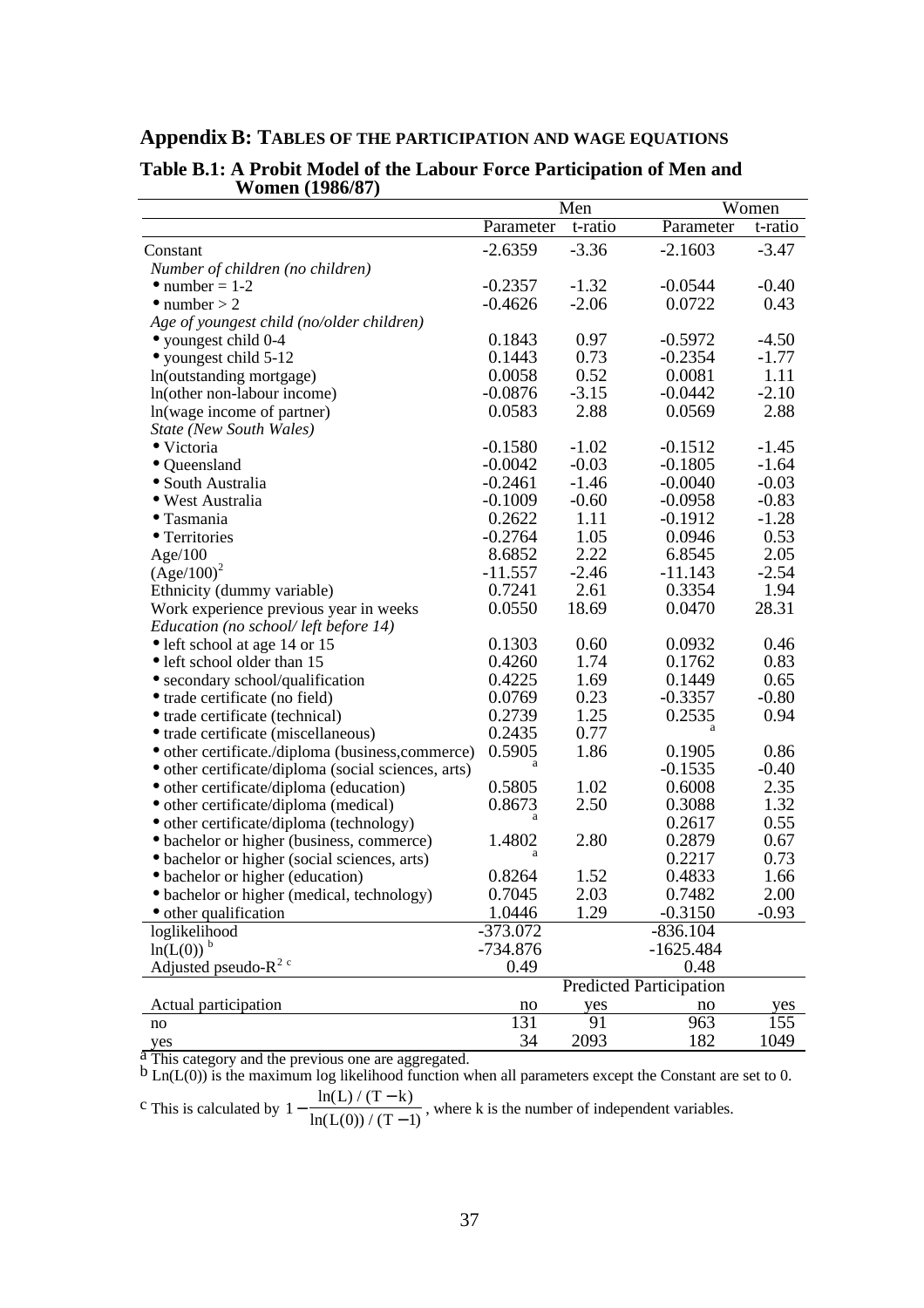|                                                | Men              |         |                                | Women   |  |
|------------------------------------------------|------------------|---------|--------------------------------|---------|--|
|                                                | Parameter        | t-ratio | Parameter                      | t-ratio |  |
| Constant                                       | $-1.9759$        | $-2.61$ | $-1.2918$                      | $-1.81$ |  |
| Number of children (no children)               |                  |         |                                |         |  |
| $\bullet$ number = 1-2                         | 0.4501           | 1.78    | $-0.1994$                      | $-0.74$ |  |
| $\bullet$ number > 2                           | 0.3931           | 1.32    | $-0.1404$                      | $-0.47$ |  |
| Age of youngest child (no/older children)      |                  |         |                                |         |  |
| $\bullet$ youngest child 0                     | $-0.3671$        | $-1.13$ | $-1.3975$                      | $-4.46$ |  |
| • youngest child 1-5                           | $-0.6864$        | $-2.39$ | $-0.4163$                      | $-1.52$ |  |
| • youngest child 6-11                          | $-0.5978$        | $-2.11$ | 0.2027                         | 0.72    |  |
| • youngest child 12-14                         | $-0.8008$        | $-2.43$ | $-0.0260$                      | $-0.09$ |  |
| (outstanding mortgage)/10000                   | 0.0795           | 4.17    | 0.0218                         | 1.78    |  |
| (other non-labour income)/1000                 | 0.4096           | 2.41    | 0.2079                         | 0.71    |  |
| (wage income of partner)/1000                  | $-0.4253$        | $-1.84$ | $-0.2336$                      | $-3.12$ |  |
| Participation of partner (dummy variable)      | 0.3925           | 2.37    | 0.5666                         | 4.04    |  |
| <b>State (New South Wales)</b>                 |                  |         |                                |         |  |
| • Victoria                                     | $-0.1185$        | $-0.72$ | $-0.2906$                      | $-1.98$ |  |
| · Queensland                                   | 0.0474           | 0.28    | $-0.2860$                      | $-1.88$ |  |
| · South Australia                              | $-0.4139$        | $-1.83$ | $-0.1400$                      | $-0.77$ |  |
| • West Australia                               | $-0.0400$        | $-0.22$ | $-0.2646$                      | $-1.56$ |  |
| • Tasmania                                     | 0.1674           | 0.68    | 0.0504                         | 0.26    |  |
| • Territories                                  | 0.2318           | 0.72    | 0.2295                         | 1.05    |  |
| Living in capital city (dummy variable)        | 0.0741           | 0.61    | 0.1237                         | 1.17    |  |
| Age/10                                         | 0.5693           | 1.46    | 0.0206                         | 0.05    |  |
| $(Age/10)^2$                                   | $-0.0848$        | $-1.81$ | $-0.0290$                      | $-0.54$ |  |
| Migrant (dummy variable)                       | $-0.1024$        | $-0.74$ | $-0.0083$                      | $-0.06$ |  |
| Recent migrant (dummy variable)                | 0.5131           | 1.55    | $-0.1465$                      | $-0.54$ |  |
| Non-English speaking background (dummy var.)   | $-0.0346$        | $-0.17$ | $-0.1302$                      | $-0.63$ |  |
| Work experience previous year (dummy variable) | 1.3325           | 10.67   | 1.0903                         | 9.97    |  |
| Number of months worked of the last seven      | 0.2799           | 14.35   | 0.3580                         | 18.69   |  |
| Education (no qualification)                   |                  |         |                                |         |  |
| · basic vocational qualification               | $-0.1463$        | $-0.34$ | 0.0345                         | 0.18    |  |
| • skilled vocational qualification             | 0.0823           | 0.60    | $-0.0235$                      | $-0.16$ |  |
| $\bullet$ diploma                              | 0.0136           | 0.07    | 0.3920                         | 2.08    |  |
| $\bullet$ degree                               | 0.4061           | 2.24    | 0.4910                         | 3.26    |  |
| loglikelihood                                  | $-306.760$       |         | $-430.563$                     |         |  |
| $ln(L(0))$ <sup>a</sup>                        | $-678.379$       |         | $-1301.587$                    |         |  |
| Adjusted pseudo-R <sup>2</sup> b               | 0.54             |         | 0.66                           |         |  |
|                                                |                  |         | <b>Predicted Participation</b> |         |  |
| Actual participation                           | No               | yes     | No                             | yes     |  |
| no                                             | $\overline{14}1$ | 74      | 656                            | 85      |  |
| yes                                            | 35               | 1741    | 79                             | 1144    |  |

### **Table B.2: A Probit Model of the Labour Force Participation of Men and Women (1994/95)** l,

 $a$  Ln( $L(0)$ ) is the maximum log likelihood function when all parameters except the Constant are set to zero.

<sup>b</sup> This is calculated by  $1 - \frac{\ln(L) / (T - k)}{\ln(L(0)) / (T - 1)}$  $ln(L) / (T - k)$  $ln(L(0)) / (T-1)$  $\frac{L(L) / (T - k)}{L(0) / (T - 1)}$ , where k is the number of independent variables.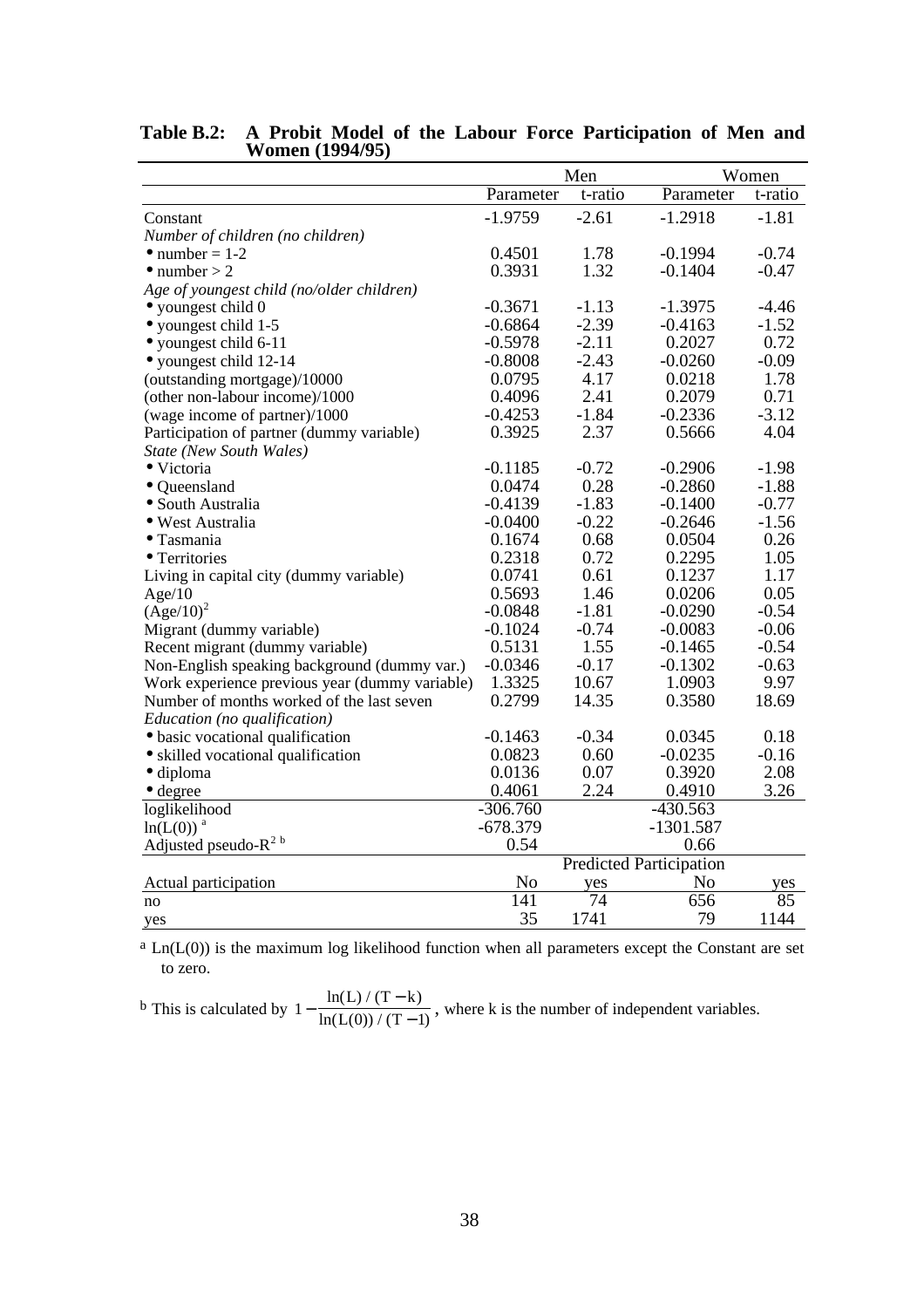|                                                     | Males     |                         | Females      |         |
|-----------------------------------------------------|-----------|-------------------------|--------------|---------|
|                                                     | Parameter | $t$ -ratio <sup>a</sup> | Parameter    | t-ratio |
| Constant                                            | 1.1548    | 7.05                    | 1.1087       | 5.81    |
| <b>State (New South Wales)</b>                      |           |                         |              |         |
| • Victoria                                          | $-0.0309$ | $-1.59$                 | 0.0076       | 0.32    |
| • Queensland                                        | $-0.0385$ | $-1.92$                 | $-0.0613$    | $-2.33$ |
| • South Australia                                   | $-0.0604$ | $-2.70$                 | 0.0384       | 1.40    |
| · West Australia                                    | 0.0317    | 1.51                    | $-0.0153$    | $-0.56$ |
| • Tasmania                                          | $-0.0412$ | $-1.48$                 | $-0.0948$    | $-2.76$ |
| • Territories                                       | 0.0979    | 3.01                    | 0.0795       | 2.20    |
| Age/10                                              | 0.3085    | 6.27                    | 0.2092       | 3.15    |
| $(Age/10)^2$                                        | $-0.0327$ | $-5.36$                 | $-0.0258$    | $-2.90$ |
| Ethnicity (dummy variable)                          | 0.0407    | 1.03                    | $-0.0616$    | $-1.39$ |
| Work experience previous year in weeks              | 0.0077    | 3.85                    | 0.0078       | 4.11    |
| Education (no school/left before 14)                |           |                         |              |         |
| · left school at age 14 or 15                       | 0.0390    | 0.94                    | 0.1917       | 3.24    |
| • left school older than 15                         | 0.0858    | 1.95                    | 0.2107       | 3.47    |
| • secondary school/qualification                    | 0.1606    | 3.67                    | 0.2316       | 3.75    |
| • trade certificate (no field)                      | 0.0526    | 0.96                    | 0.2203       | 2.09    |
| • trade certificate (technical)                     | 0.1263    | 3.06                    |              |         |
| • trade certificate (miscellaneous)                 | 0.0452    | 0.91                    | $0.1832^{b}$ | 2.55    |
| • other certificate/diploma (business,              | 0.3341    | 6.67                    | 0.2619       | 4.24    |
| commerce)                                           |           |                         |              |         |
| • other certificate/diploma (education)             | 0.2351    | 3.69                    | 0.4464       | 6.76    |
| • other certificate/diploma (medical)               | 0.2605    | 3.31                    | 0.3894       | 6.17    |
| • other certificate/diploma (technology)            | 0.3291    | 6.68                    | 0.6986       | 6.16    |
| • other certificate/diploma (social sciences, arts) | $-0.0073$ | $-0.07$                 | 0.2936       | 3.07    |
| • bachelor or higher (business, commerce)           | 0.4872    | 8.81                    | 0.6373       | 6.37    |
| • bachelor or higher (education)                    | 0.3318    | 5.57                    | 0.6199       | 8.93    |
| • bachelor or higher (medical)                      | 0.4500    | 4.65                    | 0.7512       | 6.96    |
| • bachelor or higher (technology)                   | 0.4681    | 9.61                    | 0.6867       | 7.80    |
| • bachelor or higher (social sciences, arts)        | 0.3198    | 4.94                    | 0.5347       | 7.42    |
| • other qualification                               | 0.0818    | 1.04                    | 0.2102       | 2.36    |
| Correction term                                     | 0.1477    | 1.58                    | 0.2493       | 3.53    |
| Variance                                            | 0.0784    | 30.15                   | 0.0653       | 22.52   |
| Number of observations                              | 2102      |                         | 1201         |         |
| E(loglikelihood)                                    | 1625.12   |                         | 1038.44      |         |
| McFadden Measure <sup>c</sup>                       | 0.10      |                         | 0.29         |         |
| Percentage hours in correct category                | 27.3      |                         | 37.8%        |         |

### **Table B.3: Estimated Wage Equation for Males and Females (1986-87)**

a The values for these t-ratios are an overestimate of the real values, as the extended formula for the covariance matrix to account for the estimation of the Heckman term P was not used.

<sup>b</sup> The categories technical and miscellaneous trade certificate are taken together.

c McFadden, Puig and Kirschner (1977) proposed a prediction success index for a probabilistic choice model:  $\overline{a}$ 

$$
psi = \sum_{i=1}^{m} \left[ \frac{n_{ii}}{n} - \frac{n_{.i}^2}{n_{.i}^2} \right] / \left[ 1 - \sum_{i=1}^{m} \left( \frac{n_{.i}^2}{n_{.i}^2} \right) \right]
$$

n is the total number of observations,

 $n_{ii}$  is the number of correct predictions for alternative i,

 $n_i$  is the number of observations predicted to choose alternative i.

The maximum value of this index is one.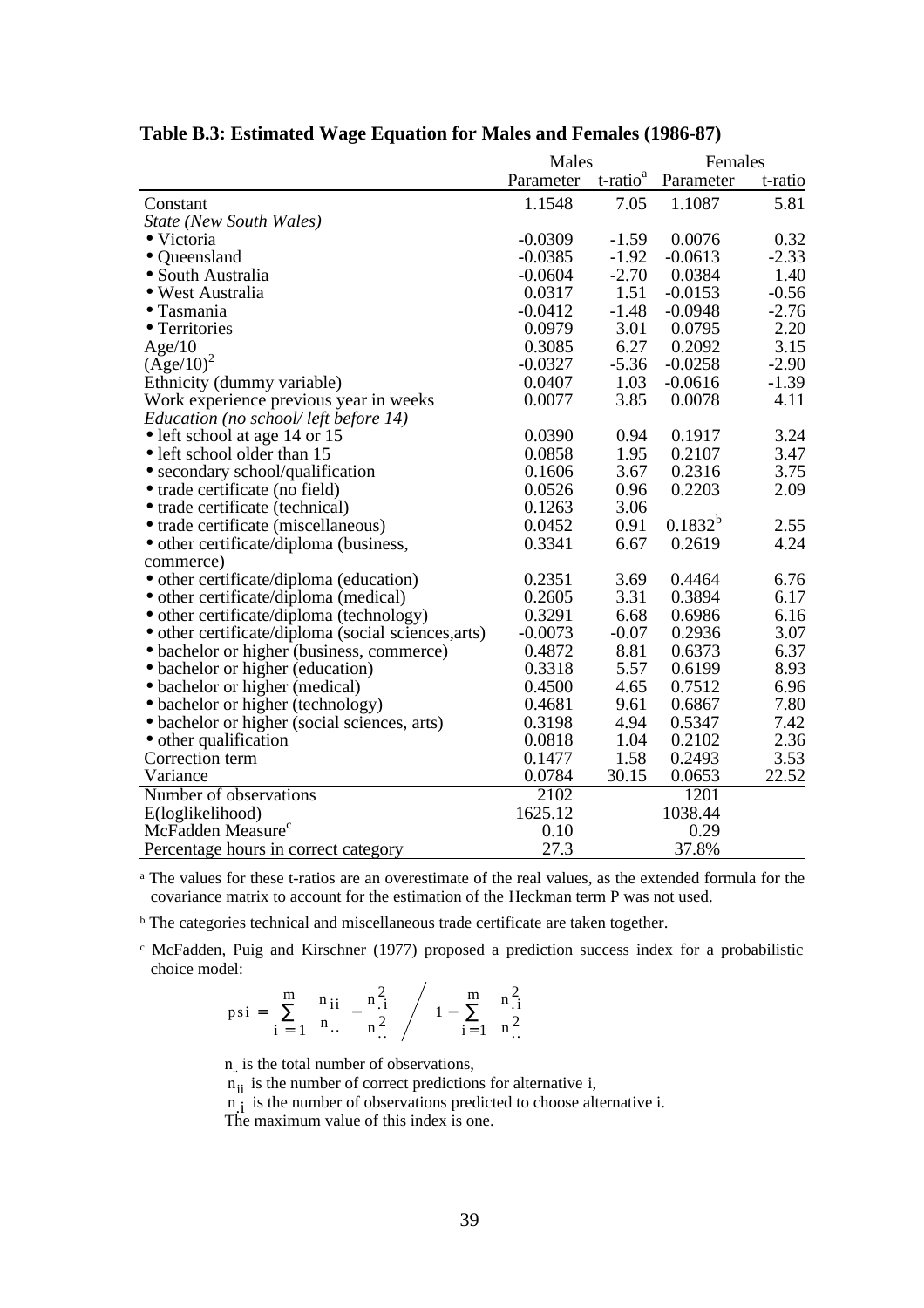|                                                  |           | Males                |           | Females |  |
|--------------------------------------------------|-----------|----------------------|-----------|---------|--|
|                                                  | Parameter | t-ratio <sup>b</sup> | Parameter | t-ratio |  |
| Constant                                         | 1.9202    | 9.78                 | 1.4387    | 7.63    |  |
| <b>State (New South Wales)</b>                   |           |                      |           |         |  |
| • Victoria                                       | $-0.0469$ | $-1.39$              | $-0.0281$ | $-0.82$ |  |
| • Queensland                                     | $-0.0466$ | $-1.45$              | $-0.0408$ | $-1.18$ |  |
| • South Australia                                | $-0.0796$ | $-2.29$              | $-0.0968$ | $-2.81$ |  |
| • West Australia                                 | $-0.0619$ | $-1.62$              | $-0.0360$ | $-0.91$ |  |
| $\bullet$ Tasmania                               | 0.0230    | 0.57                 | $-0.1254$ | $-3.59$ |  |
| • Territories                                    | 0.1258    | 2.64                 | 0.0687    | 1.51    |  |
| Capital city (dummy variable)                    | 0.0755    | 3.05                 | 0.0593    | 2.51    |  |
| Age/10                                           | 0.2557    | 2.88                 | 0.3657    | 3.94    |  |
| $(Age/10)^2$                                     | $-0.0290$ | $-2.64$              | $-0.0417$ | $-3.29$ |  |
| Migrant (dummy variable)                         | $-0.0323$ | $-1.18$              | $-0.0387$ | $-1.19$ |  |
| Recent migrant (dummy variable)                  | 0.0359    | 0.40                 | $-0.0065$ | $-0.06$ |  |
| Non-English speaking background (dummy<br>var.)  | $-0.0296$ | $-0.76$              | $-0.0217$ | $-0.48$ |  |
| Work experience previous year(dummy<br>variable) | 0.0992    | 1.23                 | 0.1751    | 2.80    |  |
| Number of months worked of the last seven        | 0.0013    | 0.14                 | 0.0242    | 2.38    |  |
| Education (no qualifications)                    |           |                      |           |         |  |
| • basic vocational qualification                 | 0.0825    | 0.95                 | $-0.0336$ | $-0.95$ |  |
| • skilled vocational qualification               | 0.0155    | 0.63                 | 0.0783    | 2.30    |  |
| $\bullet$ diploma                                | 0.0939    | 2.52                 | 0.2315    | 5.87    |  |
| $\bullet$ degree                                 | 0.2346    | 6.96                 | 0.2799    | 8.29    |  |
| Correction term                                  | $-0.0899$ | $-0.82$              | 0.1549    | 2.11    |  |
| Variance                                         | 0.3954    | 28.45                | 0.3644    | 27.66   |  |
| Number of observations                           | 1711      |                      | 1193      |         |  |
| loglikelihood                                    | $-882.47$ |                      | $-521.12$ |         |  |
| Loglikelihood with only the constant             | $-948.47$ |                      | $-616.47$ |         |  |

# **Table B.4: Estimated Wage Equation for Males and Females (1994/95)<sup>a</sup>**

<sup>a</sup> The equation is estimated by interval regression, because for people working more than 49 hours per week the exact number of working hours is not known. As a result, the wage rate for these people is not exactly known. It is only known to be below a certain value, which is the weekly income from wages and salaries divided by 50 (the minimum hours worked in this category).

<sup>b</sup> The values for these t-ratios are an overestimate of the real values, as the extended formula for the covariance matrix to account for the estimation of the Heckman term P was not used.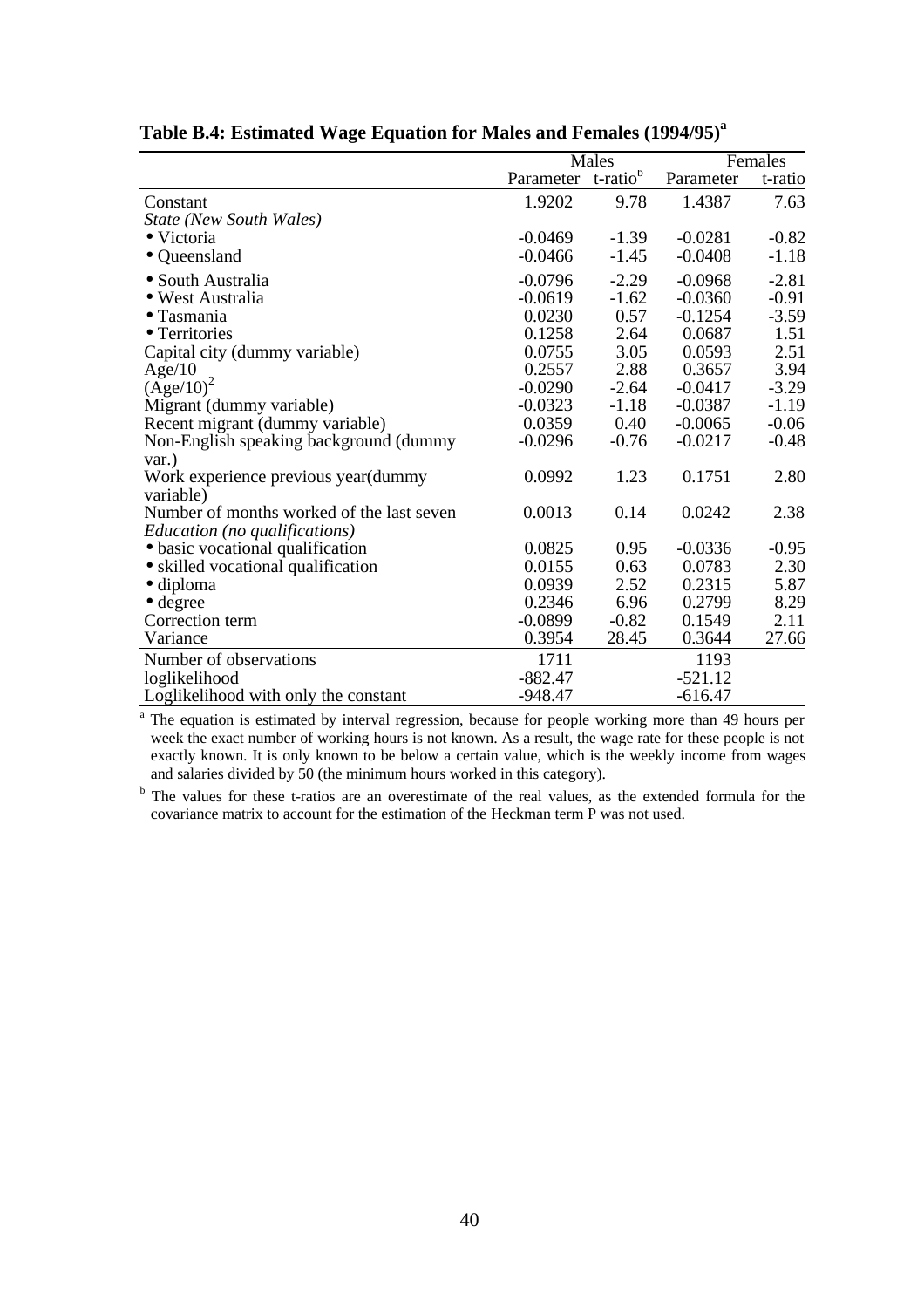### **REFERENCES**

- Ashenfelter, O. (1983). Determining participation in income-tested social programs. *Journal of the American Statistical Association*, **78**(383), 517-25.
- Australian Bureau of Statistics (ABS) (1987). *Labour Force, Australia, October 1987*. Catalogue No. 6203.0. Canberra: ABS.
- (1988). *Award Rates of Pay Indexes, Australia*, December 1987. Catalogue No. 6312.0. Canberra: ABS.
- (1989a). *Yearbook Australia 1988*. Canberra: ABS.
- (1989b). *Queensland Yearbook 1988*. Canberra: ABS.
- (1995). *Labour Force, Australia*, October 1995. Catalogue No. 6203.0. Canberra: ABS.
- Australian Taxation Office (1989). *Taxation Statistics 1986/1987*. Canberra: AGPS.
- Bingley, P. and Walker, I. (1997). The labour supply, unemployment and participation of lone mothers in in-work transfer programmes. *Economic Journal*, **107**, 1375-90.
- Blundell, R.W. (1997). The Impact of Taxation on Labour Force Participation and Labour Supply. *OECD Jobs Study Working Paper Series*, No. 8. Paris: OECD.
- Burtless, G. and Hausman, J.A. (1978). The effect of taxation on labor supply: evaluating the Gary Negative Income Tax experiment. *Journal of Political Economy*, **86**(6), 1103-30.
- Charette, M. and Meng, R. (1994). The determinants of welfare participation of female heads of household in Canada. *Canadian Journal of Economics*, **27**(2), 290-306.
- Deaton, A. and Muellbauer, J. (1980). *Economics and Consumer Behavior*. New York: Cambridge University Press.
- Dempster, A.P., Laird, N. and Rubin, D.B. (1977). Maximum likelihood from incomplete data via the EM algorithm. *Journal of the Royal Statistical Society* B, **39**, 1-38.
- Department of Social Security (1986). *Annual Report 1985-86*. Canberra: AGPS.
- Duclos, J.-Y. (1997). Estimating and testing a model of welfare participation: the case of supplementary benefits in Britain. *Economica*, **64**, 81-100.
- Duncan, A., C. Giles and J. MacCrae (1999). Household labour supply, childcare costs and inwork benefits: modelling the impact of the working families tax credit in the UK. *Paper, Institute for Fiscal Studies*, London.
- Eyland, E.A., Mason, C.A. and Lapsley, H.M. (1982). Determinants of female employment. *Economic Record*, **58**, 11-17.
- Fraker, T. and Moffitt, R. (1988). The effect of food stamps on labor supply: a bivariate selection model. *Journal of Public Economics*, **35**, 25-56.
- Gerfin, M. (1993). Simultaneous discrete choice model of labour supply and wages for married women in Switzerland. *Empirical Economics*, **18**, 337-56.
- Hagstrom, P.A. (1996). The food stamp participation and labor supply of married couples; an empirical analysis of joint decisions. *Journal of Human Resources*, **31**(2), 383-403.
- Hausman, J.A. (1979). The econometrics of labor supply on convex budget sets. *Economics Letters*, **3**, 171-4.
- (1985). The econometrics of nonlinear budget sets. *Econometrica*, **53**, 1255-82.
- Heckman, J.J. (1979). Sampled selection bias as a specification error. *Econometrica*, **47**(1), 153- 61.
- Hoynes, H.W. (1996). Welfare transfers in two-parent families: labor supply and welfare participation under AFDC-UP. *Econometrica*, **64**(2), 295-332.
- Kalb, G. (1998). An Australian Model for Labour Supply and Welfare Participation in Twoadult Households. *Discussion Paper* No. 82, Social Policy Research Centre, University of New South Wales, Australia.